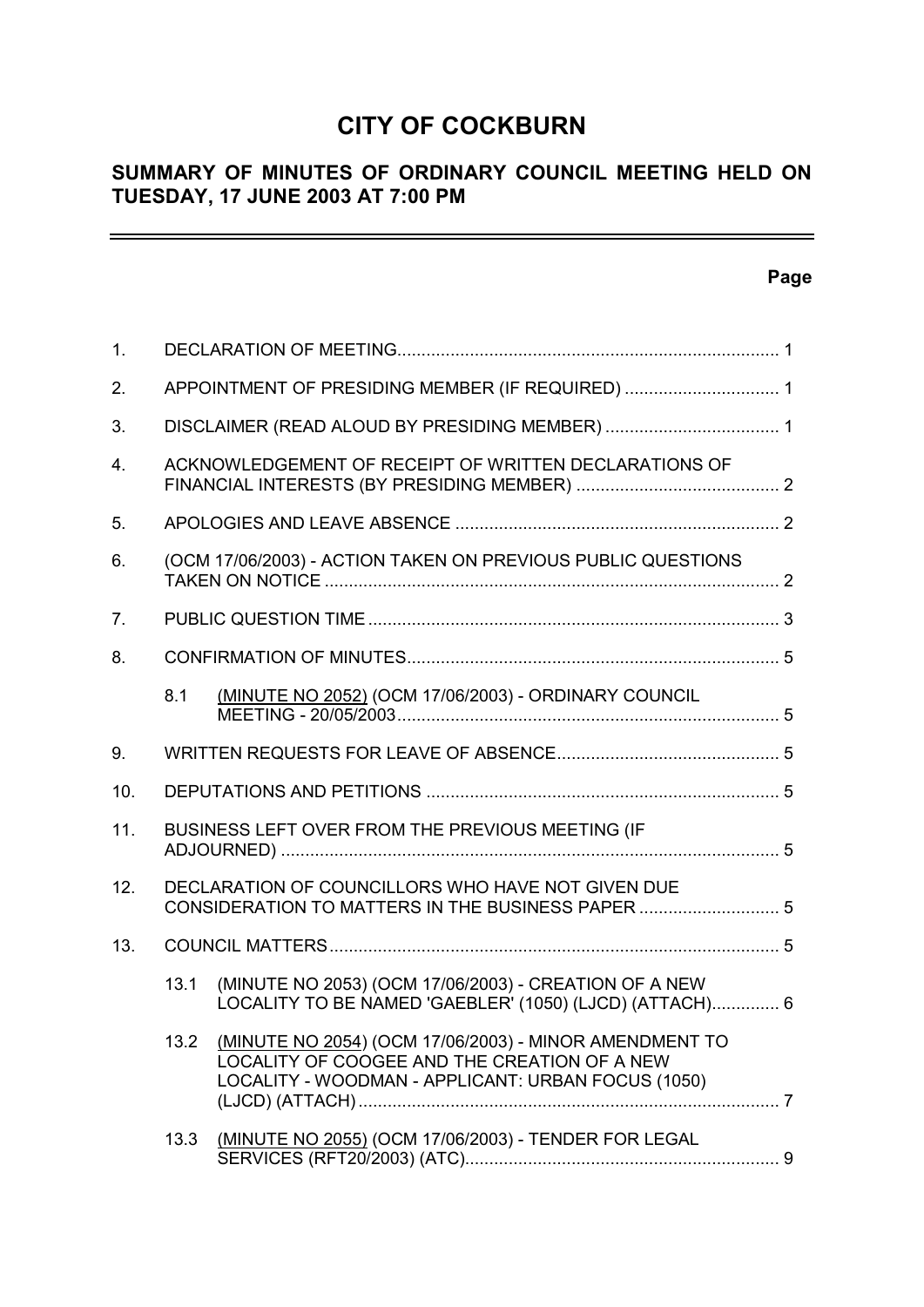| 14. |      |                                                                                                                                                                            |  |
|-----|------|----------------------------------------------------------------------------------------------------------------------------------------------------------------------------|--|
|     | 14.1 | (MINUTE NO 2056) (OCM 17/06/2003) - COCKBURN<br>BIODIVERSITY INCENTIVE STRATEGY FOR PRIVATELY OWNED                                                                        |  |
|     | 14.2 | (MINUTE NO 2057) (OCM 17/06/2003) - PARTIAL CLOSURE OF<br>PEDESTRIAN ACCESSWAY - LOT 11 HAMILTON ROAD, COOGEE                                                              |  |
|     | 14.3 | (MINUTE NO 2058) (OCM 17/06/2003) - AMENDMENTS TO THE<br>CITY OF COCKBURN (LOCAL GOVERNMENT ACT) LOCAL LAWS                                                                |  |
|     | 14.4 | (MINUTE NO 2059) (OCM 17/06/2003) - PRIVATE SWIMMING<br>POOL INSPECTION PROGRAM FOR 2003/2004 - TENDER NO.<br>22/2003 AND FUTURE INSPECTIONS (3211) (JW) 19                |  |
|     | 14.5 | (MINUTE NO 2060) (OCM 17/06/2003) - ESTABLISHMENT OF A<br>CAFE/KIOSK - RESERVE 46787 PROGRESS DRIVE, BIBRA LAKE                                                            |  |
|     | 14.6 | (MINUTE NO 2061) (OCM 17/06/2003) - CLEANER PRODUCTION                                                                                                                     |  |
|     | 14.7 | (MINUTE NO 2062) (OCM 17/06/2003) - PROPOSED STRUCTURE<br>PLAN - SOLOMON ROAD/CUTLER ROAD, JANDAKOT - OWNER:<br>VARIOUS - APPLICANT: KOLTASZ SMITH (9329) (JW) (ATTACH) 35 |  |
|     | 14.8 | (MINUTE NO 2063) (OCM 17/06/2003) - PROPOSED STRUCTURE<br>PLAN - LOT 8 HAMMOND ROAD, SUCCESS - OWNER: MAINPLAN<br>INVESTMENTS - APPLICANT: KOLTASZ SMITH (9656) (JW)       |  |
| 15. |      | FINANCE AND CORPORATE SERVICES DIVISION ISSUES  48                                                                                                                         |  |
|     | 15.1 | (MINUTE NO 2064) (OCM 17/06/2003) - LIST OF CREDITORS PAID                                                                                                                 |  |
|     | 15.2 | (MINUTE NO 2065) (OCM 17/06/2003) - FREMANTLE HOUSING<br>ASSOCIATION INC. - OBJECTION AGAINST REFUSAL TO ALLOW                                                             |  |
| 16. |      |                                                                                                                                                                            |  |
|     | 16.1 | (MINUTE NO 2066) (OCM 17/06/2003) - TENDER NO. 21/2003 -<br>HIRE OF DOZER OR TRACKLOADER AT HENDERSON WASTE                                                                |  |
| 17. |      |                                                                                                                                                                            |  |
|     | 17.1 | (MINUTE NO 2067) (OCM 17/06/2003) - RESEARCH - SAFETY AND                                                                                                                  |  |
|     | 17.2 | (MINUTE NO 2068) (OCM 17/06/2003) - PROPOSED DENTAL                                                                                                                        |  |
|     |      |                                                                                                                                                                            |  |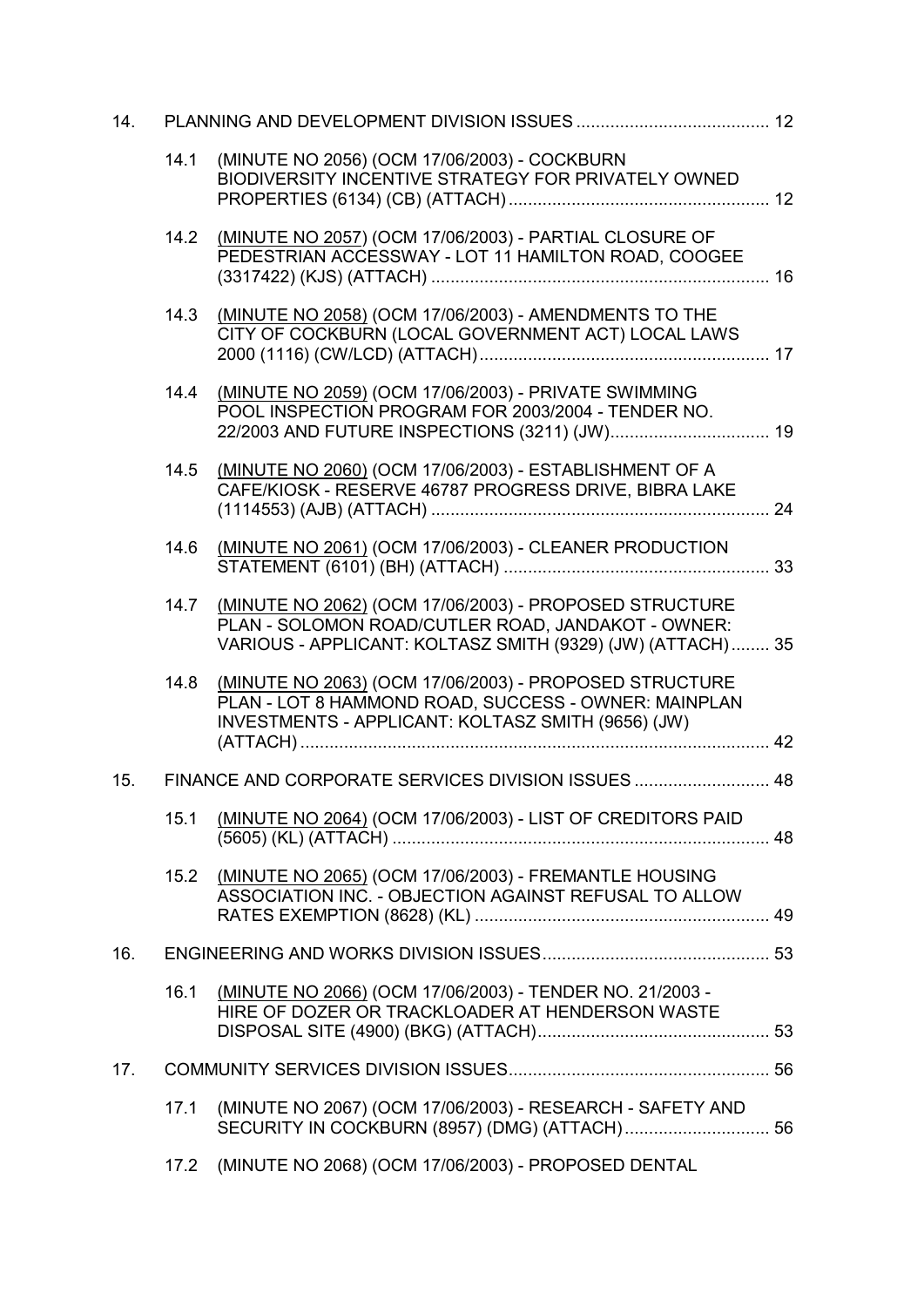|     |      | HEALTH CLINIC - CIVIC CENTRE SITE (2201726) (RA) 60                                                        |  |
|-----|------|------------------------------------------------------------------------------------------------------------|--|
|     | 17.3 | (MINUTE NO 2069) (OCM 17/06/2003) - PROPOSED DONATION -                                                    |  |
|     | 17.4 | (MINUTE NO 2070) (OCM 17/06/2003) - CULTURAL ADVISORY                                                      |  |
|     | 17.5 | (MINUTE NO 2071) (OCM 17/06/2003) - COCKBURN YOUTH<br>ADVISORY COUNCIL MEMBERSHIP (8304) (MA) (ATTACH) 66  |  |
|     | 17.6 | (MINUTE NO 2072) (OCM 17/06/2003) - SENIORS DROP IN<br>CENTRE - CIVIC CENTRE LESSER HALL (2201726) (GB) 68 |  |
| 18. |      |                                                                                                            |  |
| 19. |      |                                                                                                            |  |
| 20. |      | NOTICES OF MOTION GIVEN AT THE MEETING FOR CONSIDERATION                                                   |  |
| 21. |      | NEW BUSINESS OF AN URGENT NATURE INTRODUCED BY DECISION                                                    |  |
| 22. |      | MATTERS TO BE NOTED FOR INVESTIGATION, WITHOUT DEBATE 72                                                   |  |
| 23. |      |                                                                                                            |  |
| 24. |      | (MINUTE NO 2073) (OCM 17/06/2003) - RESOLUTION OF COMPLIANCE                                               |  |
| 25. |      |                                                                                                            |  |
|     |      |                                                                                                            |  |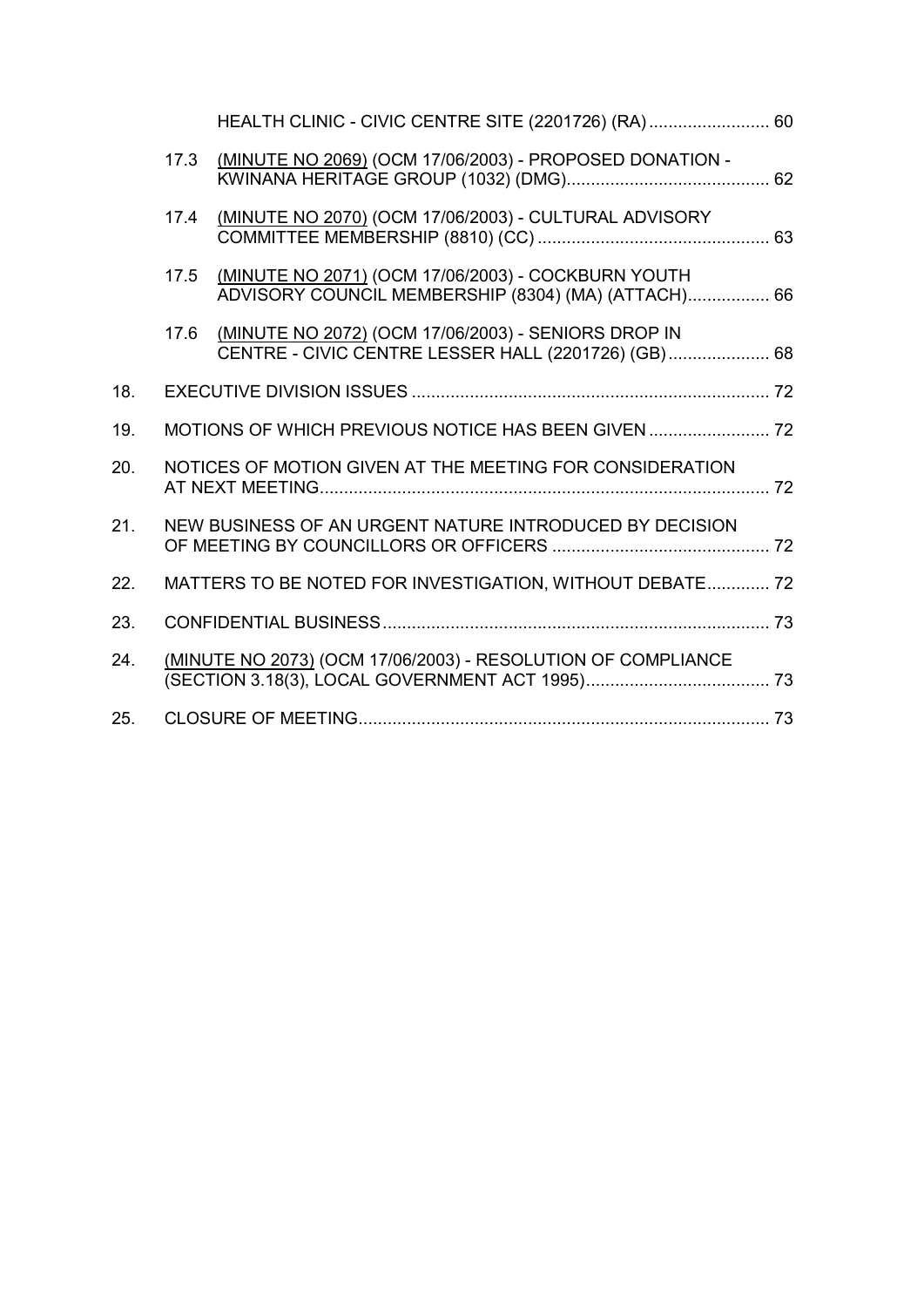# **CITY OF COCKBURN**

# **SUMMARY OF MINUTES OF ORDINARY COUNCIL MEETING HELD ON TUESDAY, 17 JUNE 2003 AT 7:00 PM**

#### **PRESENT:**

#### **ELECTED MEMBERS**

| Mr S Lee            | Mayor        |
|---------------------|--------------|
| Mr R Graham         | Deputy Mayor |
| Ms A Tilbury        | Councillor   |
| Mr I Whitfield      | Councillor   |
| Mr K Allen          | Councillor   |
| Ms L Goncalves      | Councillor   |
| Mrs S Limbert       | Councillor   |
| Mr M Reeve-Fowkes - | Councillor   |
| Mrs V Oliver        | Councillor   |

#### **IN ATTENDANCE**

| Mr R. Brown    | $\sim 100$       | <b>Chief Executive Officer</b>             |
|----------------|------------------|--------------------------------------------|
| Mr R. Avard    | $\sim$           | <b>Acting Director, Community Services</b> |
| Mr A. Crothers | $\sim$           | Director, Finance & Corporate Services     |
| Mr A. Blood    | $\sim 100$       | Acting Director, Planning & Development    |
| Mr B. Greay    | $\sim$           | Director, Engineering & Works              |
| Mrs S. Ellis   | -                | Secretary to Chief Executive Officer       |
| Mr C. Ellis    | $\sim$ 100 $\mu$ | <b>Communications Manager</b>              |

# **1. DECLARATION OF MEETING**

The Presiding Member declared the meeting open at 7.00 pm.

# **2. APPOINTMENT OF PRESIDING MEMBER (If required)**

# **3. DISCLAIMER (Read aloud by Presiding Member)**

Members of the public, who attend Council Meetings, should not act immediately on anything they hear at the Meetings, without first seeking clarification of Council's position. Persons are advised to wait for written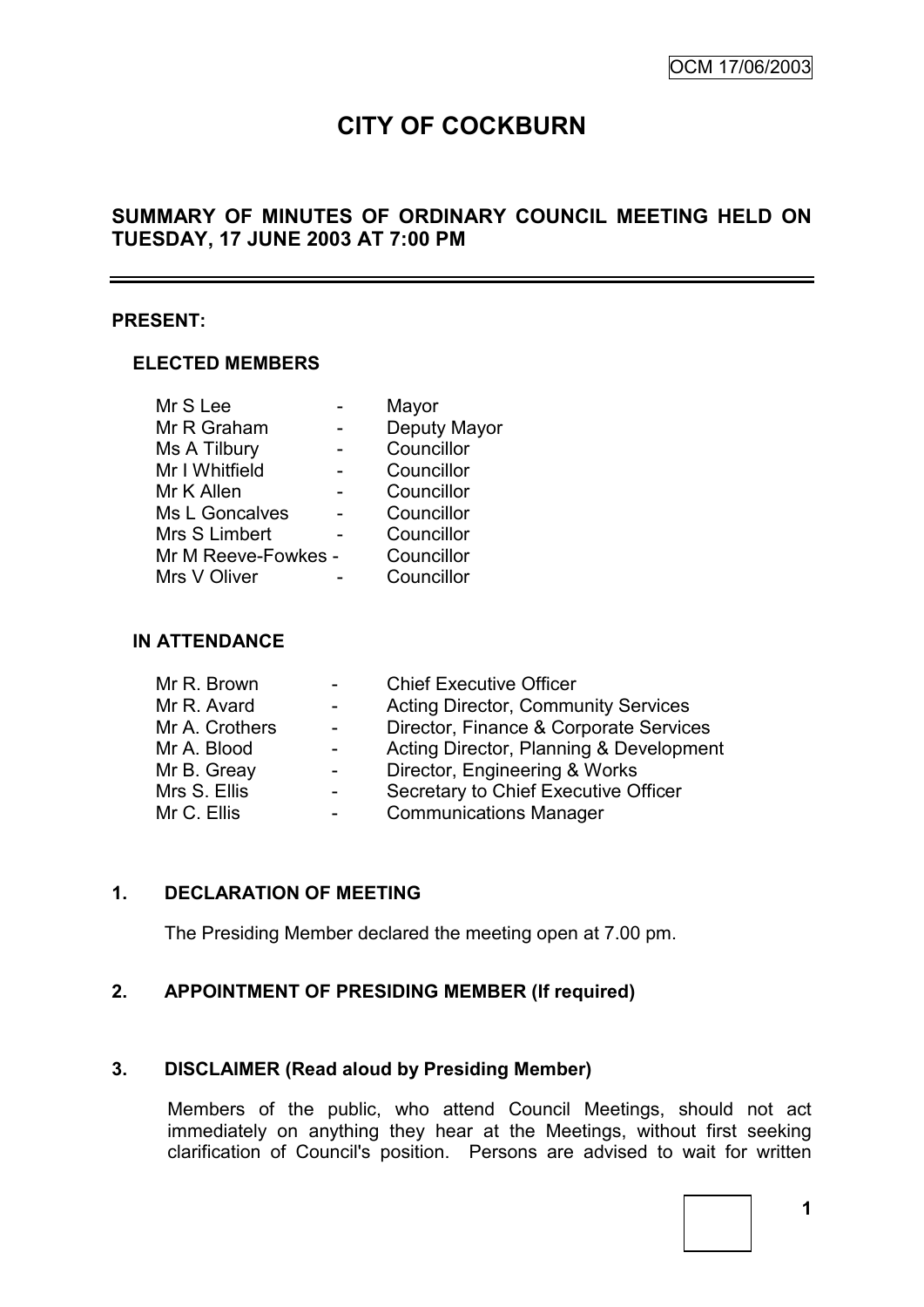advice from the Council prior to taking action on any matter that they may have before Council.

# **4. ACKNOWLEDGEMENT OF RECEIPT OF WRITTEN DECLARATIONS OF FINANCIAL INTERESTS (by Presiding Member)**

Nil

# **5. APOLOGIES AND LEAVE ABSENCE**

Clr A. Edwards - Apology

# **6. (OCM 17/06/2003) - ACTION TAKEN ON PREVIOUS PUBLIC QUESTIONS TAKEN ON NOTICE**

**Colin Crook – Public Question Time – Ordinary Council Meeting 20 May 2003**  asked how much advertising money will Council be handing over to the Cockburn Herald in this financial year?

A letter dated 27 May 2003 stated that from 1 July 2002 to 27 May 2003, the City of Cockburn had spent \$38,742.16 on advertising in the Herald newspapers.

**Greg Patterson – Public Question Time – Ordinary Council Meeting 20 May 2003** – referred to the Minutes of the 17 December 2002 Ordinary Council Meeting, Minute No. 1880, where the report stated that Len Packham Reserve was underutilised and asked on what scientific basis is this assumption made that the reserve is under-utilised.

A letter dated 27 May gave a comparison of usage rates from some other reserves within the City of Cockburn. One measure of the usage level of a reserve is to calculate the number of players per hectare using the reserve per annum. Firstly the playable area in hectares was calculated using overhead photography, this eliminated trees and surrounds. Then the number of registered players each year was noted including both summer and winter seasons, this information is data from the sporting clubs feedback most recently taken. From these numbers, the "Players/Hectare/Year" figure was calculated. As a comparison to Len Packham Reserve, the other reserves listed had a higher usage rate each year per hectare. The nearest in terms of usage is Tempest Park (also in Coolbellup), which has an approximate usage rate of 1.7 times that of Len Packham Reserve. It was evident from the figures provided that the Len Packham Reserve is relatively under-utilised.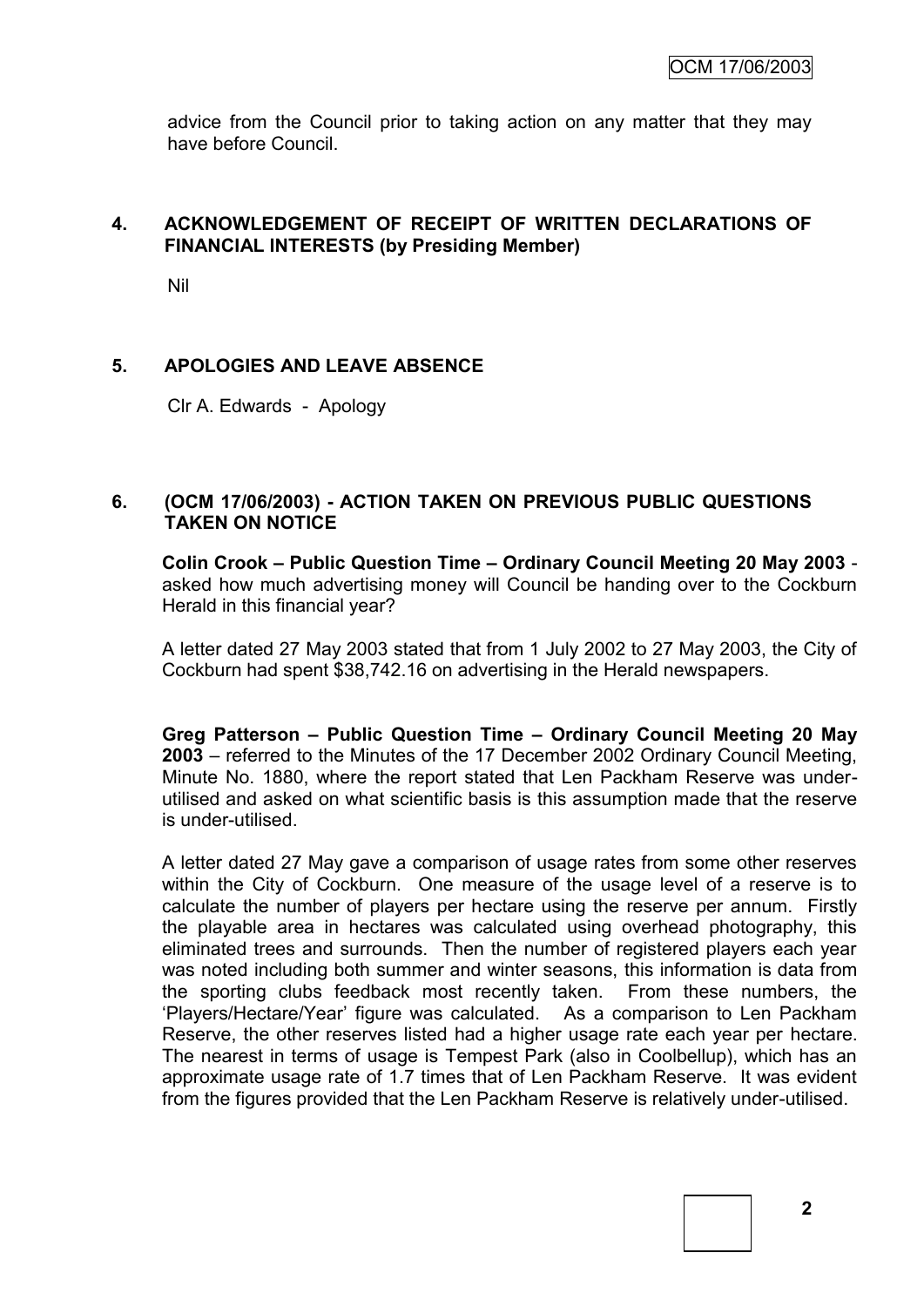OCM 17/06/2003

#### **7. PUBLIC QUESTION TIME**

**Frank Massey**, Pearse Road Wattleup and member of the South Coogee Volunteer Bush Fire Brigade, stated that he was informed on the  $28<sup>th</sup>$  May, that there would be a boundary change from zone 8 to zone 1 in Wattleup with regard to Bush Fire Protection given by the South Coogee Brigade. As there is a Special Bush Fire Advisory Meeting tomorrow night where the FESA review will be tabled, but the members of both South Coogee and Jandakot will not receive a copy of that review until their next brigade meeting, did Council believe it very democratic for the Committee to table a document before the members have seen it.

The Chief Executive Officer advised that the only issue to be discussed at the Bush Fire Meeting tomorrow night is the relationship that may exist between Council and FESA about how Council should continue its employment of a Chief Bush Fire Officer. The boundary issue is not on the agenda.

**Colin Crook**, Doolette Road Spearwood, tabled a petition with approximately 112 signatures which reads, "*We, the undersigned, being regular users of the Coastal D.U.P. (Southwards from the Fremantle boundary) request that the City of Cockburn:- a) Lifts its standard of maintenance on the D.U.P., b) Ensures that the Port Catherine "clean-up" does not affect the continued use of the D.U.P.*".

Mayor Lee responded that in regard to point a), he had been to the area today and the pathway was spotless and in regard to point b), Council will endeavour to find out.

Mr Crook also spoke in relation to the lack of community consultation for the entry statement and artwork on Phoenix Road Spearwood. He questioned who had asked for the artworks in place of the reticulation as \$40,000 was originally placed on the budget for the reticulation and beautification of Phoenix Road but that was considered to not be enough so the funds were used for the artwork instead. He asked what was going to happen about the reticulation.

Mayor Lee advised that reticulation was part of the budget papers for consideration by Council this year.

**Patrick Thompson,** Spearwood asked that if Council has a policy to reduce landfill, could an explanation be given as to why the pavers that are being removed from the Council premises by a bobcat, are being dumped in a truck rather than being advertised for people to come and take away.

**3**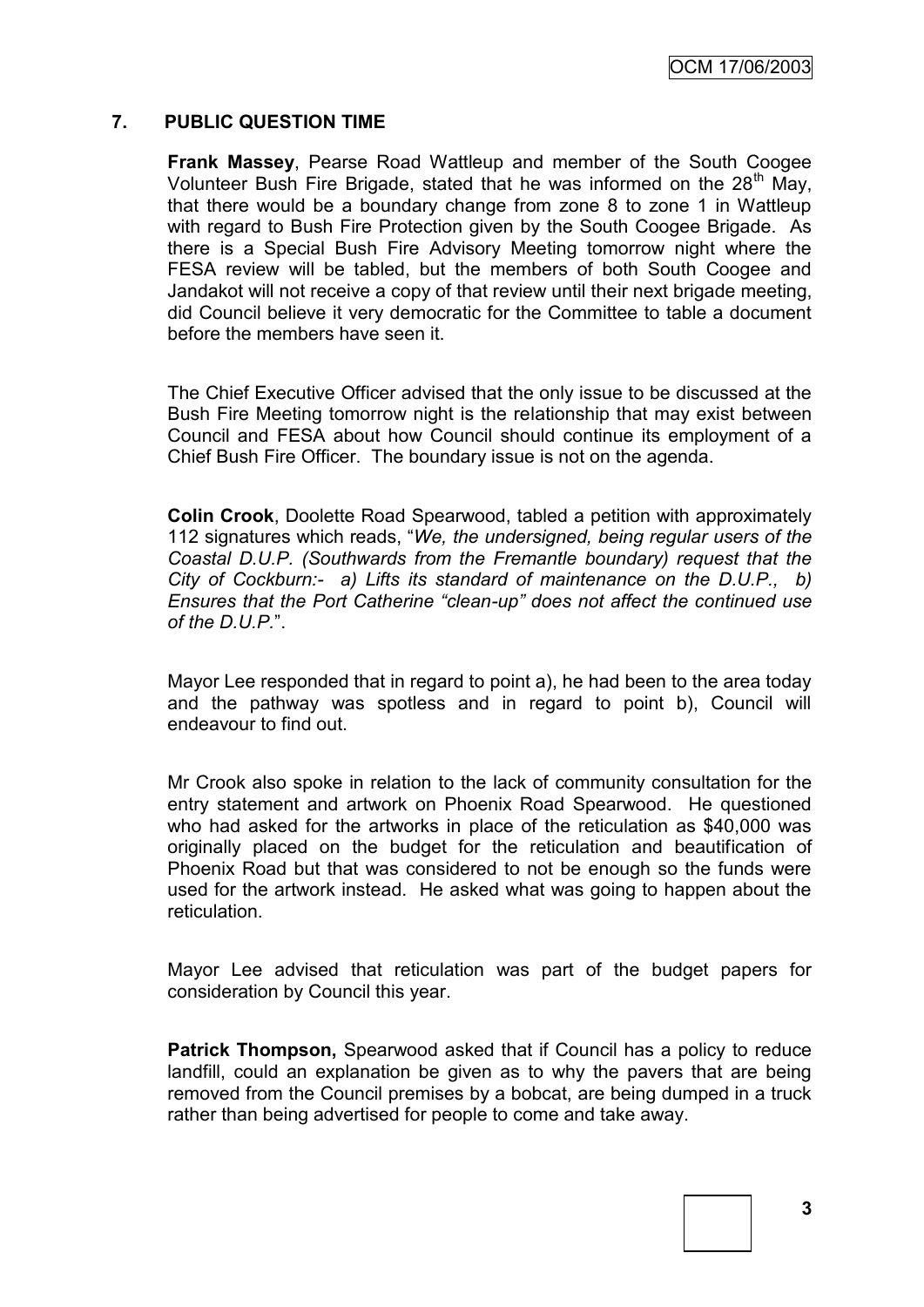Mayor Lee agreed entirely with the concept but unfortunately it is not that simple for Council to do that because of insurance, liability and the time factors involved.

Mr Thompson also raised the issue of allowances paid to Elected Members of \$10,000 per year to attend Council Meetings, transport etc. and wanted to make Councillors aware that a person with 3 children only gets \$7,800 per year. Councillors also received \$2,000 per year for telephones and he found it disturbing that the Mayor has been seen on occasions driving his vehicle whilst using the mobile phone and felt that a person of profile should obey the law.

In regard to item 17.2, Mr Thompson reminded Council that at the Annual General Meeting of Electors in February, a resolution was passed by the Electors that "the Council guarantee that the land that the current Council building is located on, shall never be sold and kept in perpetuity for the people of Cockburn". Subsequent to that, at the February Council Meeting, the gallery was advised that the wishes of the people could not be guaranteed as such a decision would not be binding on a future Council. It seemed to him that Council did not tell the truth because it had already agreed to sell a portion of the land for the Dental Clinic.

Mayor Lee explained that the motion from the AGM was referring to the area that was part of the original Fruitgrower"s land. The section of land for the Dental Clinic is not part of that.

The Chief Executive Officer confirmed that the boundary was apparently in the location of the southern wall of the Hall.

**Colin Crook**, Spearwood in relation to item 13.2 asked Council to adopt the officer"s recommendation.

In regards to item 14.5, Mr Crook stated that along with the café proposed at Coogee Beach, this could have financial problems for the future and if it is to go ahead, he asked Council to think about it carefully.

**Jean Martin**, Hamilton Hill and President of the Historical Society, supported the officer"s recommendation for item 17.3. As custodians of the Azelia Ley Museum, the diorama has been in their care for about 15-20 years even though it did not exactly fit into the time period or Cockburn history which the museum portrays. The members saw an article in the Rockingham Historian about an opening of the Kwinana Museum and felt it only right to offer the piece to Kwinana as it would be a wonderful addition to a new museum as it is an extremely well created 3 dimensional picture depicting the Kwinana Area and BP Refinery.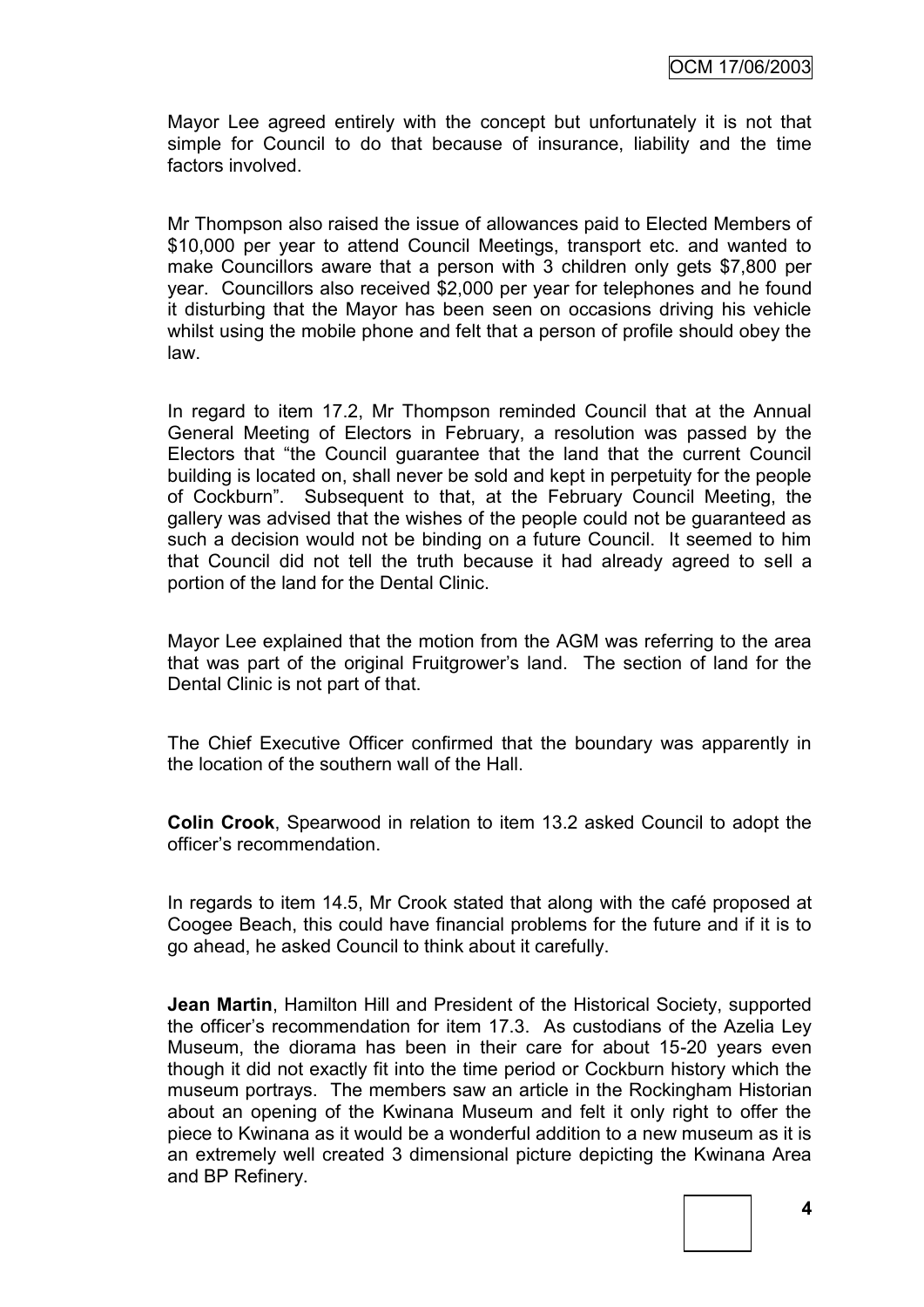# **8. CONFIRMATION OF MINUTES**

#### **8.1 (MINUTE NO 2052) (OCM 17/06/2003) - ORDINARY COUNCIL MEETING - 20/05/2003**

# **RECOMMENDATION**

That the Minutes of the Ordinary Council Meeting held on Tuesday 20 May 2003 be accepted as a true and accurate record.

# **COUNCIL DECISION**

MOVED Clr S Limbert SECONDED Clr M Reeve-Fowkes that the recommendation be adopted.

**CARRIED 9/0**

# **9. WRITTEN REQUESTS FOR LEAVE OF ABSENCE**

Nil

# **10. DEPUTATIONS AND PETITIONS**

Nil

# **11. BUSINESS LEFT OVER FROM THE PREVIOUS MEETING (If adjourned)**

Nil

# **12. DECLARATION OF COUNCILLORS WHO HAVE NOT GIVEN DUE CONSIDERATION TO MATTERS IN THE BUSINESS PAPER**

Nil

#### **13. COUNCIL MATTERS**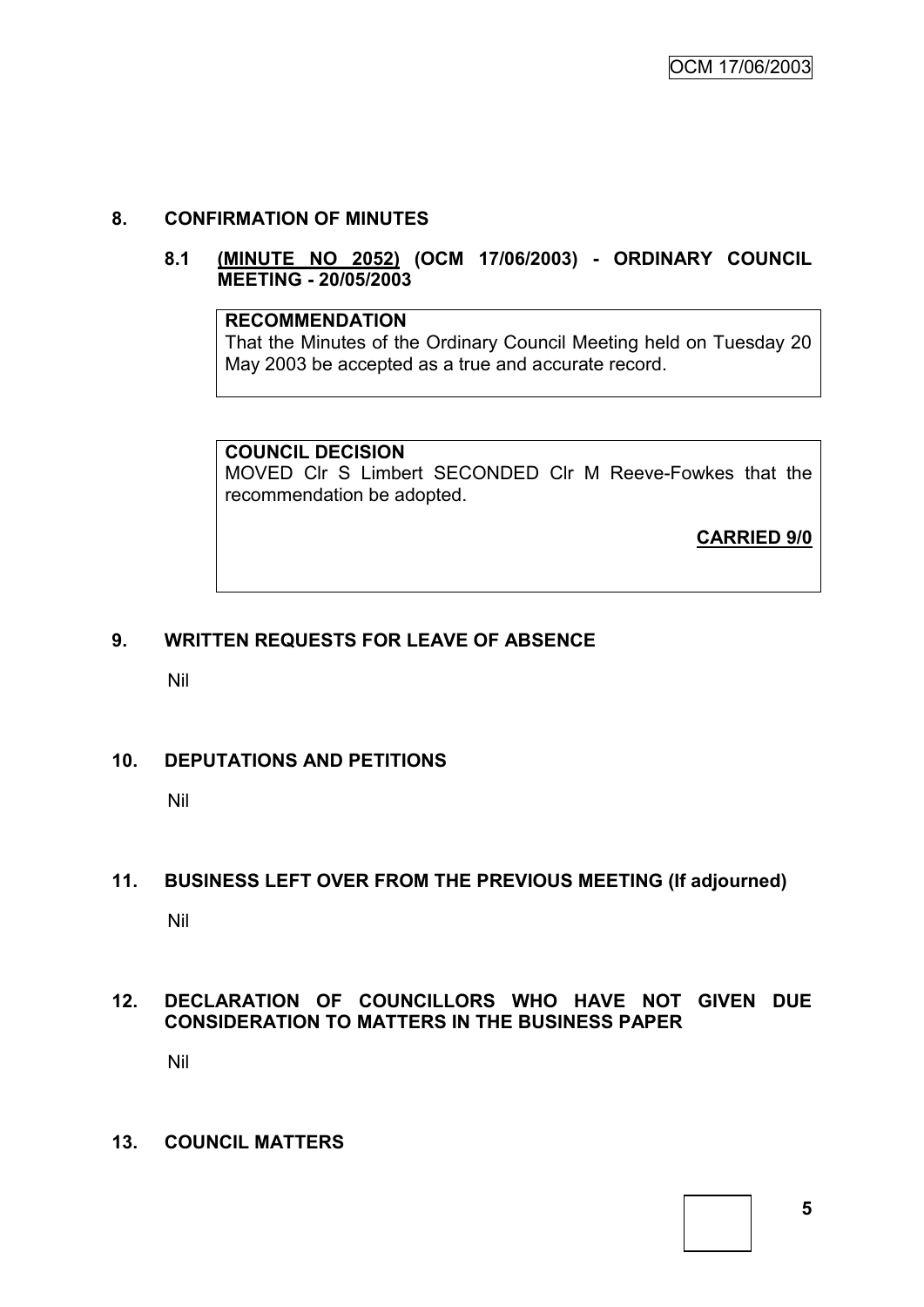# **13.1 (MINUTE NO 2053) (OCM 17/06/2003) - CREATION OF A NEW LOCALITY TO BE NAMED 'GAEBLER' (1050) (LJCD) (ATTACH)**

# **RECOMMENDATION**

That Council propose the suburb name of "Gaebler", defined as the area in part bounded by Gibbs Road, Rowley Road, east of the Kwinana Freeway and Lyon Road (as shown on map attached to the agenda), in a survey of effected landowners and subject to there being no substantive objections, recommend the suburb name to the Geographic Names Committee.

# **COUNCIL DECISION**

MOVED Clr A Tilbury SECONDED Clr V Oliver that Council defer this item to the next Ordinary Council Meeting.

**CARRIED 7/2**

# **Explanation**

Prior to proposing the suburb name of 'Gaebler', Elected Members would like to consider other options.

# **Background**

The area hatched on the attached diagram is presently a part of the locality known as Banjup.

# **Submission**

N/A

# **Report**

The area shown in the diagram is ear marked for residential subdivision and structure plans for part of the area have already been approved.

The concept to create a new locality evolved from discussions with the Manager Planning Services as it was viewed as being inappropriate to have residential properties and rural properties within the same locality. The object of the proposal is to separate residential properties from rural properties. Hence, the properties outside the proposed locality will be in Banjup.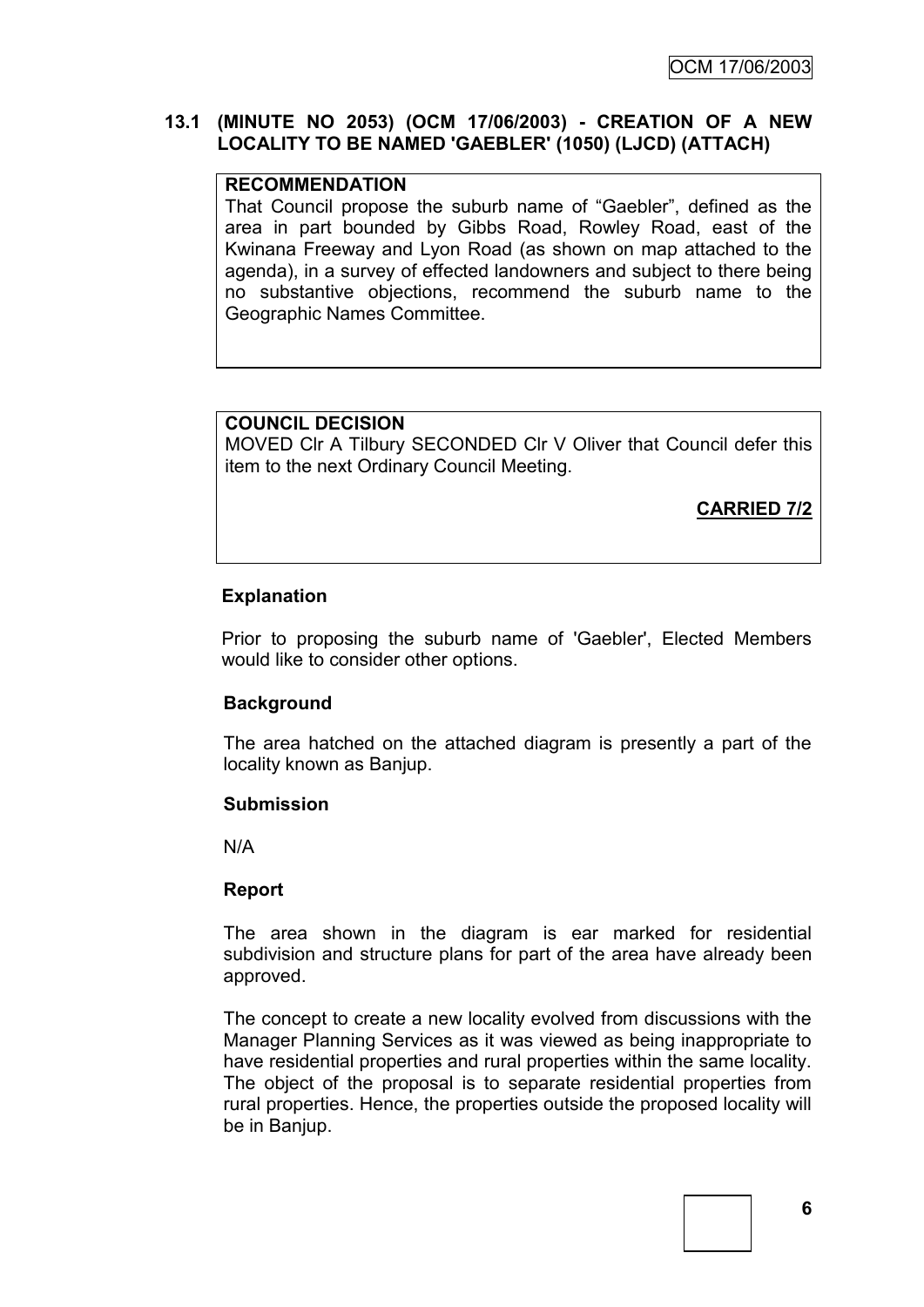As the now defunct Jandakot Roads Board forms a part of the City of Cockburn it was intended to name the new locality "Nicholson" after William Nicholson the first Chairman of the Jandakot Roads Board, but the name was rejected by the Geographic Names Committee. The names Lyon and Gaebler were then submitted with the first mentioned being rejected leaving Gaebler as being acceptable.

The area of the proposed new locality can be described as the area designated for residential development between Gibbs Road and Rowley Road, immediately east of the Kwinana Freeway and south of the suburb of Atwell.

The name Gaebler is recommended because Waldemar Gaebler was a pioneer of the district from 1904 until his death. He owned and farmed a land holding (J.A.A. Lot 291) which is located within the development area.

# **Strategic Plan/Policy Implications**

Key Result Area "Facilitating the Needs of Your Community" refers.

# **Budget/Financial Implications**

N/A

# **Legal Implications**

N/A

# **Community Consultation**

The community affected by the proposal will be surveyed to ascertain their views on the proposed suburb name of "Gaebler".

# **Implications of Section 3.18(3) Local Government Act, 1995**

N/A

# **13.2 (MINUTE NO 2054) (OCM 17/06/2003) - MINOR AMENDMENT TO LOCALITY OF COOGEE AND THE CREATION OF A NEW LOCALITY - WOODMAN - APPLICANT: URBAN FOCUS (1050) (LJCD) (ATTACH)**

# **RECOMMENDATION**

That Council informs Urban Focus that it is not prepared to consider changing the boundaries of the suburbs of Coogee and Spearwood, nor is it prepared to consider a change to the suburb name of Munster in accordance with its applications of 2 & 6 February 2003.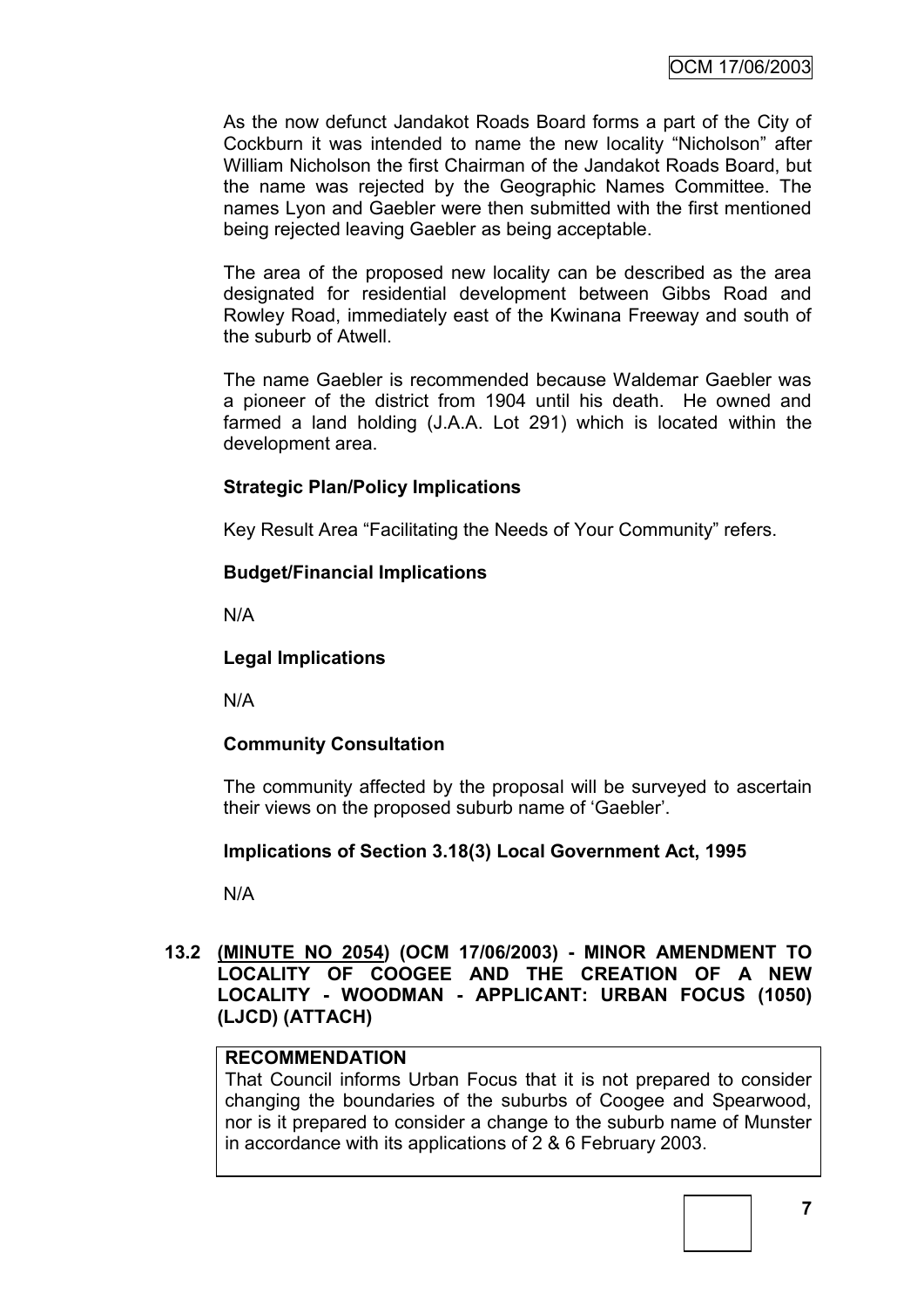# **COUNCIL DECISION** MOVED Clr I Whitfield SECONDED Clr K Allen that the recommendation be adopted.

# **CARRIED 9/0**

# **Background**

The current locality boundaries as shown on diagram "A" attached to the Agenda have existed for some time.

#### **Submission**

Urban Focus submitted an application dated 2 February 2003, to amend the locality boundary of Munster to include a small portion of land into the locality of Coogee. The area in question is hatched on diagram "B" attached to the Agenda. A description of the area is – commencing at the junction of Hamilton Road and Mayor Road, following Mayor Road until the alignment of Beeliar Drive, west along Beeliar Drive until the junction of Hamilton Road and then north along Hamilton Road back to the starting point.

In addition, on 6 February 2003, Council received an application from Urban Focus to amend its locality boundaries so as to delete the locality of Munster, creating a new locality to be named Woodman and extending the localities of Wattleup and Spearwood.

#### **Report**

Urban Focus are the appointed managers of the proposed subdivision of the Mollica"s land south of Mayor Road with part of the land holding within the locality of Coogee and the other part within the locality of Munster.

The current suburb boundaries between Coogee, Spearwood and Munster are clearly defined along important and significant roads (see diagram A). There appears to be no rationale in changing the boundary for a minor area other than some perceived value in a residential development being in the suburb of Coogee rather than Spearwood.

In respect to the letter of 6 February 2003 from Urban Focus, the name of Munster has been a suburb of Cockburn for many years. Council has previously surveyed landowners within Munster in respect to a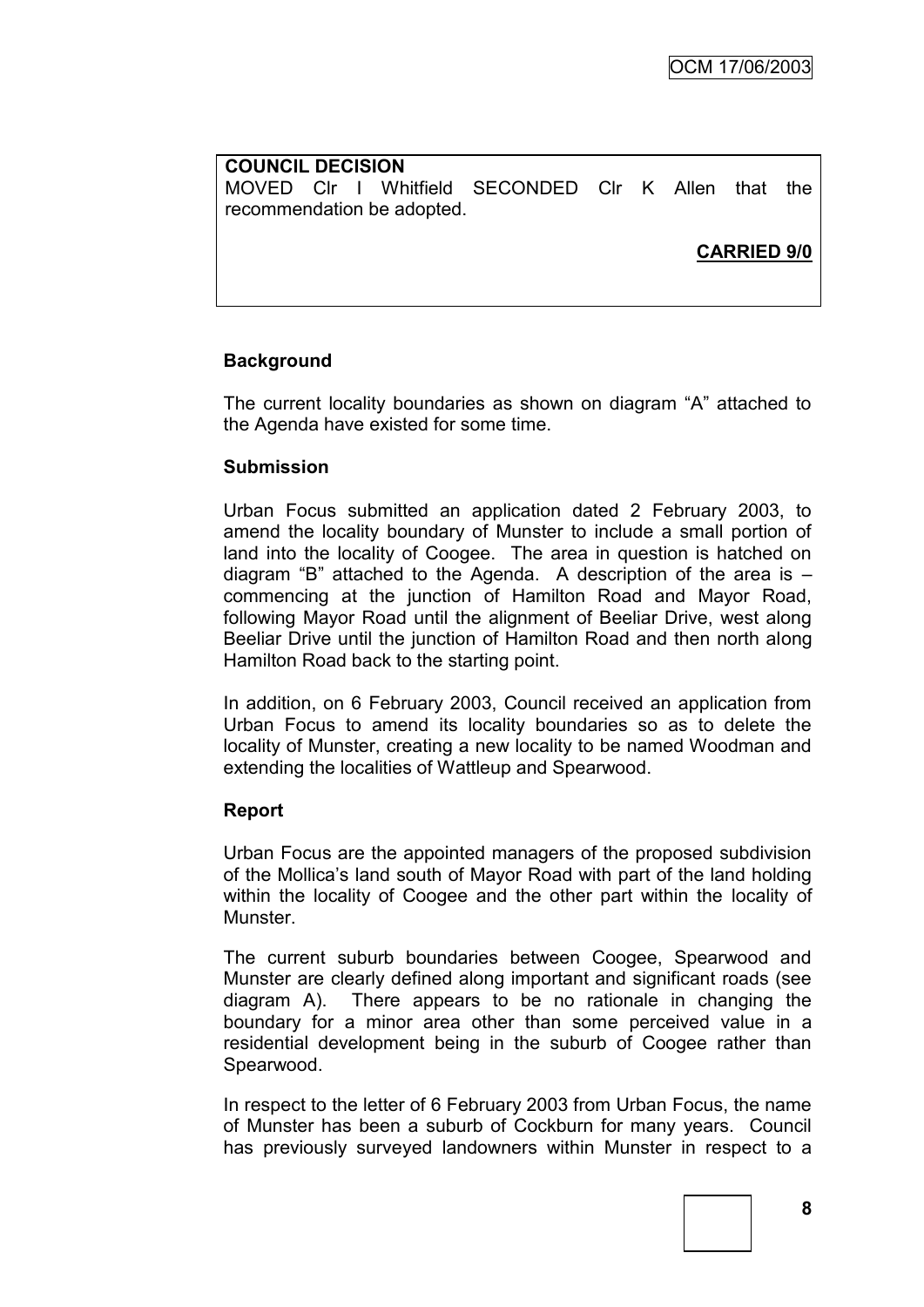name change for suburb. Council"s decision at that time was to retain the name.

It is proposed that Urban Focus be advised that Council is not prepared to consider either of the proposals put forward by Urban Focus.

# **Strategic Plan/Policy Implications**

Key Result Area "Facilitating the Needs of Your Community" refers.

#### **Budget/Financial Implications**

A full costing estimate of \$20.00 per property has previously been determined for Council to undertake surveys of this kind. Over 1000 properties are effected.

#### **Legal Implications**

The Department of Land Administration, through its GNC, is the responsible authority for approving amendments to suburb boundaries. However, Council"s comments would be taken into consideration given the scale of the proposed amendments.

#### **Community Consultation**

If the proposal proceeds, the community will be consulted through the landholder"s survey.

# **Implications of Section 3.18(3) Local Government Act, 1995**

N/A

# **13.3 (MINUTE NO 2055) (OCM 17/06/2003) - TENDER FOR LEGAL SERVICES (RFT20/2003) (ATC)**

# **RECOMMENDATION**

That Council:

- (1) accept Tender No. RFT20/2003 for the provision of legal services for the City of Cockburn, to form a panel from the following firms for a period of one year commencing 1 July 2003:
	- 1. Jackson McDonald
	- 2. McLeods
	- 3. Mullins Handcock;
	- 4. Minter Ellison; and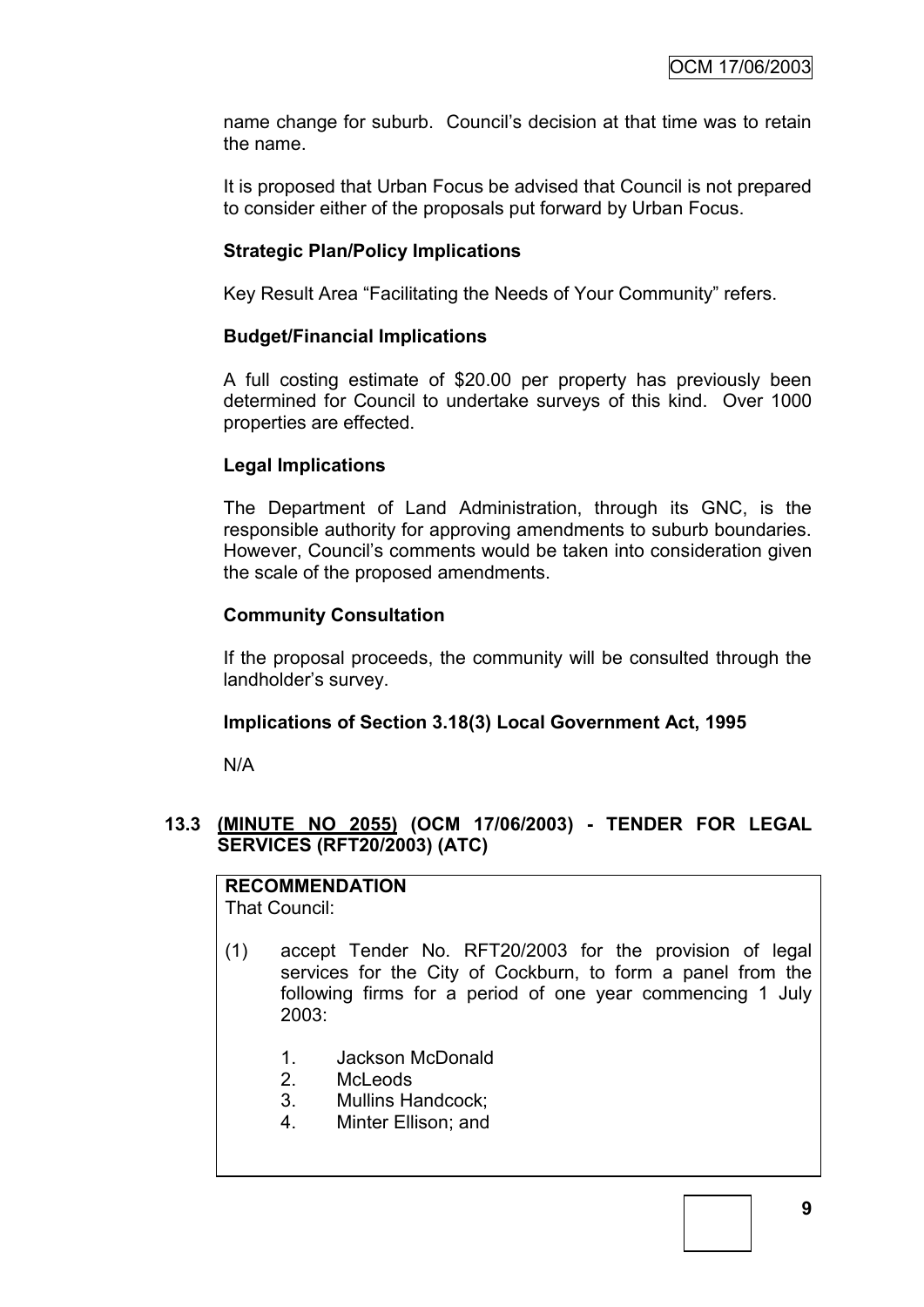(2) appoint the firm of McLeods to act on a retainer basis for legal advice for a period of one year commencing 1 July 2003.

# **COUNCIL DECISION**

MOVED Deputy Mayor R Graham SECONDED Clr V Oliver that:

- (1) the matter be deferred to the July Council Meeting to enable Elected Members to consider further information; and
- (2) Elected Members be provided with copies of the complying tender offers if requested.

**CARRIED 9/0**

# **Explanation**

The Officer's Report did not contain information regarding the evaluation weightings recommended to Council for each of the complying tender offers. This omission in the report was corrected by an email sent out on Thursday 12 June 2003. The short timeframes involved, the omission in the Officer's Report and the importance of this tender to Council processes, means Council requires additional time to consider the tender offers before making a decision.

#### **Background**

At its meeting on 15 April 2003, Council decided to call tenders for the provision of legal services for the period of one year on the basis of the appointment of a panel.

#### **Submission**

Nine tenders were received in response to the advertised tender request. These were from the following firms:

- 1. Marks & Sands
- 2. Watts & Woodhouse
- 3. Maltman & Associates
- 4. Kott Gunning
- 5. Jackson McDonald
- 6. McLeods
- 7. Deacons
- 8. Minter Ellison
- 9. Mullins Handcock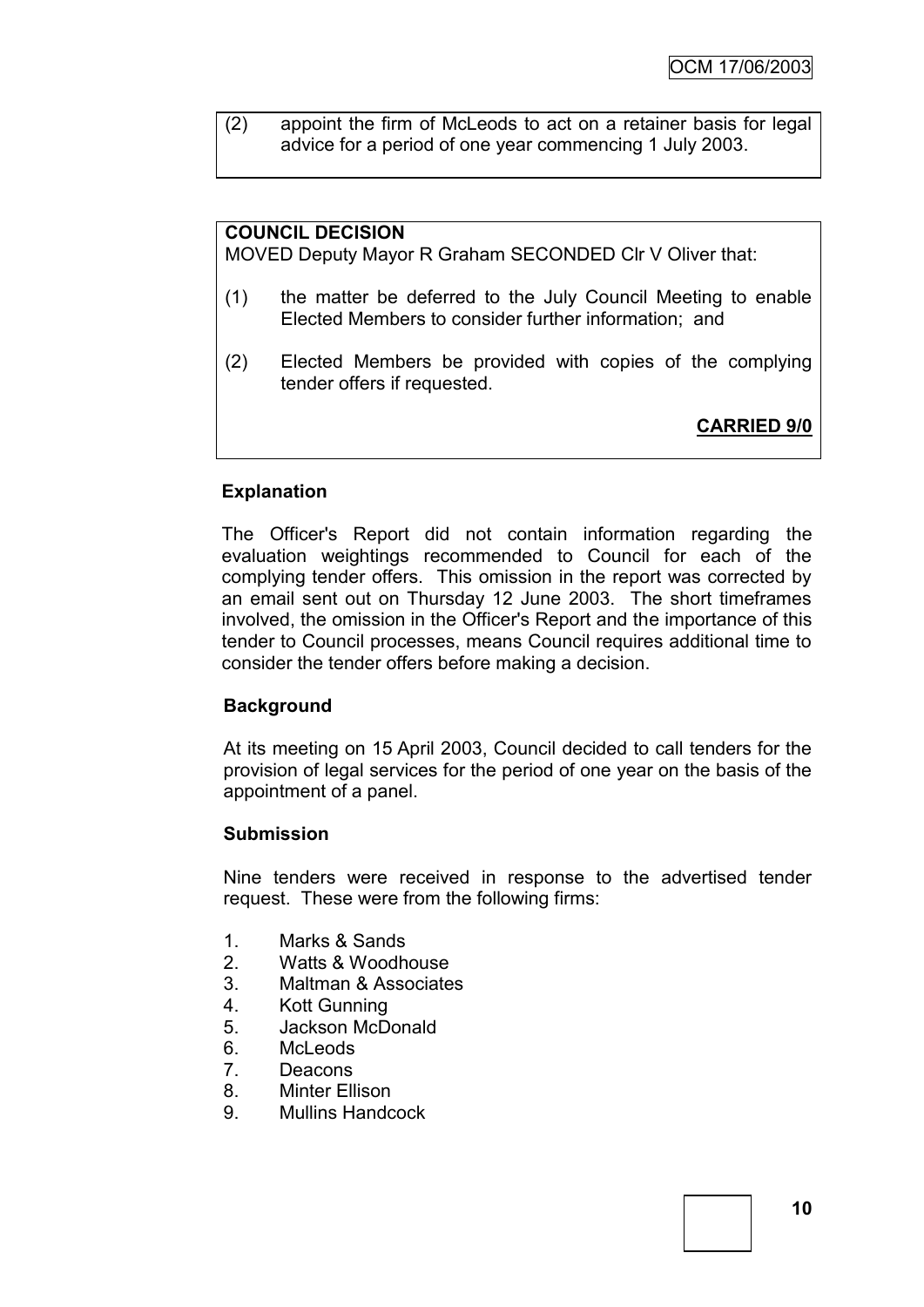# **Report**

Tenders for the provision of legal services for the City of Cockburn were advertised in the West Australian and closed on 3 June 2003. Clr Allen has requested that the tender results be presented to Council for decision.

Nine (9) tender responses were received but only six (6) of those fully complied with the criteria set out in the tender document. The six firms whose tender complied were:

- a. Jackson McDonald
- b. Mcleods
- c. Mullins Handcock
- d. Marks & Sands.
- e. Deacons
- f. Minter Ellison

The purpose of the tender was to select a panel of firms which were suitable to provide legal services for the City of Cockburn. The qualitative criteria used in the evaluation process was:

- a. Demonstrated experience in supplying similar services to local governments.
- b. Skills and experience of key personnel.
- c. Tenderers' resources.
- d. A demonstrated understanding of the required tasks.

While price was not a criteria in selecting suitability to be part of a panel, price will be taken into account by Administration when determining which firm is best used for a particular purpose.

After evaluating the tenders from those firms, it is believed that Jackson McDonald, Mcleods, Mullins Handcock and Minter Ellison would all be suitable firms to form a panel of legal advisors for Council. Marks and Sands and Deacons' experience in local government matters were limited and is therefore not considered suitable in regard to this tender. Of the four firms considered suitable, only McLeods provided information on operating on a retainer basis. Mcleods has successfully operated on a retainer basis with the City of Cockburn for a number of years and it is considered appropriate for this arrangement to continue.

# **Strategic Plan/Policy Implications**

"Managing Your City" refers.

# **Budget/Financial Implications**

Funds are contained in Council"s annual budget for legal services.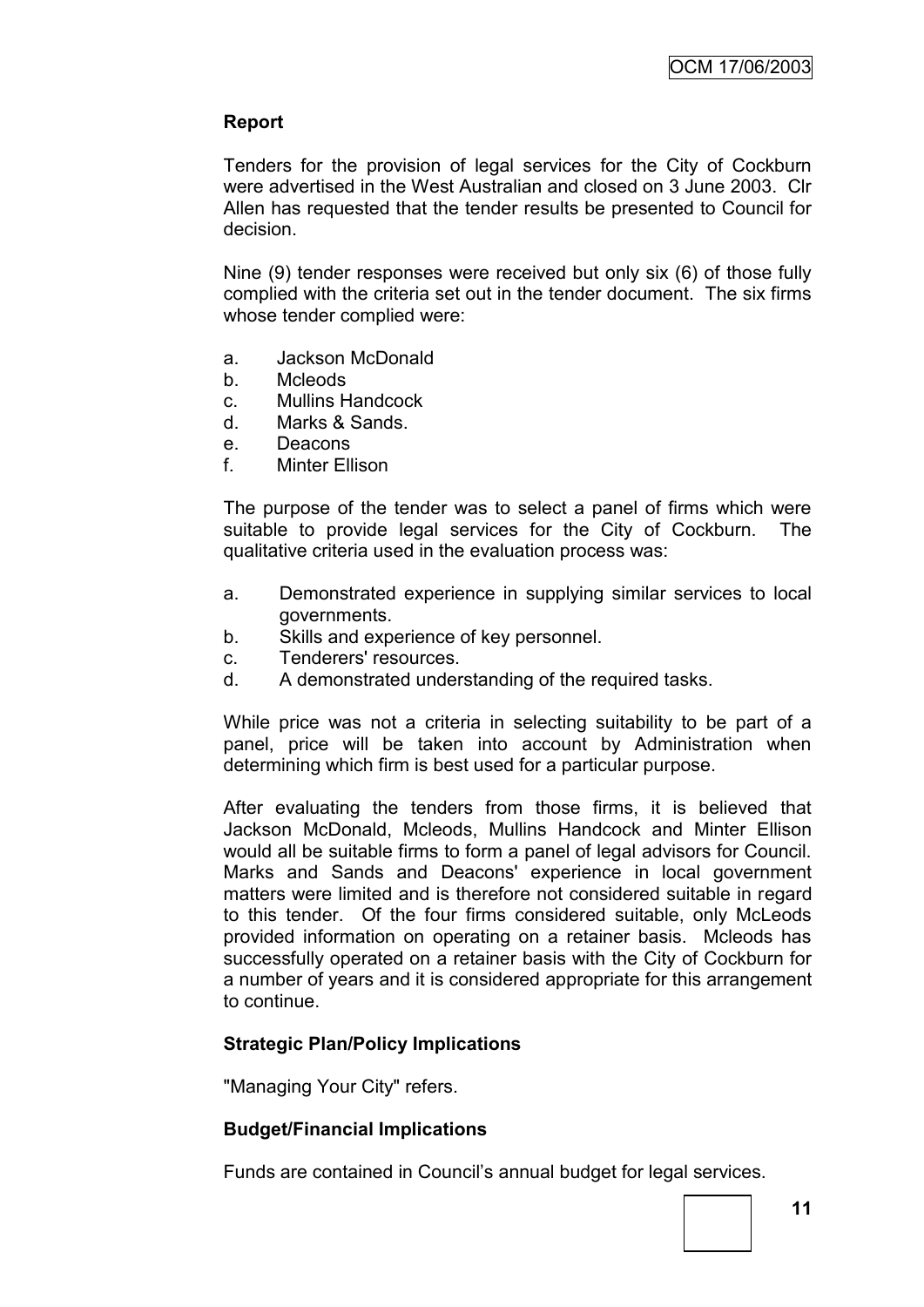# **Legal Implications**

The firms appointed would provide legal advice to Council.

# **Community Consultation**

N/A

# **Implications of Section 3.18(3) Local Government Act, 1995**

Nil.

# **14. PLANNING AND DEVELOPMENT DIVISION ISSUES**

# **14.1 (MINUTE NO 2056) (OCM 17/06/2003) - COCKBURN BIODIVERSITY INCENTIVE STRATEGY FOR PRIVATELY OWNED PROPERTIES (6134) (CB) (ATTACH)**

# **RECOMMENDATION**

That Council:

- (1) receive the report;
- (2) support the concept of providing incentives for the owners of privately owned land within the Rural, Rural Living and Resource zones within the district to retain bushland as part of a strategy to protect and maintain biodiversity;
- (3) include \$10,000 on the Budget for the 2003/04 Financial Year for a Biodiversity Incentive Strategy;
- (4) support the trialling of the Cockburn Biodiversity Incentive Strategy for privately owned properties within the district, in relation to grants; and
- (5) a report be submitted to a future Council Meeting for approval, detailing the final strategy with regard to the grant system.

# **TO BE CARRIED BY ABSOLUTE MAJORITY OF COUNCIL**

# **COUNCIL DECISION**

MOVED Clr M Reeve-Fowkes SECONDED Clr S Limbert that the recommendation be adopted.

# **CARRIED BY ABSOLUTE MAJORITY OF COUNCIL 9/0**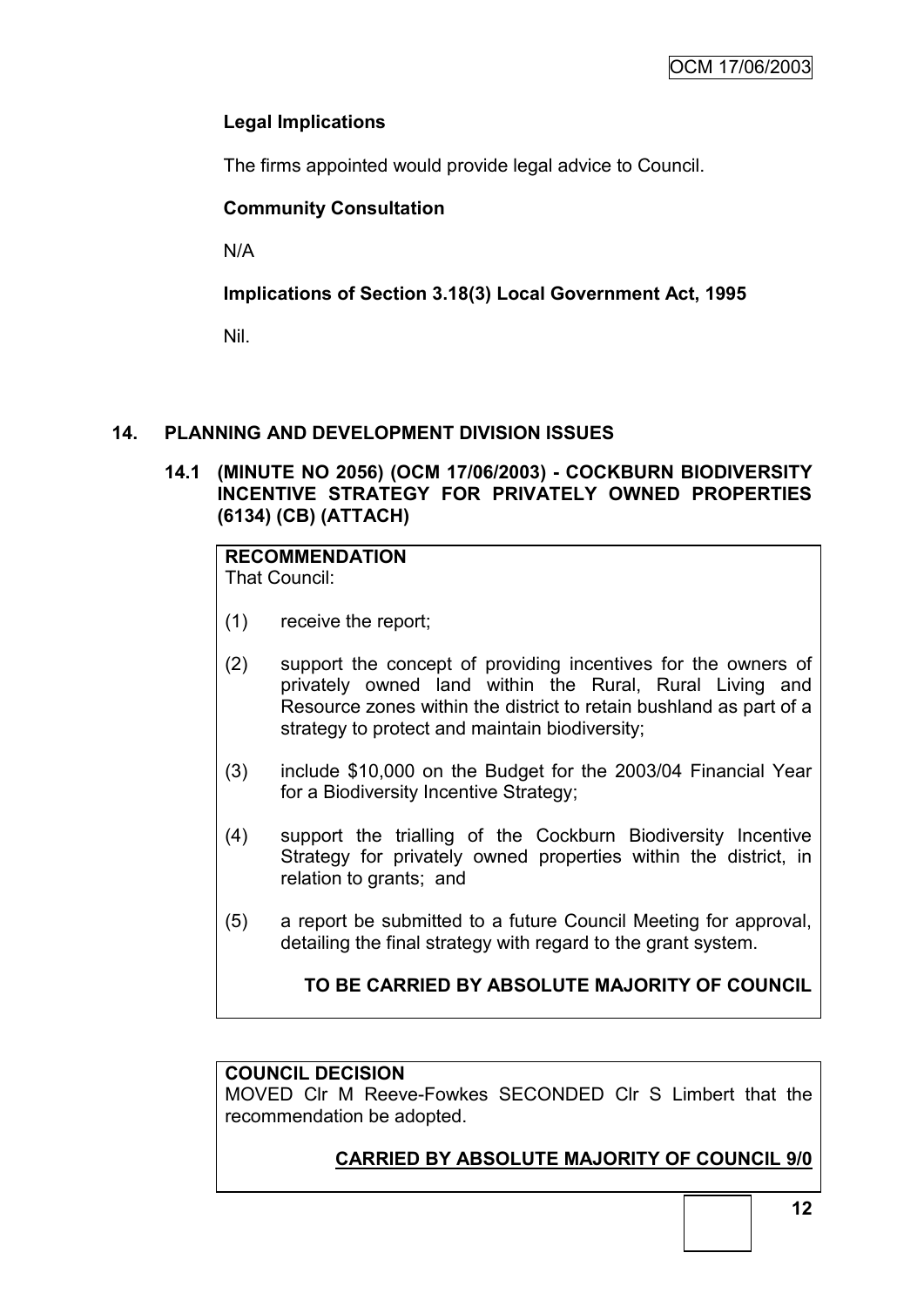# **Background**

In March 2002, an application was made jointly by the Cities of Rockingham and Cockburn and the Town of Kwinana for a grant from the Perth Biodiversity Project (round 1). The application was successful and \$16,000 was received to appoint an officer for six months to conduct research on existing bushland incentive schemes such as rate rebates, covenants, subsidies and training packages.

During the research phase and preparation of the draft Strategy, expressions of interest were again sought for projects seeking funding from the Perth Biodiversity Project round 2). The Cities of Rockingham and Cockburn and the Town of Kwinana considered that the second stage of the landowner incentive project, the implementation phase, would be a suitable project for which to seek funding. Subsequently, an application was drafted to seek funds for the final production and printing of the incentives package and to provide initial 'seed' funding to implement the final incentives. The application was for a grant of \$25,000.

The application was successful on the proviso that Council demonstrates a financial commitment to progressing the implementation of the Landowner Incentives Strategy. A subsequent time-frame required this commitment before the end of May 2003.

In addition to the research undertaken in round 1 regarding existing incentive schemes in other local governments, a landowner questionnaire was sent to all residents in the rural and special rural zones within the City to gain insight into current bushland management and to identify the preferred forms of incentives that may be offered as part of the strategy.

#### **Submission**

The officer appointed by the participant councils has now completed the Biodiversity Incentives Research (round 1) and has submitted a report regarding the incentive schemes. Council staff have used the report as the basis for a draft Landowner Incentives Strategy for the City of Cockburn.

The draft Strategy is structured on the preferred options from the landowner questionnaire to try to maximise the uptake of the incentives. The main incentives preferred by landowners are grants/subsidies for materials, rate rebates and training packages/educational material.

It was apparent that a number of matters will require further detailed consideration however, given the time constraints for the (round 2)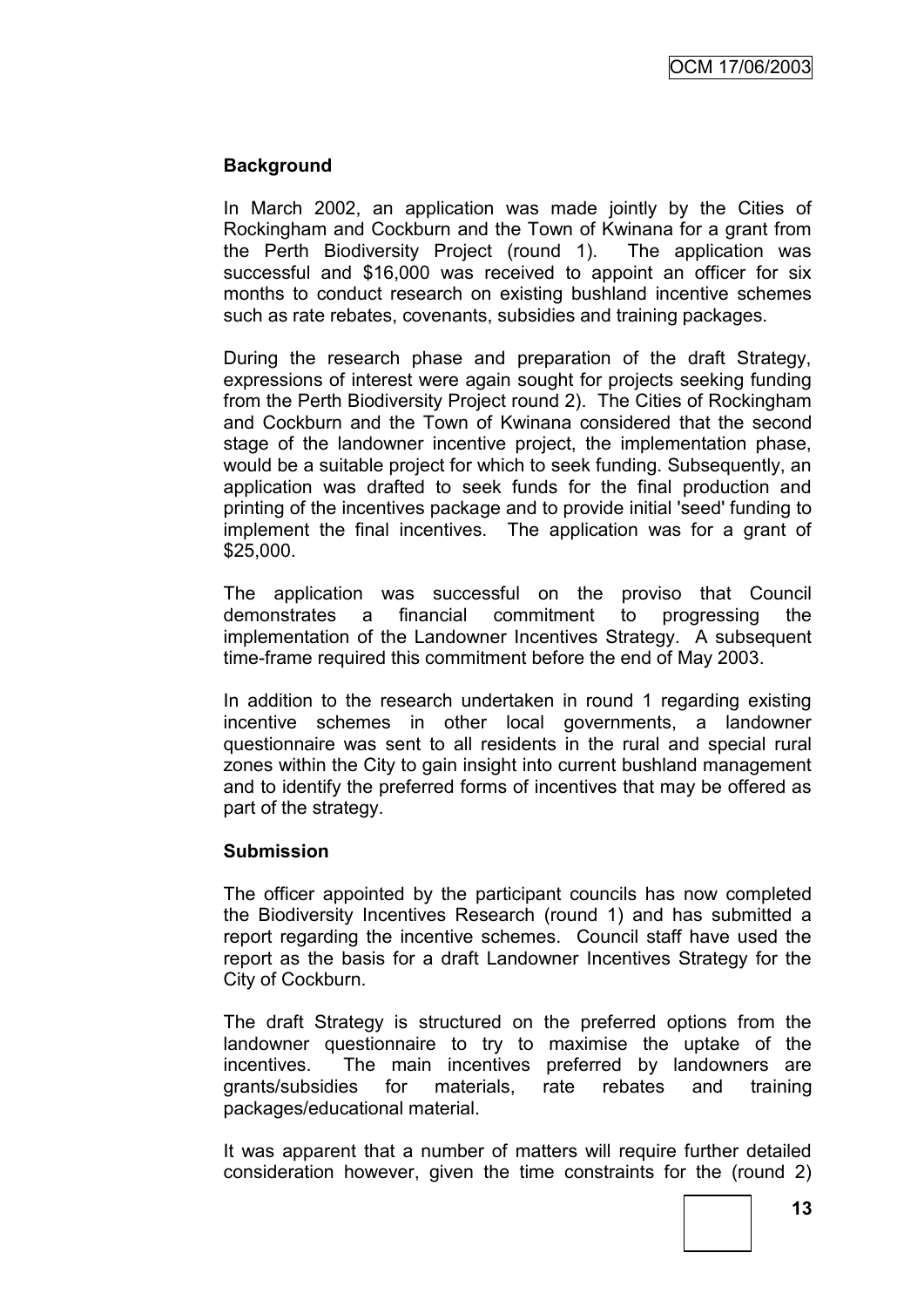funding established by the Perth Biodiversity Project, it is planned to trial a grant system to determine landowner interest in biodiversity management and to promote Council's progress towards adopting an incentives strategy. The recommended amount to be set aside for the grant is \$10,000 (plus an estimated \$5,000 from the Perth Biodiversity Fund). This commitment by Council will meet the requirements of the Perth Biodiversity Funding.

A copy of the "Cockburn Biodiversity Incentive Strategy for Privately Owned Properties" is attached to the Agenda.

#### **Report**

A grants system for bushland management is one of the easiest forms of incentives for Council to administer and trial. The grants would be for materials only and would be available on a one-off trial for 2003/04 (to be reviewed in April 2004).

The applications would be assessed against broad selection criteria and ranked in a priority order. Administration of the grants would require assessment of the proposals submitted, monitoring to determine whether the works have been carried out, the distribution of the grant money and the collation of management agreements as a condition of the funding.

Whilst this funding will not assist all bushland owners in the rural, rural living or resource zones, it will hopefully generate interest in bushland management and encourage landowners to submit a proposal. The funding would also require considerable input from the landowner to carry out the tasks proposed. For example, Council may pay for fencing materials but the landowner would be required to erect the fence themselves. Likewise, Council may pay towards weeding and revegetation materials, yet the landowner would be required to carry out the on-ground works.

It is proposed that Council allocate \$10,000 in the 2003/04 budget to be used to contribute to improved overall management of local biodiversity on private property within the district.

In addition to the proposed \$10,000 allocation, funding received from the Perth Biodiversity Project would also contribute to the pool of funds for the grant subsidies. Of the \$25,000 made available by the Perth Biodiversity Project (round 2), final production and printing of the incentives package is estimated to cost approximately \$5,000. The remaining \$20,000 would be shared appropriately between the municipalities of Rockingham, Kwinana and Cockburn. This would amount to approximately \$5,000 per Council, taking into account advertising costs and administration. Therefore, the likely pool of funds would be \$15,000.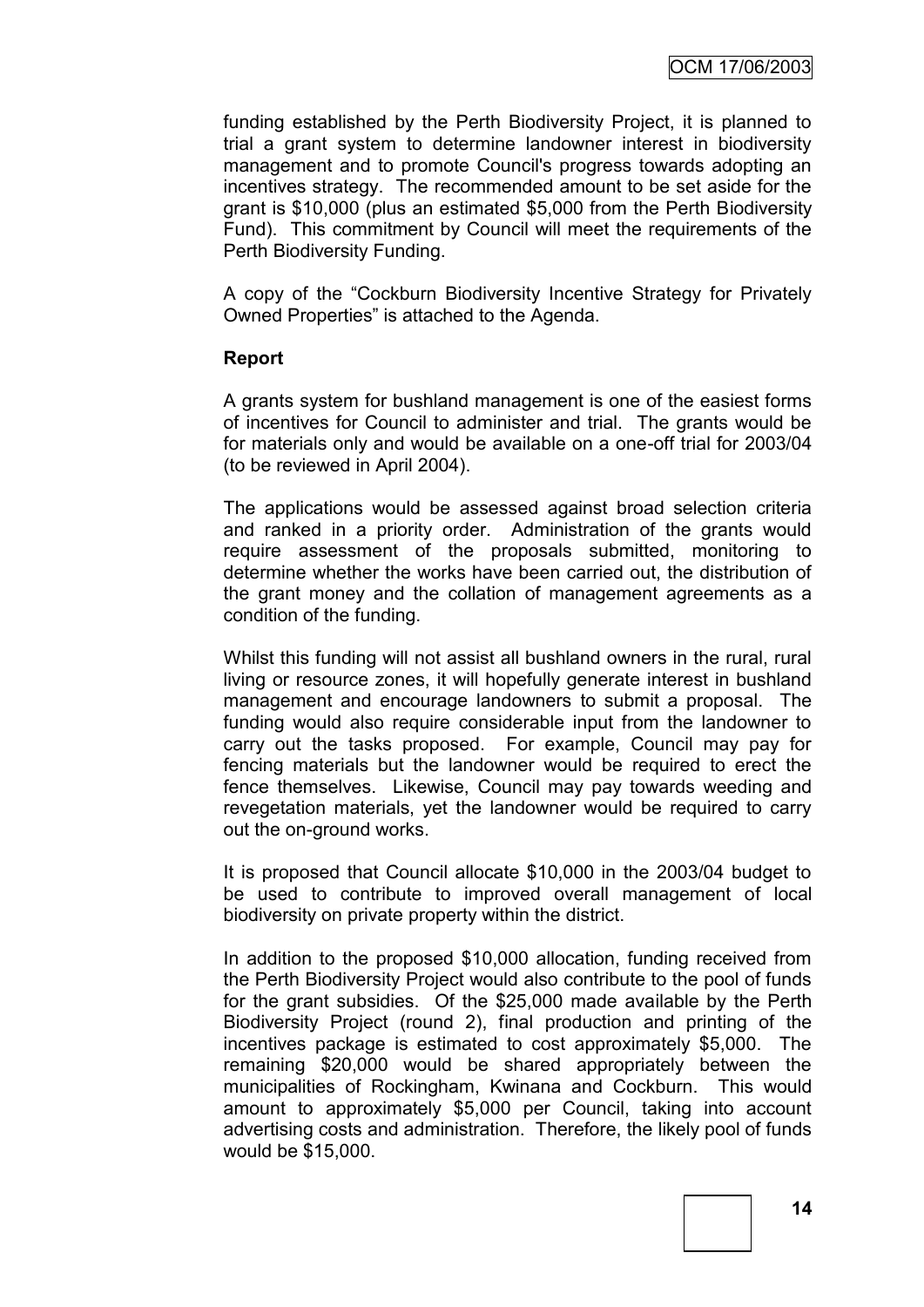Whilst the Landowner Incentives Strategy is still being finalised in terms of other incentives to be offered (rate rebates and training packages), to obtain the allocated funding from the Perth Biodiversity Project, a commitment towards implementing the strategy must be made. It is therefore considered that a trial for a grants system be endorsed in the interim of further incentives being presented to Council. The final administration arrangement for the grant system will be presented to Council prior to the advertising for applications.

It is anticipated that the Town of Kwinana and City of Rockingham will also be progressing a grants system in the interim of the final strategy being endorsed by Council.

# **Strategic Plan/Policy Implications**

The Corporate Strategic Plan Key Result Areas which apply to this item are:-

- 3. Conserving and Improving Your Environment
	- *"To conserve the quality, extent and uniqueness of the natural environment that exists within the district."*
	- *"To manage the City's waste stream in an environmentally acceptable manner."*

# **Budget/Financial Implications**

To enable the Biodiversity Strategic Incentive Scheme to be trialled, \$10,000 be included in the 2003/04 budget.

# **Legal Implications**

During the trialling of the incentive strategy it may be necessary to seek legal advice on specific issues that may arise as a result of implementing the recommended strategies contained in the report.

# **Community Consultation**

Undertaken as part of the preparation of the landowners incentive strategy.

In excess of 97 survey questionnaires were returned out of 338 circulated, a response rate of 28%. Refer to the Agenda attachment.

# **Implications of Section 3.18(3) Local Government Act, 1995**

Not applicable. However, the WA Local Government Association is currently preparing a comprehensive document for local government "Perth Biodiversity Project", to which the Council will need to have due regard.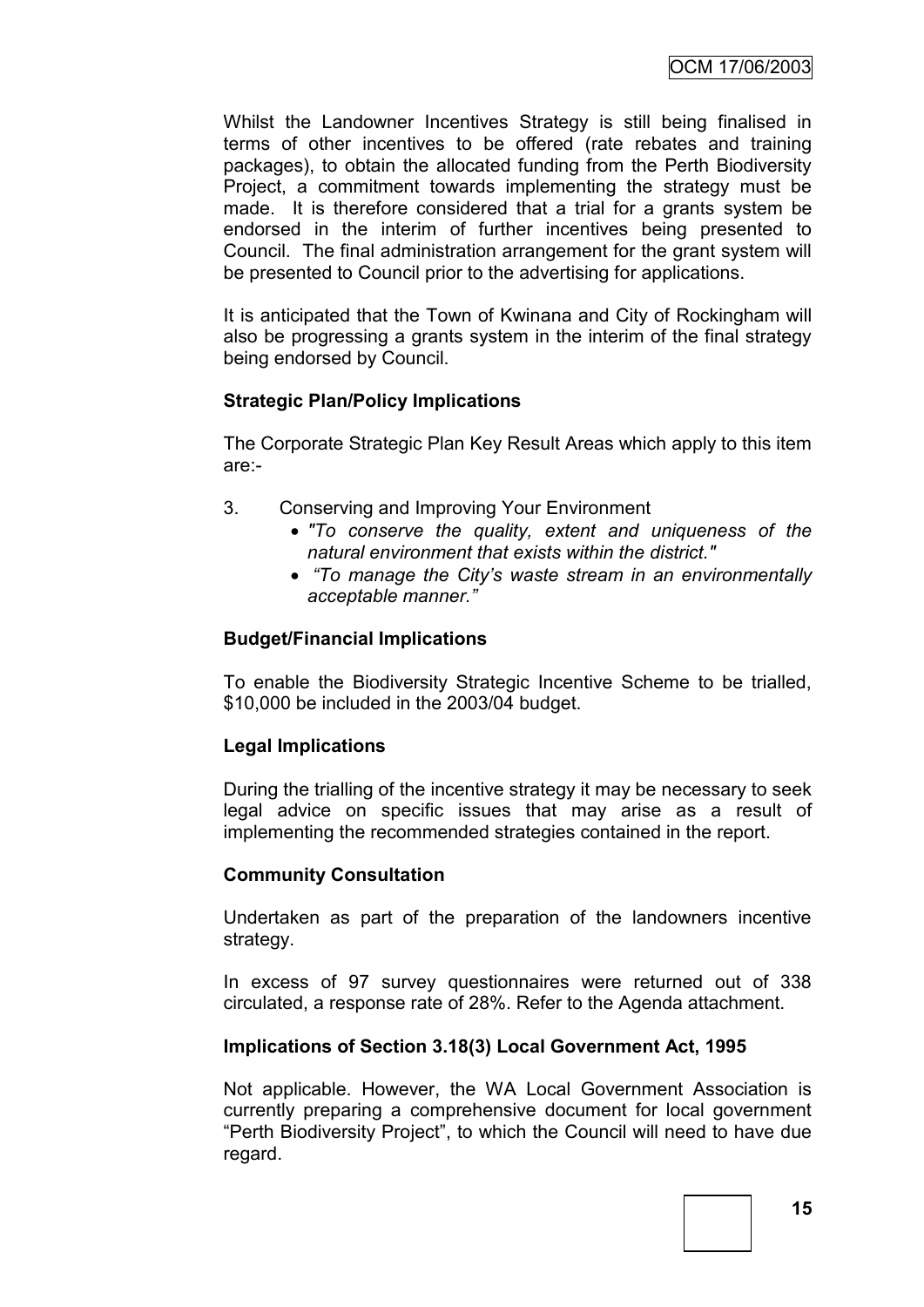# **14.2 (MINUTE NO 2057) (OCM 17/06/2003) - PARTIAL CLOSURE OF PEDESTRIAN ACCESSWAY - LOT 11 HAMILTON ROAD, COOGEE (3317422) (KJS) (ATTACH)**

# **RECOMMENDATION**

That Council request that the Department of Land Administration close 4.5 metres of the 0.1m wide Pedestrian Accessway adjoining Lot 11 Hamilton Road, Coogee subject to the following:

- 1. The owners of Lot 11 Hamilton Road, Coogee agreeing in writing to the endorsement of a memorial on the Certificate of Title of Lot 11, advising current and future owners that the City of Cockburn will not modify the median strip in Hamilton Road adjoining Lot 11 to allow access across the median strip to the southbound lane.
- 2. The owners of Lot 11 agreeing in writing to purchase the pedestrian accessway and meeting all other costs associated with the closure.

# **COUNCIL DECISION**

MOVED Clr I Whitfield SECONDED Clr A Tilbury that the recommendation be adopted.

**CARRIED 9/0**

# **Background**

N/A

# **Submission**

Complex Land Solutions, on behalf of the beneficial owner of the property Danshaw Nominees Pty Ltd, has made a written request dated 12 May 2003 for the partial closure of a pedestrian accessway which is located along part of the lots frontage to Hamilton Road to restrict road access to the land.

#### **Report**

The owners wish to subdivide lot 11 into 4 lots. Two of the proposed lots will have a common access point 4.5 metres wide at the southern end of the property.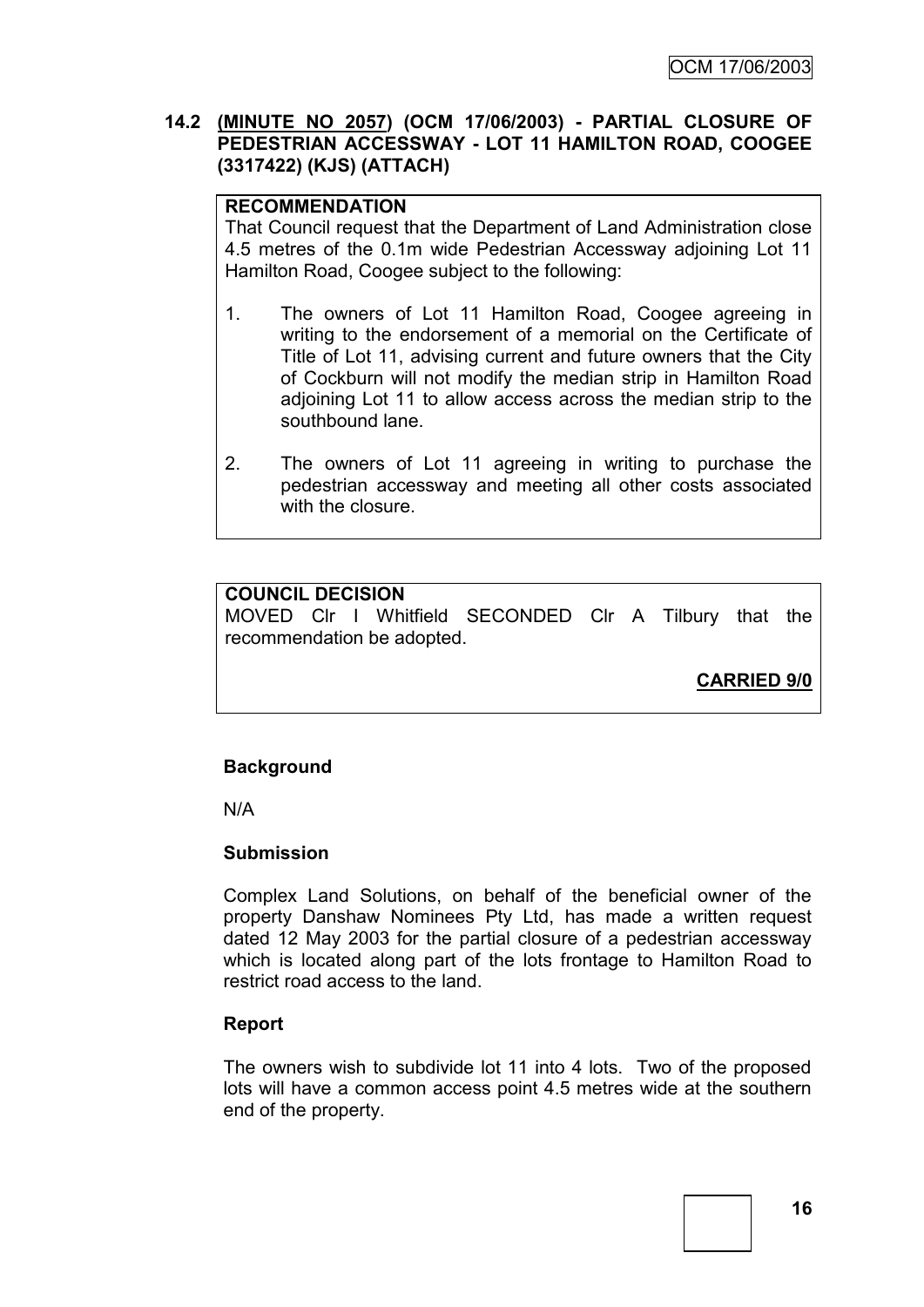Opposite this access point Hamilton Road bends to the south east and for safety reasons, a median strip has been placed in the road pavement.

For traffic safety reasons it is not desirable for the median strip in front of Lot 11 to be broken. Consequently, the proposed access will only have left in and left out movements.

In the past, the means to deny access to the portion of Lot 11 opposite the median strip was to create a strip of land 0.1 metre wide with a tenure of pedestrian accessway. The proposed memorial on title achieves the same outcome without compromising safety.

# **Strategic Plan/Policy Implications**

The Corporate Strategic Plan Key Result Areas which apply to this item are:-

- 2. Planning Your City
	- *"To ensure that the planning of the City is based on an approach which has the potential to achieve high levels of convenience for its citizens."*

# **Budget/Financial Implications**

N/A.

**Legal Implications**

Nil.

**Community Consultation**

N/A

**Implications of Section 3.18(3) Local Government Act, 1995**

Nil.

# **14.3 (MINUTE NO 2058) (OCM 17/06/2003) - AMENDMENTS TO THE CITY OF COCKBURN (LOCAL GOVERNMENT ACT) LOCAL LAWS 2000 (1116) (CW/LCD) (ATTACH)**

# **RECOMMENDATION**

That Council pursuant to section 3.12(2) of the Local Government Act 1995, resolve to amend the City of Cockburn (Local Government Act) Local Laws 2000, as recorded in the attachment to this report and to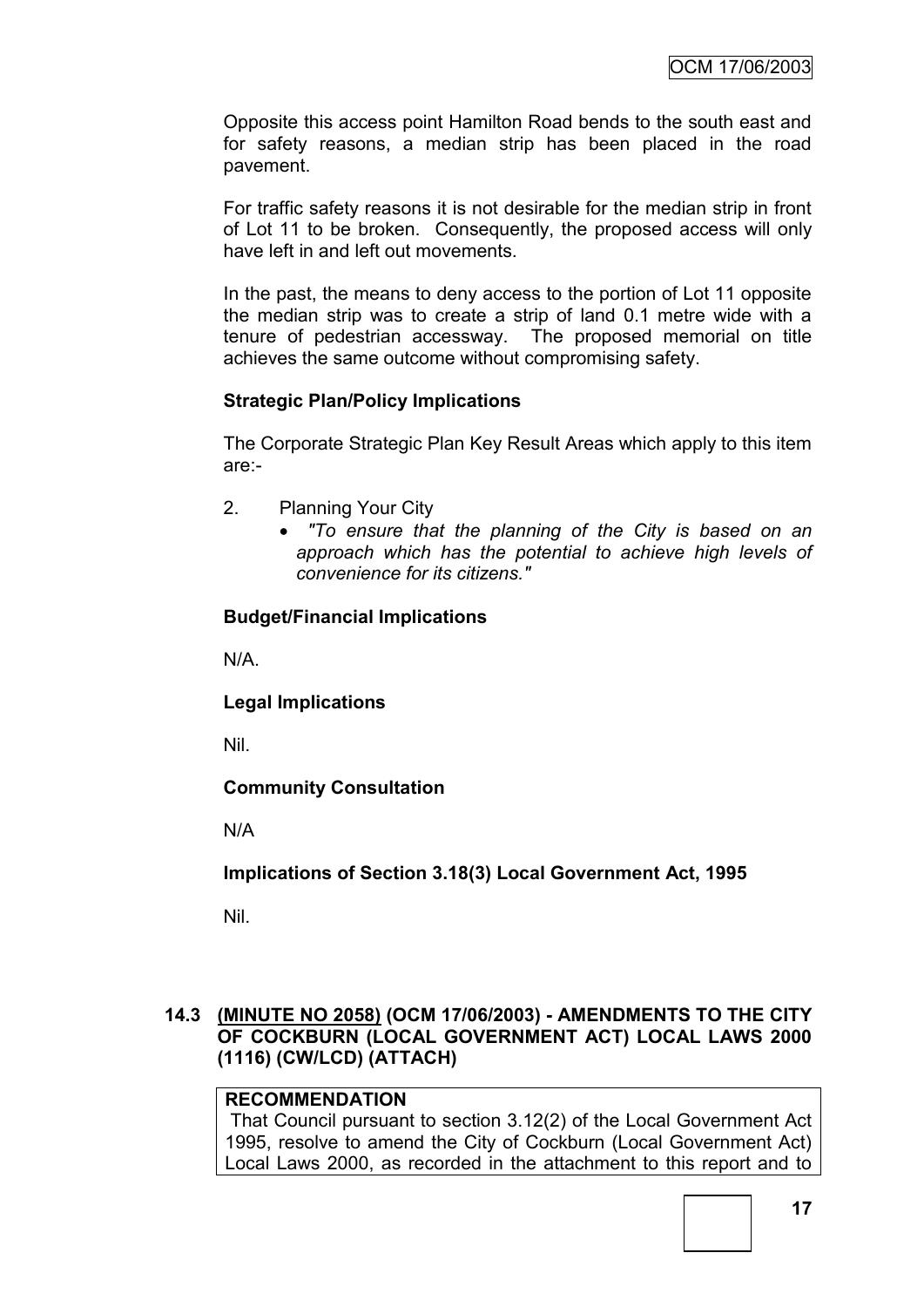perform the necessary statutory procedures to ensure the promulgation of the amendments.

#### **COUNCIL DECISION**

MOVED Clr V Oliver SECONDED Clr M Reeve-Fowkes that the recommendation be adopted.

# **CARRIED BY ABSOLUTE MAJORITY OF COUNCIL 9/0**

# **Background**

The City of Cockburn (Local Government Act) Local Laws 2000 came into force on 24 October 2000.

#### **Submission**

N/A.

#### **Report**

Provisions in the City of Cockburn Local Laws relating to dogs (other than Dog Act complaints, keeping of horses, miniature horses, miniature pigs, poultry (including Ostrich and Emus), bees and engaging in spray painting or fibre glassing), specify a time in which the activities are not permitted or not permitted without the written approval of Council.

Since the proclamation of the Hope Valley-Wattleup Redevelopment Act 2000, Council"s Local Laws have had no jurisdiction in respect to the above land use activities within the Wattleup area because Wattleup has no zoning classification under Council's Town Planning Scheme.

It is proposed to include another definition in section 1.6 of the Local Laws 2000, which will allow the Local Laws 2000 to apply to these areas of the district.

Notwithstanding the above, the current licence issued to Hawkers, Stallholders and Street Vendors contain conditions that are not embodied in the City of Cockburn (Local Government Act) Local Laws 2000. It is considered appropriate if the Local Laws are amended to include normal licence conditions.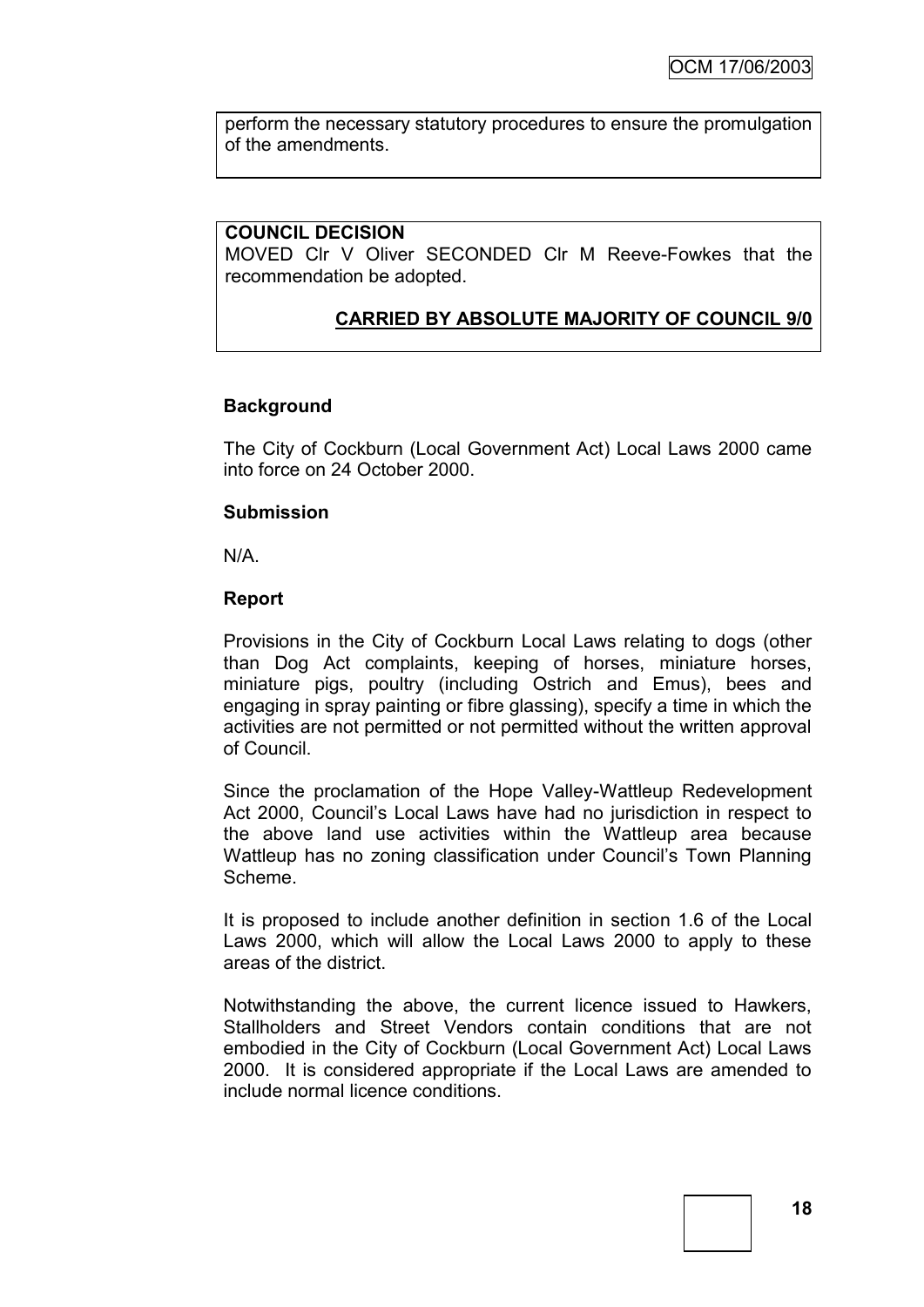# **Strategic Plan/Policy Implications**

The Corporate Strategic Plan Key Result Areas which apply to this item are:-

- 1. Managing Your City
	- *"To provide effective monitoring and regulatory services that administer relevant legislation and local laws in a fair and impartial way."*

# **Budget/Financial Implications**

N/A

# **Legal Implications**

Nil.

# **Community Consultation**

If Council accepts the amendments, the Statutory Process requires that an advertisement is published in a Newspaper informing the community of the proposed amendment to the Local Laws 2000 and offering the opportunity to the community to comment on the proposed amendments.

# **Implications of Section 3.18(3) Local Government Act, 1995**

Nil.

# **14.4 (MINUTE NO 2059) (OCM 17/06/2003) - PRIVATE SWIMMING POOL INSPECTION PROGRAM FOR 2003/2004 - TENDER NO. 22/2003 AND FUTURE INSPECTIONS (3211) (JW)**

# **RECOMMENDATION**

That Council:

- (1) accept the tender submitted by C.E. Nicholls & Son Pty Ltd for Tender No. 22/2003 – Inspection Services Private Swimming Pools, for an all inclusive price of \$26.10 per pool;
- (2) authorise the following persons to inspect land and swimming pools pursuant to Sections 245A (1) and 245A (5) and exercise the powers pursuant to Section 245A (6) of the Local Government (Miscellaneous Provisions) Act 1960, within the City of Cockburn subject to compliance with the Tender/Contract Documents 22/2003: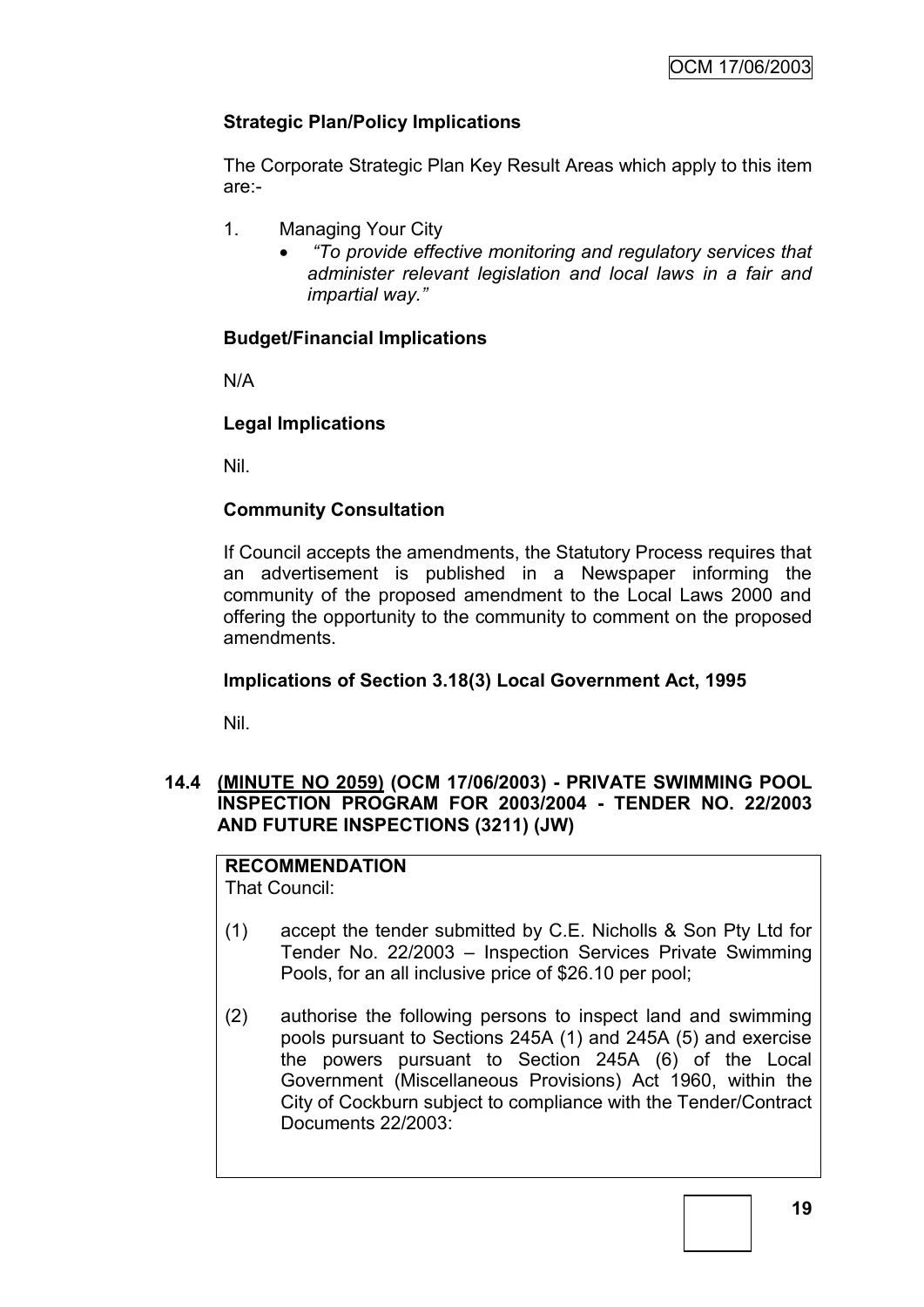- Mr Cvril Ernest Nicholls
- Mrs June Rose Nicholls
- (3) authorise Mr Steven Lawrance O"Meara to inspect land and swimming pools pursuant to Sections 245A (1) and 245A (5) and exercise the powers pursuant to Section 245A (6) of the Local Government (Miscellaneous Provisions) 1960, within the City of Cockburn;
- (4) set the pool inspection levy at \$39.50 per pool owner in 2003/2004 based on the tender price, together with Council"s administrative costs and that such fee be included in the 2003/04 budget as a levy on all pool owners; and
- 5) request the preparation of a report on the possible change from the contract private pool inspection program once every four years, to an ongoing in-house inspection program commencing in the financial year 2004/2005, for further consideration by Council.

# **TO BE CARRIED BY ABSOLUTE MAJORITY OF COUNCIL**

# **COUNCIL DECISION**

MOVED Clr V Oliver SECONDED Clr M Reeve-Fowkes that the recommendation be adopted.

# **CARRIED BY ABSOLUTE MAJORITY OF COUNCIL 9/0**

# **Background**

The Local Government (Miscellaneous Provisions) Act 1960 requires that all private swimming pool barriers be inspected at least once every 4 years. This has been a requirement since 1992.

Accordingly the next swimming pool inspection program must be completed by 30 June 2004.

The swimming pool legislation requires private swimming pools to be inspected by authorised persons to ensure that pool fencing/gates and barriers comply with the Building Regulations 1989.

The Local Government (Miscellaneous Provisions) Act 1960 allows a local government for a financial year to impose a uniform charge on all owners of properties with private swimming pools to cover the estimated cost of carrying out the inspections. The Building Regulations state the charge shall not exceed \$55 (GST inclusive).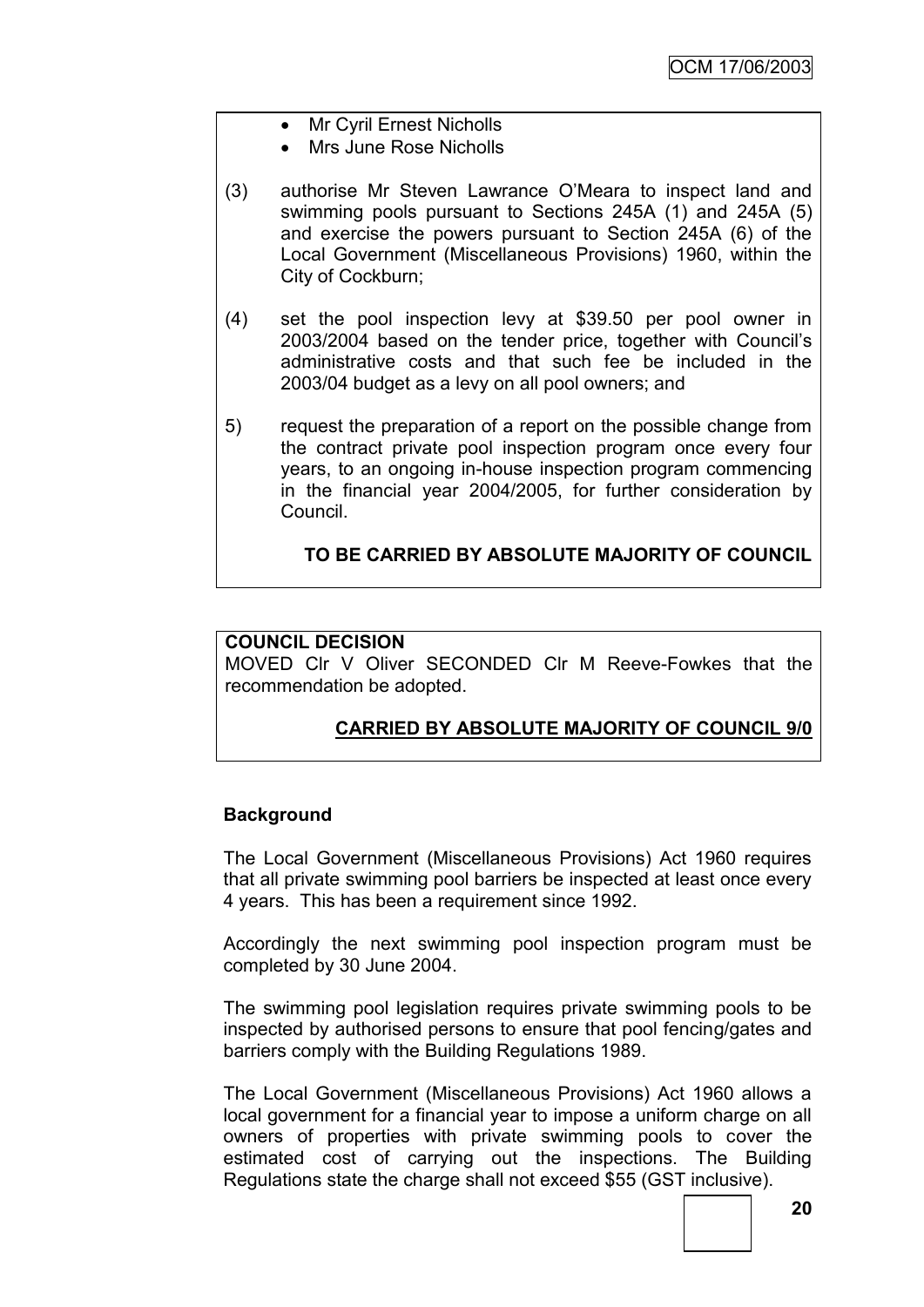The City in the past has addressed swimming pool inspections by engaging appropriately qualified contractors/persons to carry out the function every fourth year. To fund the inspection program, a levy was applied to the rates every fourth year when the inspections were carried out. The levy for the previous three rounds of inspections was \$40 (1992), \$35 (1996) and \$32 (2000).

The Royal Life Saving Society carried out the last round of inspections in 1999/2000. A total of 2600 pools were inspected.

The City has a total of 3358 registered pools as of the end of April 2003. This is an increase of 758 pools (30%) in a little less than 4 years.

The provision of the pool inspection program for 2003/2004 has again been put to tender to be carried out by a suitably qualified and experienced contractor.

Consideration needs to be given to how Council intends to provide the statutory service after 2003/2004. The number of pools has grown to the point where an ongoing in-house inspection program needs to be considered as it could provide cost savings.

#### **Submission**

N/A

# **Report**

A total of two(2) tender submissions were received for the provision of the pool inspection service on behalf of the City. These were as follows;

- 1. C.E Nicholls & Son Pty Ltd
- 2. The Royal Lifesaving Society Australia WA Branch (Inc)

The tenders were assessed by a panel comprising;

- Principal Building Surveyor Mr John West
- Acting Director Planning & Development Mr Allen Blood
- Purchasing Officer Mr Gary Ridgway.

The tenders were assessed against the criteria set out in clauses 1.7.2 and 1.7.3 of the tender document which are as follows;

- Demonstrated experience in completing similar projects 30%
- Skills and experience of key personnel 20%
- Tenderers resources 10%
- Demonstrated understanding of the required tasks 15%

**21**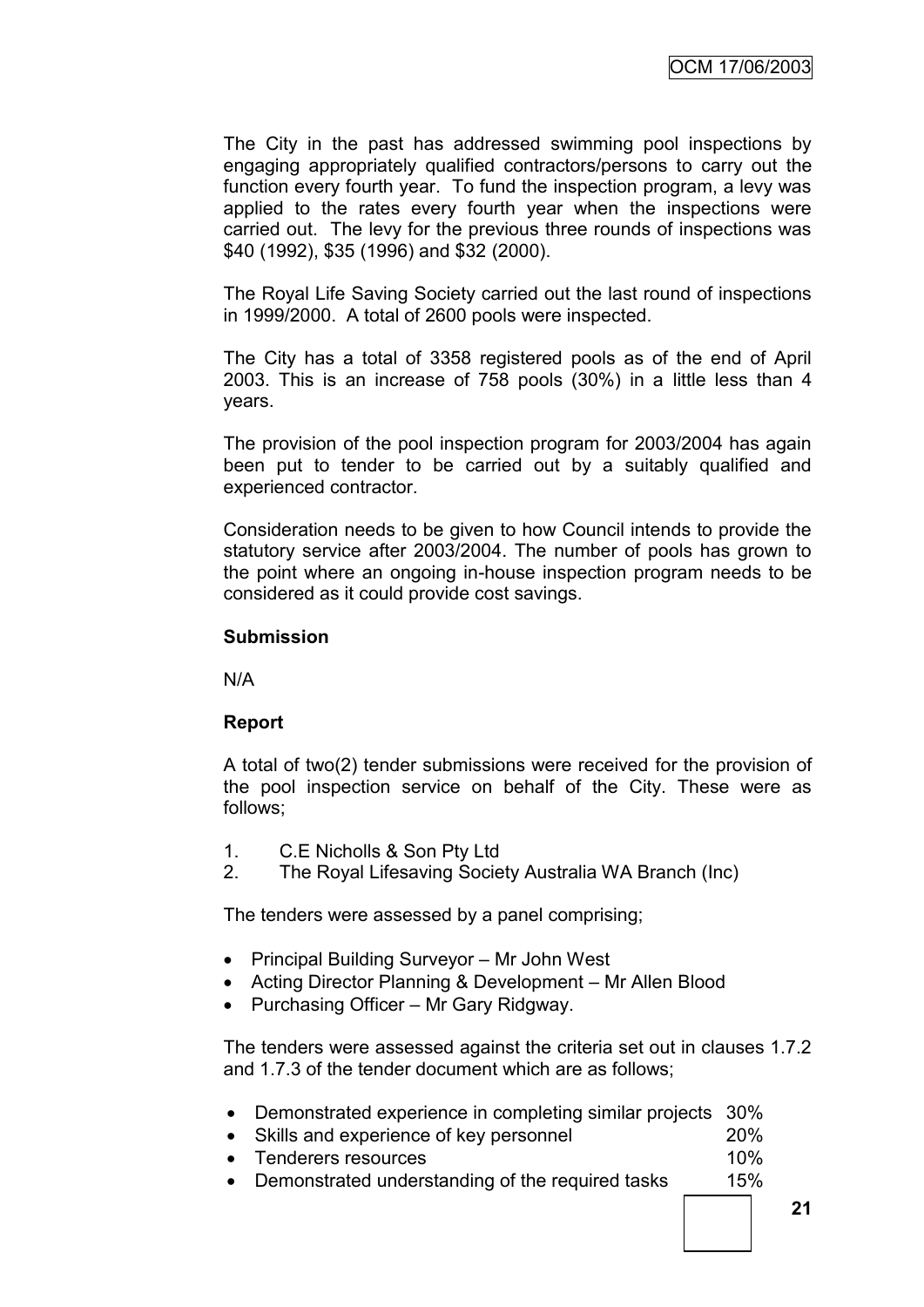# • Tendered price 25%

The results of the assessment were as follows;

| Tender<br>No. | <b>Contractor</b>  | <b>Price</b> | <b>Multi Criteria Score</b> |
|---------------|--------------------|--------------|-----------------------------|
|               | C.E Nicholls & Son | \$26.10      | 78.92%                      |
|               | The $R.L.S.S.$     | \$28.54      | 78.08%                      |

C.E Nicholls & Son Pty Ltd scored highest in the multi criteria assessment and was the lowest price tendered.

The unit price is \$26.10 (including up to three inspections) and \$25.00 per additional inspection, as required and when instructed by the City.

In accordance with the outcome of the multi criteria assessment, it is recommended that Tender No. 22/2003 – Inspection Services Private Swimming Pools be awarded to C.E Nicholls & Son Pty Ltd.

Although contracting the pool inspection service out, the City will incur administrative and enforcement costs. These costs have been estimated at \$13.37 per pool GST inclusive (\$45,458 est. 3,400 pools).

The cost for the contractor to inspect an estimated 3,400 pools is 3,400  $x$  \$26.10 = \$88,740.

The total cost to carry out the statutory inspections including the Contractor"s cost (\$88,740) and Council"s administrative costs (\$45,458) will be \$134,198 based on the estimated 3,400 private swimming pools (\$39.47 per pool).

The contract is to be administered by the Principal Building Surveyor with the assistance of another officer who will provide clerical/database support and support as an authorised person when required. It is envisaged this approach should ensure the security/integrity of Council"s pool database and provide a flexible and cost efficient service in conjunction with the contractor for the duration of the program.

In accordance with the requirements of Section 245(A) of the Local Government (Miscellaneous Provisions) Act 1960, nominated staff of C.E Nicholls & Son Pty Ltd are to be authorised to inspect land and swimming pools within the City.

# *Statutory Inspections after 2003/2004*

The inspection program in 2003/04 will address the statutory requirements in that year. Consideration needs to be given to the manner in which the statutory service is to be provided after that time.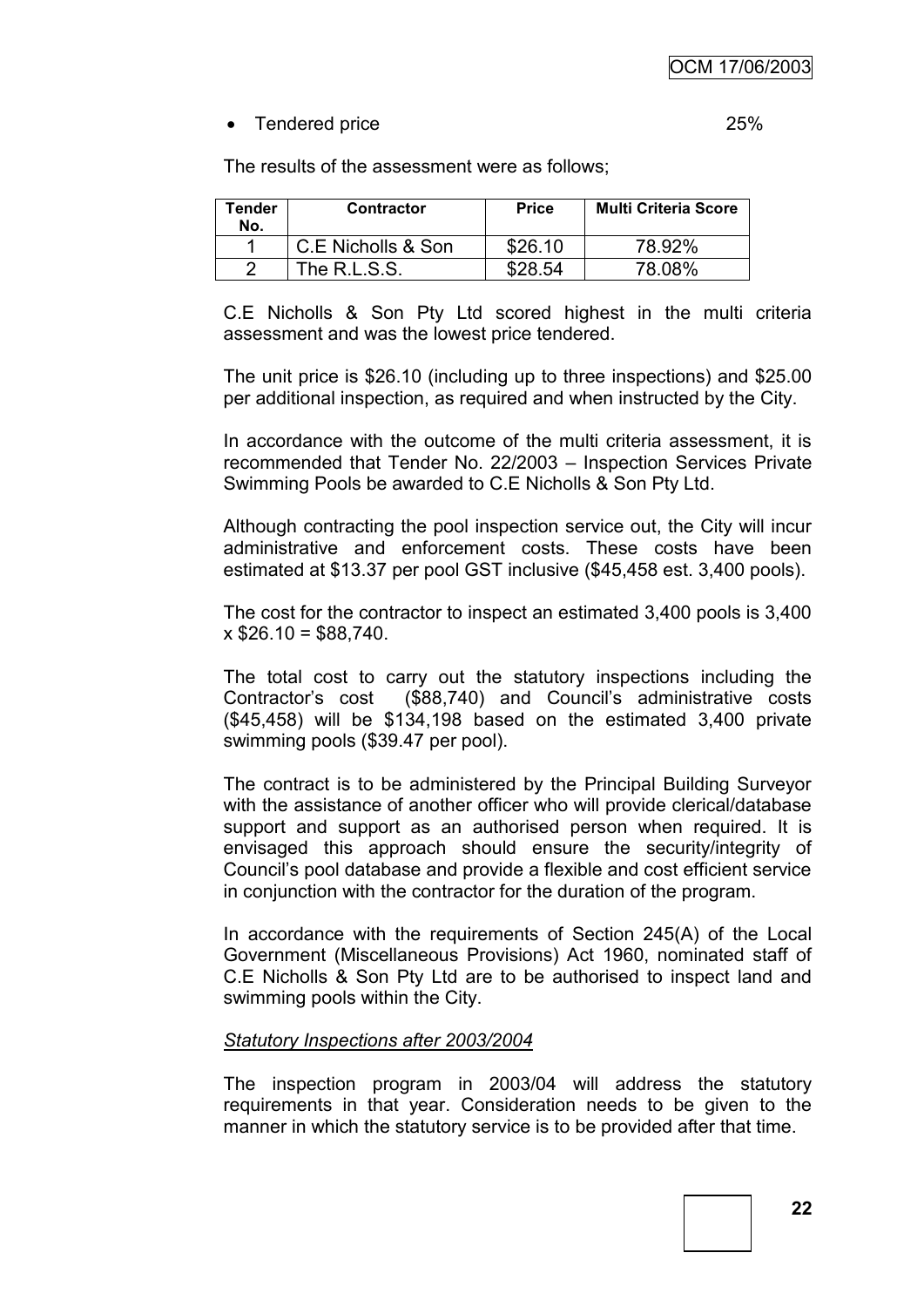The pool numbers at the end of the financial year 2003/04 are envisaged to be about 3600. By 2007/08 the next 4 yearly round of inspections the number is envisaged to be about 4400.

A survey of similar local authorities to Cockburn (population/number of pools) has revealed that a majority have an ongoing in-house inspection program.

The matter of an ongoing in-house inspection regime after 2003/04 should be further investigated to ensure that the residents of Cockburn are being provided with the best possible service that is equivalent to the industry benchmark.

# **Strategic Plan/Policy Implications**

The Corporate Strategic Plan Key Result Areas which apply to this item are:-

- 1. Managing Your City
	- *"To deliver services and to manage resources in a way that is cost effective without compromising quality."*
	- *"To conduct Council business in open public forums and to manage Council affairs by employing publicly accountable practices."*
- 4. Facilitating the needs of Your Community
	- *"To identify current community needs, aspirations, expectations and priorities of the services provided by the Council."*

# **Budget/Financial Implications**

Cost neutral program with funds collected as part of 2003/04 rates. Funds to be credited to pool inspection account.

# **Legal Implications**

Compliant with Local Government (Miscellaneous Provisions) Act 1960 Section 245A.

# **Community Consultation**

N/A.

# **Implications of Section 3.18(3) Local Government Act, 1995**

Nil.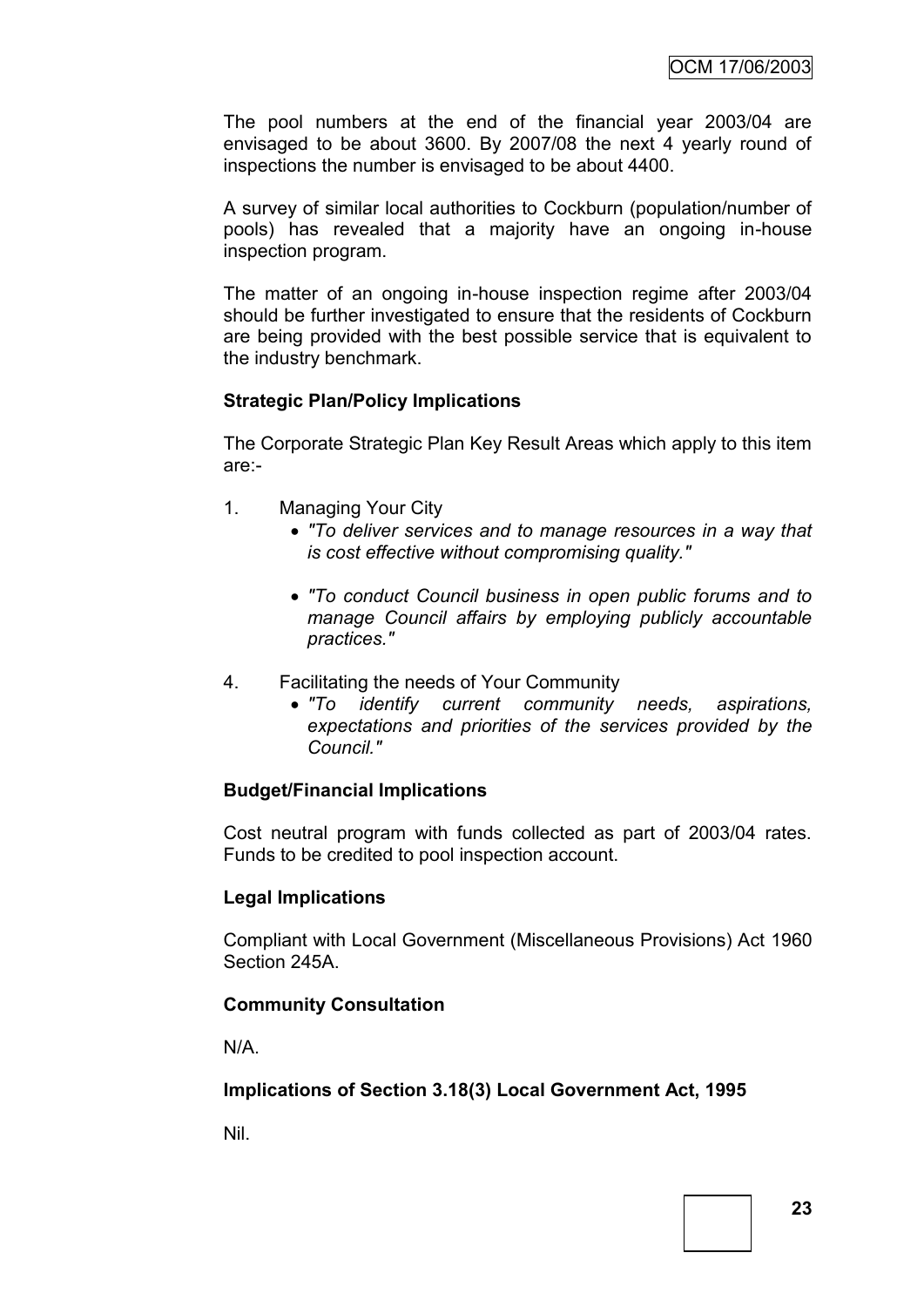# **14.5 (MINUTE NO 2060) (OCM 17/06/2003) - ESTABLISHMENT OF A CAFE/KIOSK - RESERVE 46787 PROGRESS DRIVE, BIBRA LAKE (1114553) (AJB) (ATTACH)**

#### **RECOMMENDATION** That Council:

- (1) receive the Economic Modelling and Financial Feasibility Report for the proposed Bibra Lake Café/Kiosk dated April 2003 prepared by McGees Property Consultants; and
- (2) not proceed to establish the Bibra Lake Café/Kiosk because the associated financial risks are beyond that which is considered appropriate for Council.

# **COUNCIL DECISION**

MOVED Deputy Mayor R Graham SECONDED Clr S Limbert that Council:

- (1) receive the report;
- (2) provide \$400,000 on the 2003/04 Municipal Budget for the project management, design, construction and servicing of the Bibra Lake Café/Kiosk;
- (3) call for submissions from suitably qualified and experienced consultants to manage the Bibra Lake Café/Kiosk project on a phased basis;
- (4) require the preparation of a report on the submissions by consultants for the project management of the Bibra Lake Café/Kiosk project for consideration by Council; and
- (5) defer the requirement for the preparation of a Business Plan until such time as accurate development costing and lease arrangements are known.

# **CARRIED BY ABSOLUTE MAJORITY OF COUNCIL 9/0**

# **Explanation**

Council believes there is a community benefit in the provision of a cafe/kiosk facility at the Bibra Lake Reserve. As a consequence, it believes it should take a role in establishing the facility where required.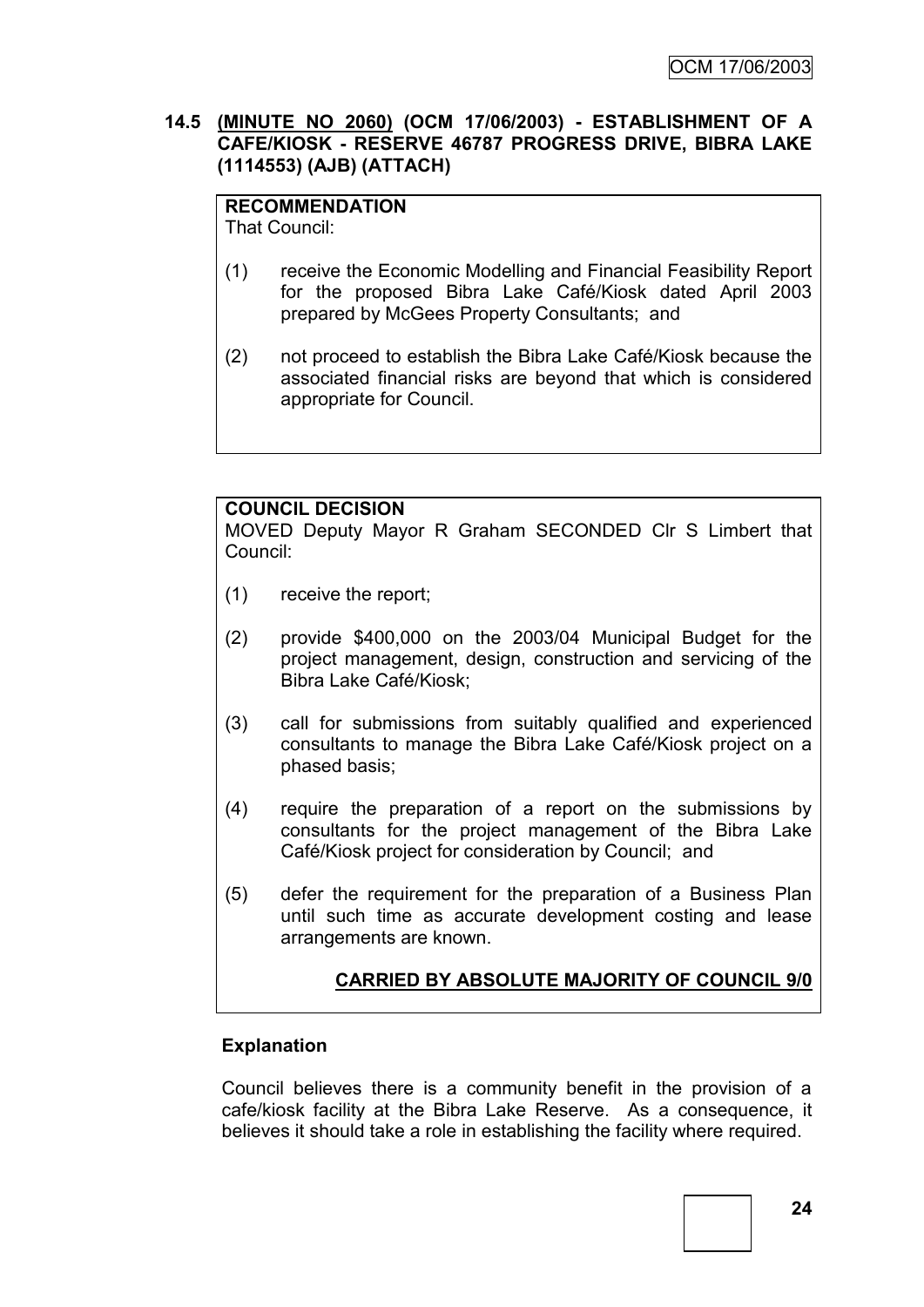# **Background**

Council at its meeting held on 15 May 2001 (Item 19.1), resolved that a report be presented to a future Council Meeting on the possibility of establishing a restaurant, café or fixed–building Kiosk on the Bibra Lake Reserve.

At its meeting held on 21 August 2001 (Item 14.14), Council resolved to:-

- *"(1) appoint a suitable consultant to undertake the market research to determine community acceptance and patronage of a restaurant/café/kiosk located on Lot 309 Progress Drive, Bibra Lake;*
- *(2) appoint a suitable consultant to undertake environmental and geotechnical investigation on a site adjacent to and just south of the playground equipment located on Lot 309 Progress Drive Bibra Lake, to determine the suitability of the site for a restaurant/café/kiosk;*
- *(3) as part of the public consultation process and through the "Cockburn Soundings' publicise and entice comments and submissions from the ratepayers and interested users of the parkland as to the proposed restaurant/café; and*
- *(4) transfer \$15,000 from the Land Development Reserve Fund to undertake (1) and (2) above. "*

The survey undertaken by Patterson Market Research found that the majority of respondents were in favour of a permanent food and drinks facility at Bibra Lake similar to Deep Water Point Mt Pleasant (City of Melville) and 48% indicated that the development of the facility would increase their use of the area.

Shawmac Pty Ltd were appointed to undertake the environmental and geotechnical investigations. The main findings from their report dated January 2002 are as follows;

- The soil profile is likely to contain reactive silts and clays and as such, the site will require a detailed geotechnical investigation to be carried as part of the design process. It is probable that the building design would require modified foundations which is unlikely to be cost prohibitive.
- The site is not capable of being serviced from existing utilities in Progress Drive without the extension of the water main and provision of a rising sewer main. The feasibility of providing services would be subject to definition of development needs in terms of water use and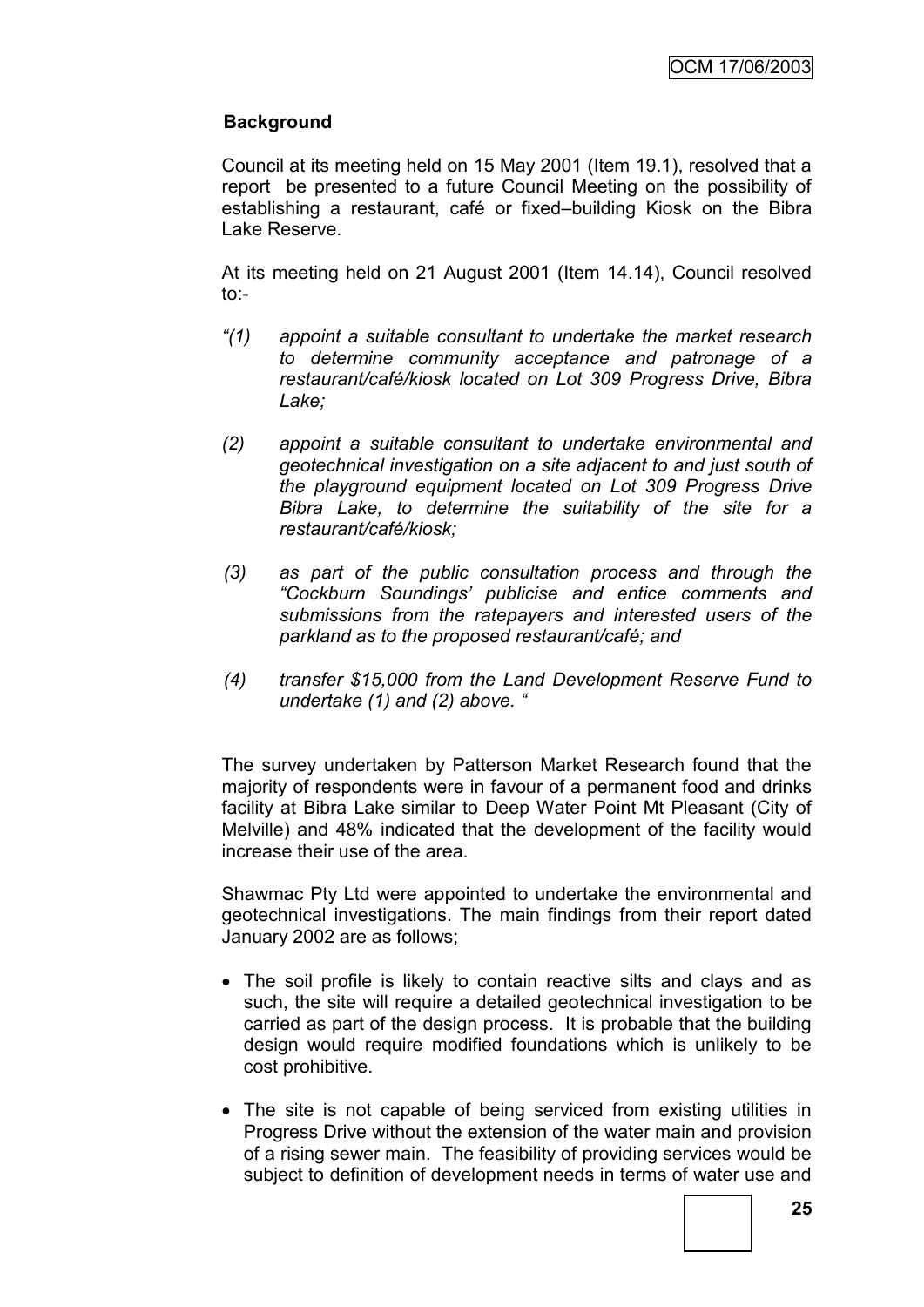sewerage volumes and subsequent negotiations with the servicing authorities.

- Midge are the most significant environmental issue which pose the highest level of nuisance during the summer months around dusk and dawn. Council"s Environmental Management Officers have also highlighted this as a major issue.
- Car park facilities are likely to be adequate for patron demands but a formal traffic impact study should be undertaken.
- Bibra Lake is of significance to the local aboriginal people and as such, the site may need to be the subject of an ethnographic survey.

An article on the proposed Café/Kiosk was included in the December 2001 edition of Cockburn Soundings. Ten letters of support and four against were received from residents in the area in response to the article. The Bibra Lake Residents Association also made a submission opposing the proposal.

At its meeting held on 19 March 2002 (Item 14.3), it was resolved that Council:

- *"(1) determine all the necessary approvals required to facilitate the construction of a Café/Kiosk on Lot 309 Progress Drive within the Bibra Lake Reserve and the level of support from the decision making authorities to the proposal;*
- *(2) subject to (1) above, engage the services of a suitably qualified commercial consultant to prepare a report on the viability of the proposed Café/Kiosk at Bibra Lake;*
- *(3) following the outcome of (1) and (2), prepare a Business Plan for the establishment and operation of a Café/Kiosk within the Bibra Lake Reserve for Council's consideration; and*
- *(4) advise the Bibra Lake Residents Association and North Lake Residents Association of Council's decision."*

An application for Approval to Commence Development was lodged with the Western Australian Planning Commission on 9 May 2002. The application was for a building of approximately  $160m^2$  and alfresco area of 60m<sup>2</sup>. The application was approved on 23 September 2002, subject to the following conditions and advice notes;

- Connection to reticulated sewerage to the satisfaction of the Local Government.
- Upon completion of the construction works, the site shall be left in a neat and tidy condition.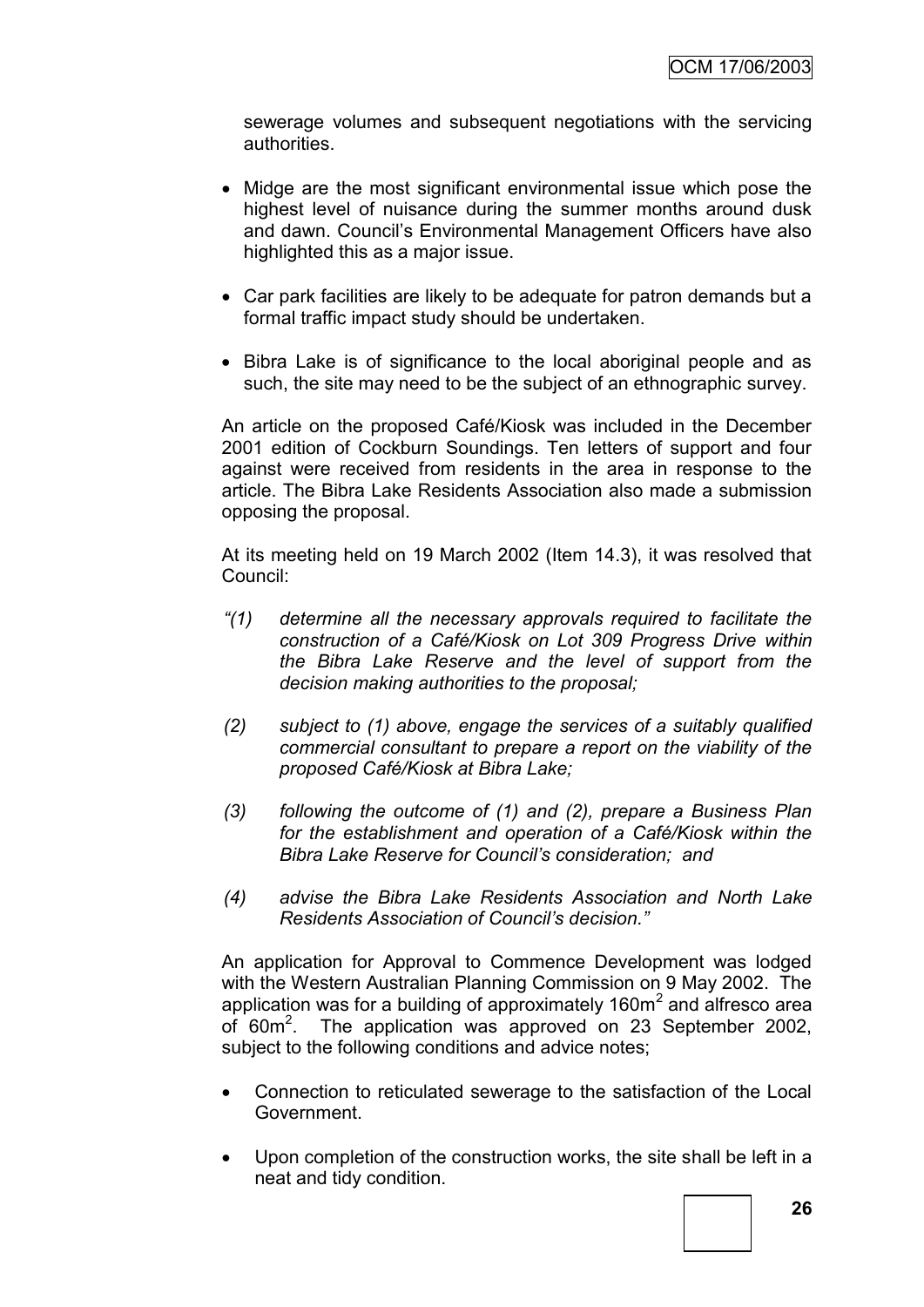No regionally significant vegetation within Bush Forever Site 244 is to be removed or disturbed.

Department of Land Administration by letter dated 28 August 2002, confirmed that the land the subject of the proposed Café/Kiosk had been created as a Recreation Reserve and a Management Order in favour of Council with the power to lease for periods of up to twenty one (21) years has been lodged.

M <sup>c</sup>Gees National Property Consultants were appointed to undertake an Economic Modelling & Financial Feasibility study for the proposed Café/Kiosk at Bibra Lake. The outcomes and recommendations of the feasibility study are the subject of this report to Council.

#### **Submission**

N/A

#### **Report**

M <sup>c</sup>Gees have completed a detailed feasibility analysis for the development of a Café/Kiosk at Bibra Lake. A copy of the Economic Modelling and Financial Feasibility study is provided as a confidential attachment to the Agenda.

The M<sup>c</sup>Gees assessment was prepared on the following basis;

- Research prepared by Patterson Market Research on behalf of the City, Australian Bureau of Statistics Census 2001, information provided by the current mobile operator, results of similar café/kiosk operations and field inspections to confirm information used in the modelling.
- The development will be similar to the Café/Kiosk established by the City of Melville at Deepwater Point Mt Pleasant.
- A building floor space of  $146m^2$  accommodating 64 people and an alfresco area of 60m<sup>2</sup> accommodating 48 people.

The feasibility study analyses the trade catchment area, spending profiles including the potential to increase sales given a permanent structure catering for a wider market than currently exists, floor space requirements and likely development costs.

It is of interest to note that the usage patterns and catchment area determination established by Patterson Market Research and McGees, correlates almost exactly with the results of a separate number plate survey undertaken by Shawmac.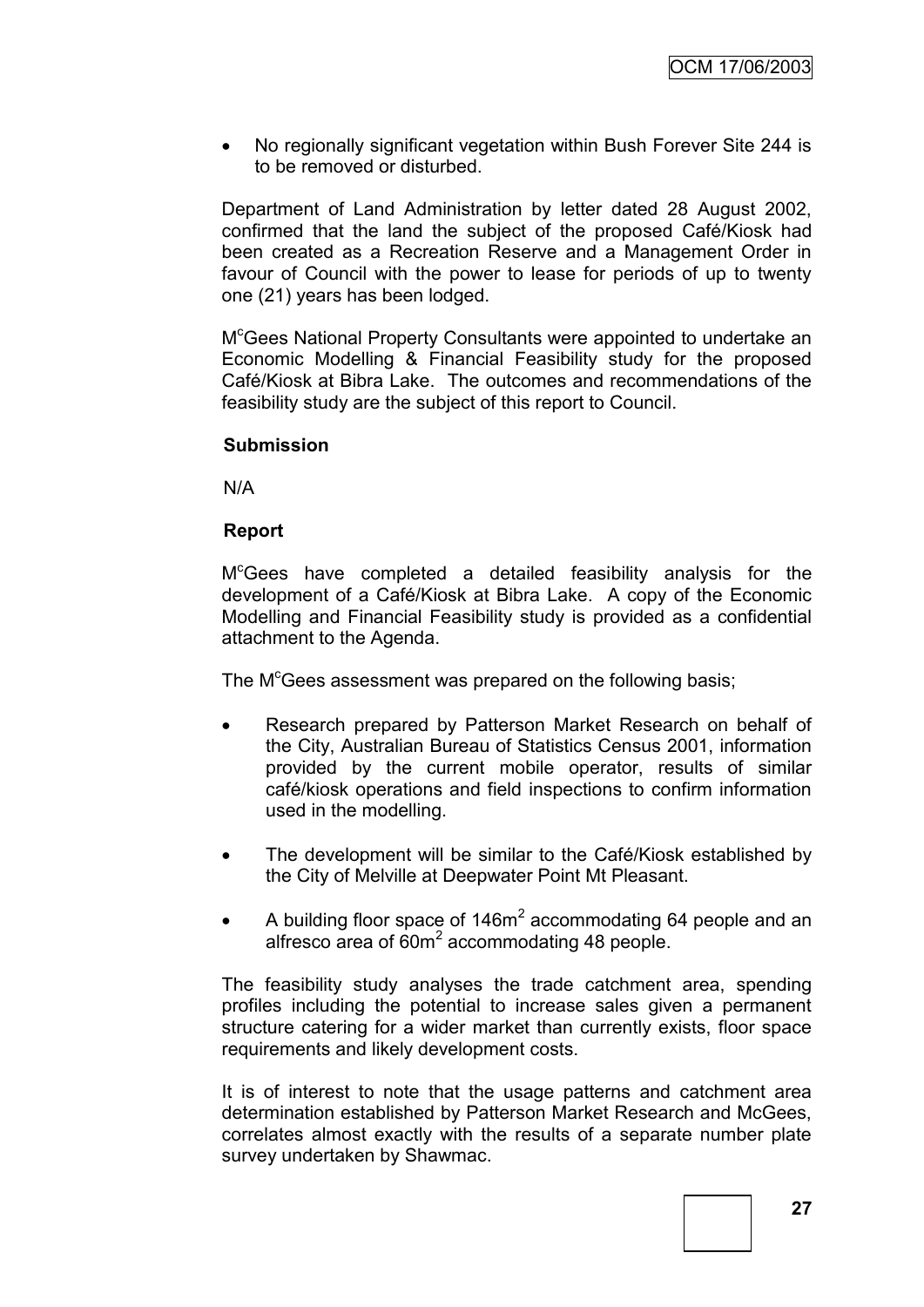The feasibility study sets out a rental analysis and qualitative risk analysis based on a series of inputs. In preparing the feasibility, a number of assumptions had to be made. The following are of particular note as any significant variation could have a profound impact on the outcomes of the degree of financial acceptability;

- Successful negotiations with DOLA for the ground lease. The feasibility uses 20% of realistically achievable ground rental - that is a discount of 80% to market.
- The lease is negotiated on a semi-gross basis with all statutory outgoings, insurance and GST payable by the Lessee.
- Annual rent reviews to CPI plus 0.5% with an initial lease of 10 years with an option for a further 10 years (the discounted cash flow is based on the total lease term of 20 years).
- The lessee is responsible for the fit out of the café and alfresco area.
- All services are available to the leasehold boundary (currently unavailable – cost borne by the City).
- Sewer is not required and effluent is treated on site with a biomax system (this is contrary to the WAPC Approval and will need to be further negotiated).
- Suitable ground conditions (Shawmac advise that the building will require modified foundations only, which is unlikely to be cost prohibitive. However the cost differential cannot be determined until comprehensive geotechnical investigations have been completed).

The synopsis of the feasibility analysis is as follows;

- The Patterson Market Research, on behalf of the City and Australian Bureau of Statistics Census 2001, suggests there is sufficient capacity in the catchment area sufficient to support a small café/kiosk.
- The net rental return is likely to be sufficient to accommodate Treasury Finance.
- The probability of achieving the benchmark rate of return on capital of 5% after financing is approximately 82%.
- Primary influence on potential Gross Revenue for the Cafe/Kiosk stems from the frequency of child and adult purchases, spending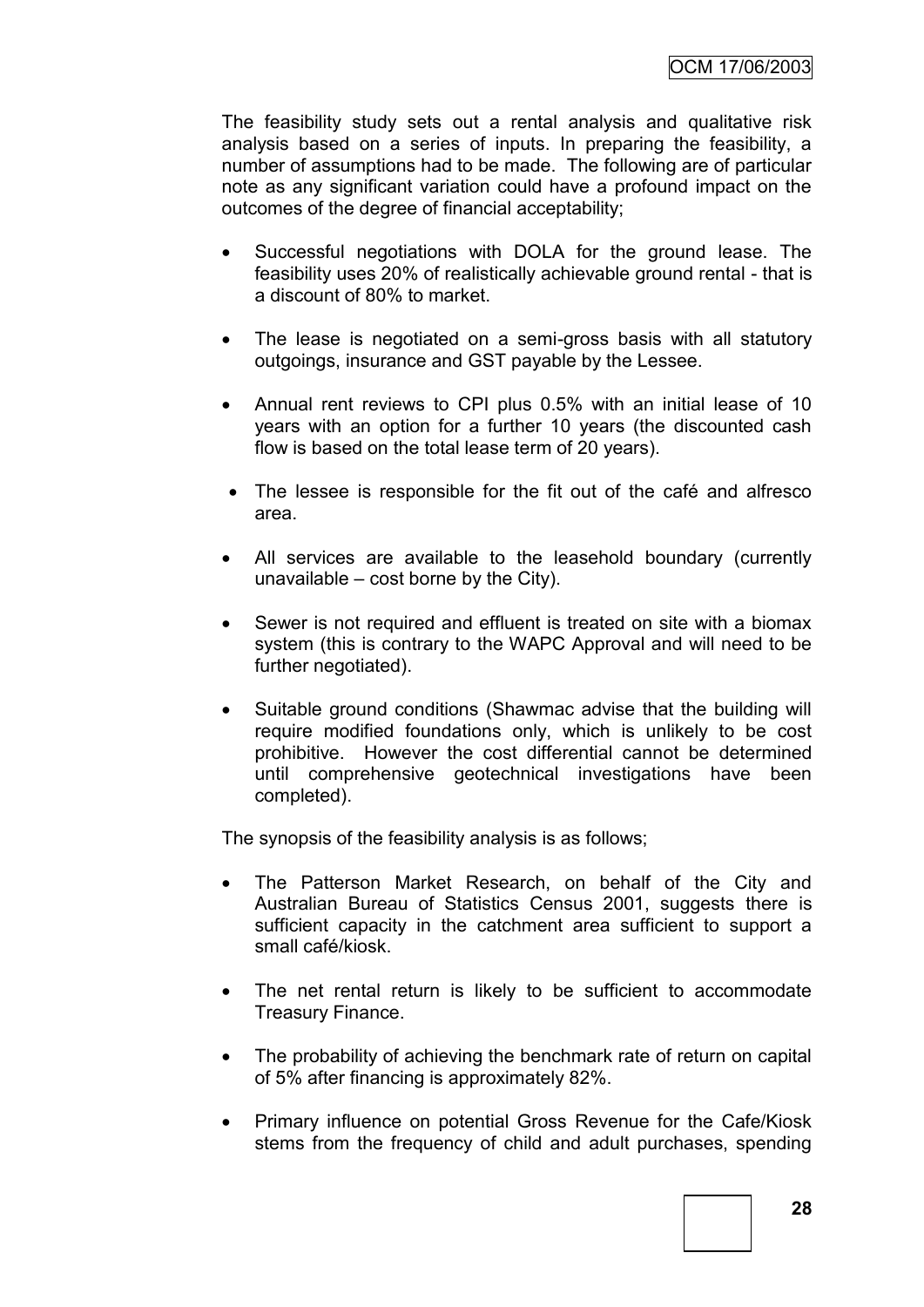per adult and child purchase and gross rental as a proportion of gross revenue.

- There are some concerns due to the reliability of data in the Patterson Market Research report although the present operator confirms base gross predictions.
- The conceptual drawings showing a building floor space of  $146m^2$ and an alfresco area of  $60m^2$  is sufficiently large to accommodate estimated levels of demand.

The principal risks identified are shown in the following table:

| <b>Factor</b>               | <b>Risk</b>                                                                                                                                                                                                                                                                     |
|-----------------------------|---------------------------------------------------------------------------------------------------------------------------------------------------------------------------------------------------------------------------------------------------------------------------------|
| Market Depth and Capture    | Moderate                                                                                                                                                                                                                                                                        |
|                             | Age and Family profile does not support patronage of<br>café/kiosk.                                                                                                                                                                                                             |
|                             | Road network facilitates ease of access to competitors<br>$\bullet$<br>(alternate POS).                                                                                                                                                                                         |
|                             | Continued<br>dry winters<br>result<br>odours<br>in.<br>pungent<br>$\bullet$<br>discouraging visitations.                                                                                                                                                                        |
| Cost: Capital Commitment    | Moderate                                                                                                                                                                                                                                                                        |
|                             | Servicing and construction cost borne by CoC; fitout by<br>$\bullet$<br>Can be mitigated through joint venture with<br>Lessee.<br>proponent                                                                                                                                     |
| Long Term Cost              | High                                                                                                                                                                                                                                                                            |
| (operational)               | Improvements owned by CoC. Vandalism could be an<br>$\bullet$<br>issue with subsequent high insurance costs.                                                                                                                                                                    |
|                             | Requirement for ongoing maintenance. Fair wear and tear.<br>$\bullet$                                                                                                                                                                                                           |
| Flexibility                 | Low to Moderate                                                                                                                                                                                                                                                                 |
|                             | Rigid application of concept can<br>limit<br>operator's<br>$\bullet$<br>EOI process can address this issue with<br>input/interest.<br>consultative process.                                                                                                                     |
|                             | Costly to redesign and develop should concept fail.<br>Mitigate through flexible design.                                                                                                                                                                                        |
| Café Size                   | Moderate                                                                                                                                                                                                                                                                        |
|                             | Once built, fixed in size, costly to correct.<br>Present<br>$\blacksquare$<br>indications suggest size is adequate. Can be mitigated by<br>making provision for "bolt on" extensions.                                                                                           |
| Lessee Solvency             | Moderate to Low                                                                                                                                                                                                                                                                 |
|                             | Failure will result in market stigma. Increased leasing<br>difficulty resulting in reduced rental. Impacts markedly on<br>return to CoC and ability to finance loan facility. Mitigate by<br>reversion of improvements (fitout) to Lessor on failure or<br>lease determination. |
|                             | PMR research suggests high propensity for patronage.<br>٠                                                                                                                                                                                                                       |
|                             | Alleviate cashflow requirements of proponent through<br>٠<br>innovative rental structure/turnover rent.                                                                                                                                                                         |
| <b>Business Risk to CoC</b> | High to Moderate                                                                                                                                                                                                                                                                |
| Capital                     | Limited margin on cashflow. Exacerbated by potential for<br>٠<br>Lessee insolvency.                                                                                                                                                                                             |
|                             | Impacted by necessity to pay ground rental to DOLA.<br>П                                                                                                                                                                                                                        |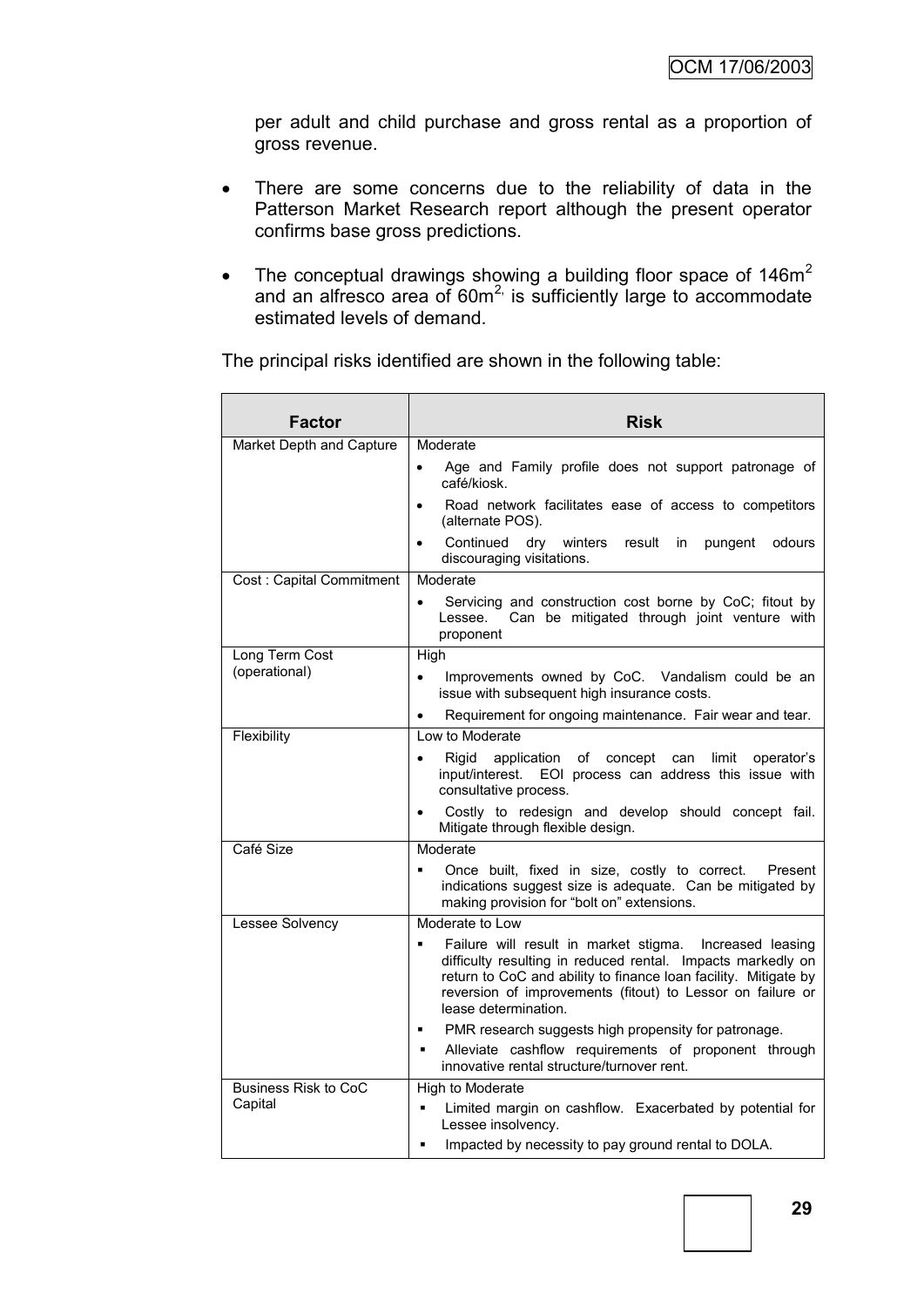| Market Risk to CoC | Moderate                                                |
|--------------------|---------------------------------------------------------|
| Capital            | Subject to competition from alternate POS developments. |

It should be noted that  $M^c$ Gees have stated in the report that they reserve the right to re-run calculations if there are any significant variations in the construction costs, servicing costs and DOLA lease arrangements.

Having undertaken a review and assessment of all available information,  $M^c$ Gees have recommended as follows:

"*In its present format, the design and construct option for the proposed Café/Kiosk would appear viable at a return on capital commensurate with the cost of finance* (treasury finance).

*Base gross revenue estimates support those presently attained by the incumbent operator. Qualitative measures have been applied to reflect logical increase in revenue due to added amenity and increased variety. The PMR (Patterson Market Research) report suggests reliance on their data for small sub groups may be misleading. Consequently, it would be prudent to redefine the market research with the aim of more precisely measuring visitation but also propensity to purchase and likely expenditure on purchases.*

*More detailed costings should be sought for the creation and servicing of site in addition to construction costs.*

*CoC should evaluate market interest through a registration of interest from operators of such facilities. This can be followed up by a questionnaire interview to establish market expectations based on the present concept. An EOI process could then be implemented if considered necessary.*

*This process will test the market's perception and expectations of the site whilst not committing CoC to any specific course of action.*

*It is important to recognise that on a truly commercial basis, that is, market level rental and return on capital, that the project would not be supported by existing catchment and potential trading conditions."*

The qualification made within the report pertains to the fact that the modelling has used a lower than market cost of capital.  $M<sup>c</sup>Gees$  were informed that the City has recourse to Treasury funding which has lower interest rates than would normally be available to the market. The effect of this in the modelling, is that the costs are less than normal which has in turn translated to a viable return to the City.

The report intimates that if borrowings were to be at market rates, then the return to the City would render the project non viable. On this basis,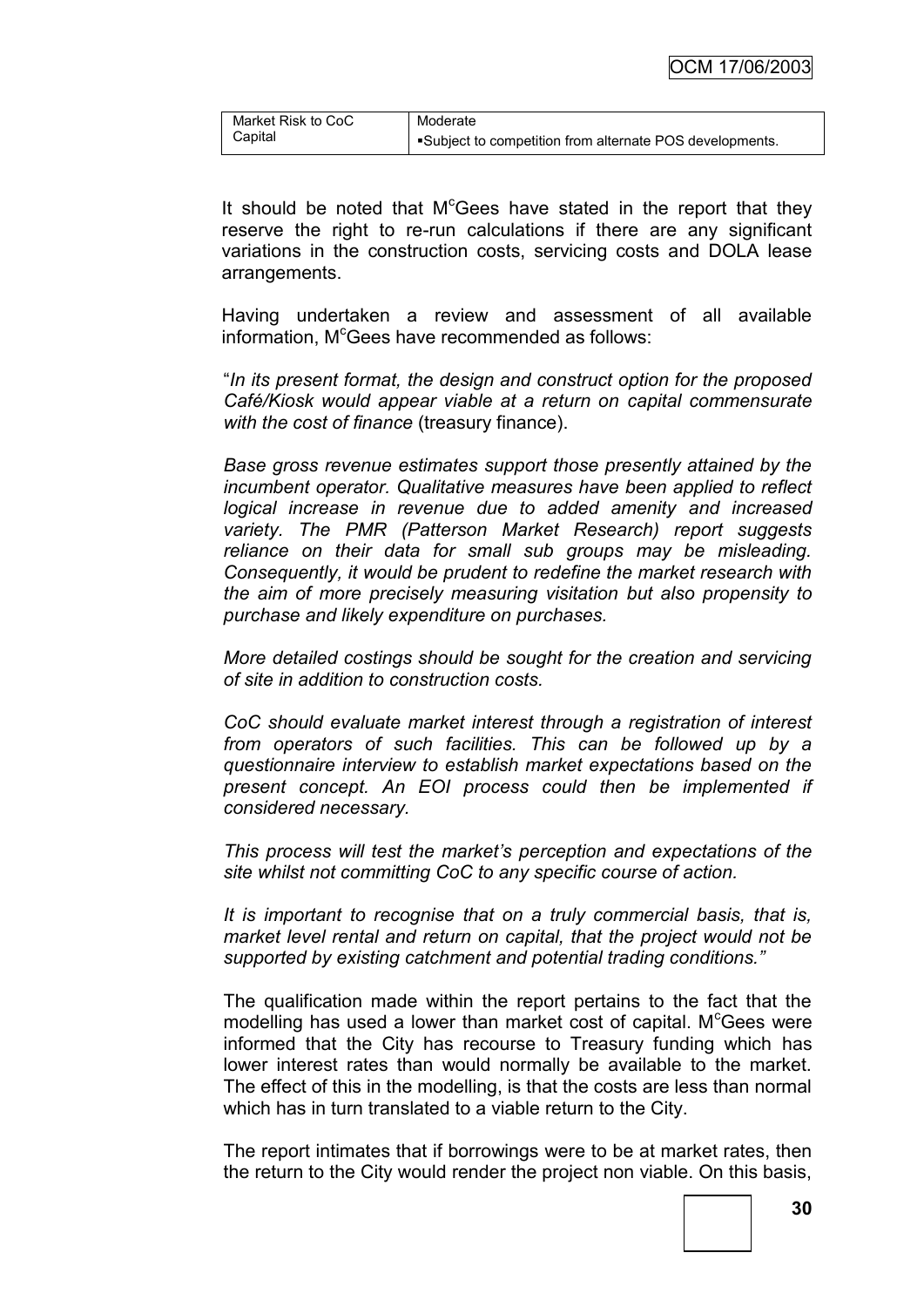it is unlikely that a private party would take up an option to construct and operate the proposed Café/Kiosk. Accordingly in all likelihood, Council will need to construct the facility and lease it to an operator who will be responsible for the fit out.

It is not considered prudent for Council to proceed with the proposed Café/Kiosk development because the associated financial risks are beyond that which is considered appropriate for Council.

However, should the Council decide to not accept the officer"s recommendation and proceed with the Café/Kiosk instead, then the following optional recommendation could be considered:-

"RECOMMENDATION That Council:

- (1) receive the report;
- (2) provide \$400,000 on the 2003/04 Municipal Budget for the project management, design, construction and servicing of the Bibra Lake Café/Kiosk;
- (2) call for submissions from suitably qualified and experienced consultants to manage the Bibra Lake Café/Kiosk project on a phased basis;
- (3) require the preparation of a report on the submissions by consultants for the project management of the Bibra Lake Café/Kiosk project for consideration by Council; and
- (4) defer the requirement for the preparation of a Business Plan until such time as accurate development costing and lease arrangements are known.

TO BE CARRIED BY ABSOLUTE MAJORITY OF COUNCIL

Item 3 of Council"s resolution at its meeting held on 19 March 2002, required the preparation of a Business Plan for the establishment and operation of a Café/Kiosk within the Bibra Lake reserve for Council"s consideration following the determination of all the necessary approvals required to facilitate the Café/Kiosk and completion of the consultant"s report on the viability of the proposal.

It is considered that the Business Plan should not be prepared until accurate development costing and lease arrangements are known. This would be after the project has been tendered for either an operator in a Council built facility or a developer/operator and immediately prior to the commencement of the construction phase. Item 4 of the alternative recommendation reflects this situation.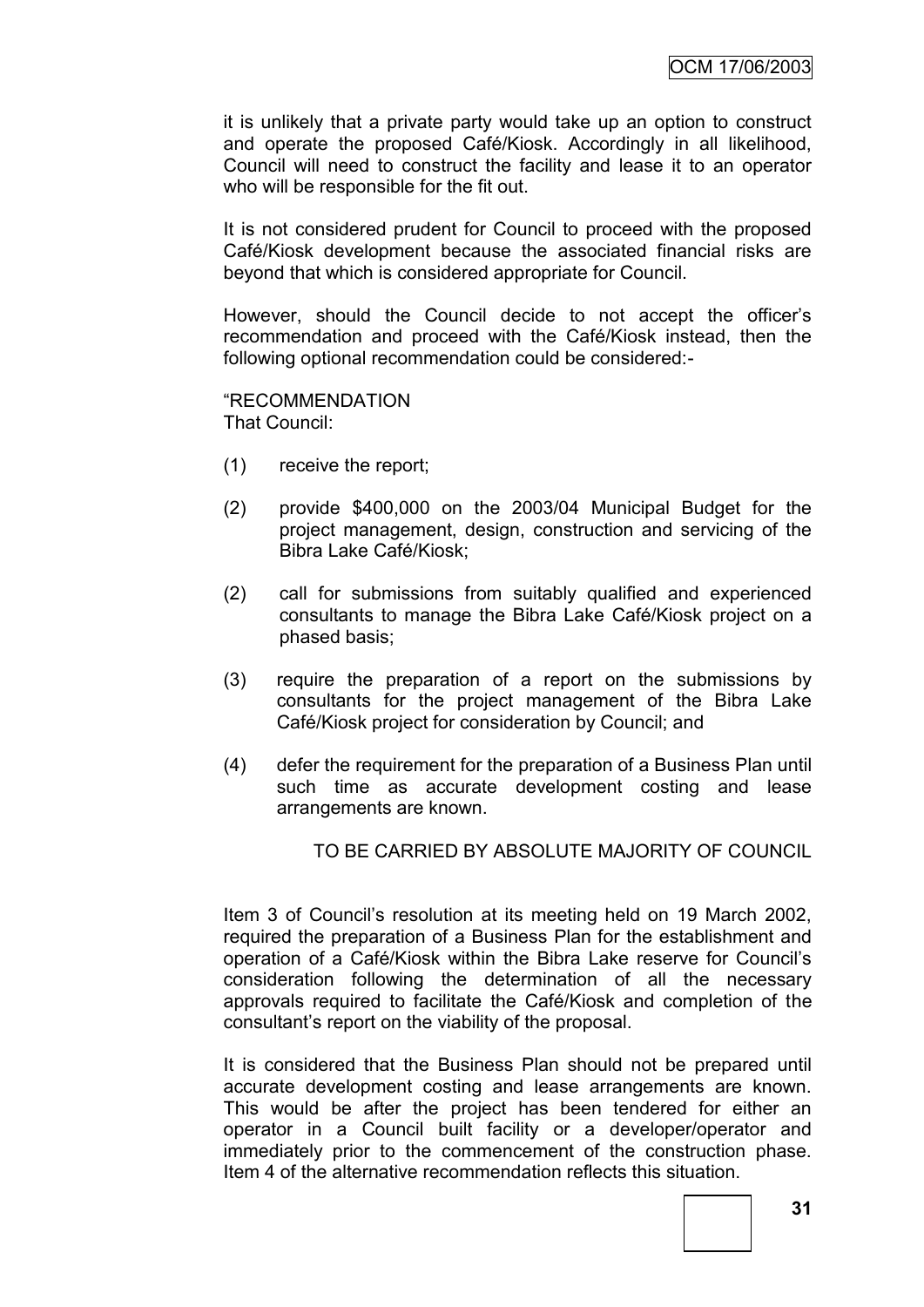If Council resolves to proceed with the Optional recommendation and appoint a Project Manager, it is recommended that the brief include a requirement to undertake the expression of interest and interview phase recommended by M<sup>c</sup>Gees.

# **Strategic Plan/Policy Implications**

The Corporate Strategic Plan Key Result Areas which apply to this item are:-

- 1. Managing Your City
	- *"To deliver services and to manage resources in a way that is cost effective without compromising quality."*
	- To conduct Council business in open public forums and to *manage Council affairs by employing publicly accountable practices."*
- 4. Facilitating the needs of Your Community
	- *"To facilitate and provide an optimum range of community services."*
	- *"To identify current community needs, aspirations, expectations and priorities of the services provided by the Council."*
- 5. Maintaining Your Community Facilities
	- *"To construct and maintain community buildings which are owned or managed by the Council, to meet community needs."*

# **Budget/Financial Implications**

Account No 9802 has uncommitted funds of \$4,914 which has been earmarked for further engineering input. There are insufficient funds available for the appointment of a Project Manager in the current budget and further funds will need to be allocated in the 2003/04 budget if the project is to proceed. The Draft Principal Activity Plan includes \$400,000.

# **Legal Implications**

Section 3.59 of the Local Government Act 1995 and Regulations 9 and 10 of the Local Government (Functions and General) Regulations 1996, "Commercial Enterprises by Local Governments" refer.

The proposal is within the meaning of a "major trading undertaking" as defined under the legislation, as it is likely to involve Council expenditure of greater than \$250,000 should Council resolve to proceed. Accordingly, it will be necessary for a Business Plan to be prepared in accordance with the Act and Regulations, requiring full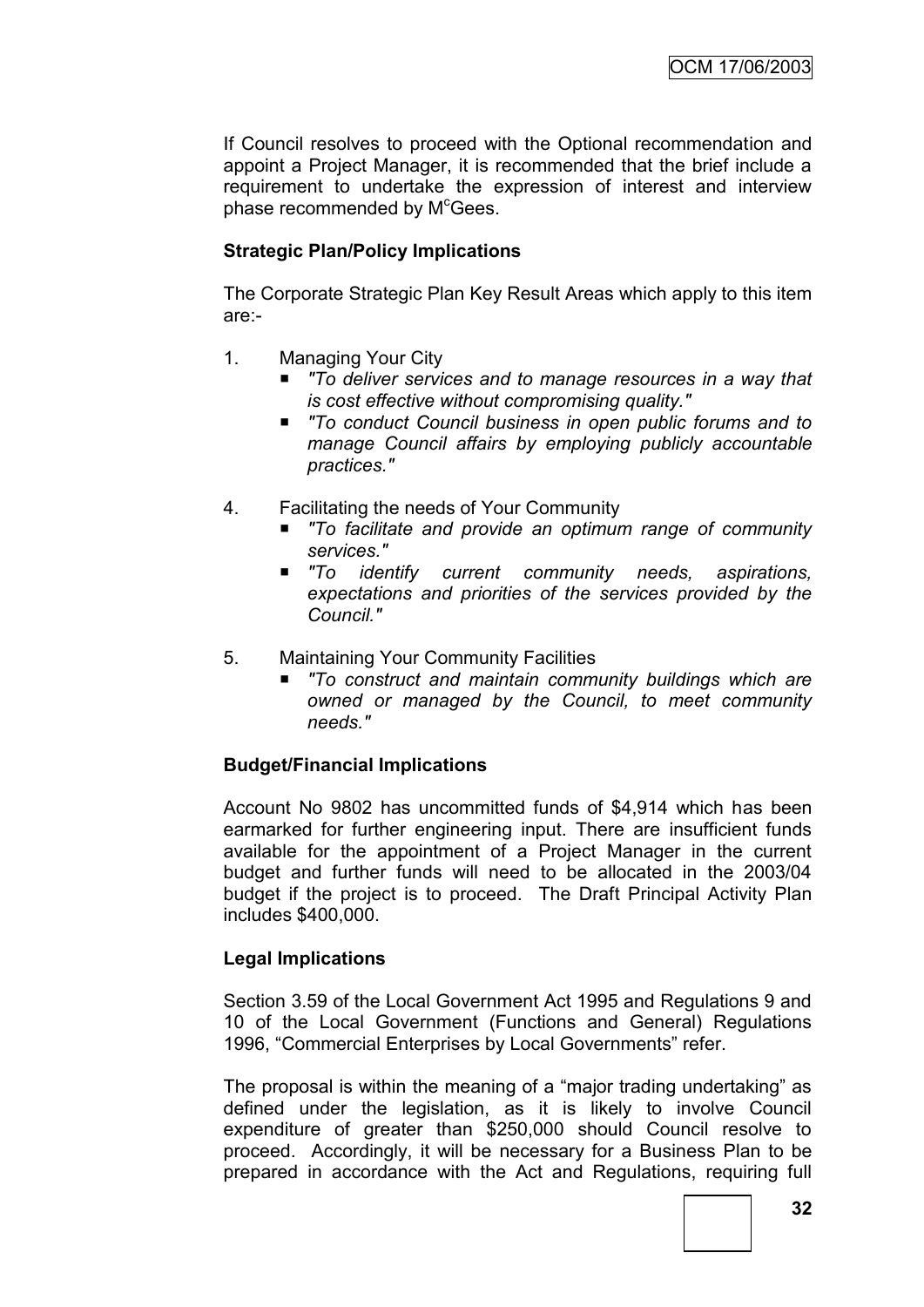financial details of the proposal to be disclosed, including details of the proponents.

# **Community Consultation**

According to the Council files, to date there has been limited community consultation regarding the proposed development of a Café/Kiosk at Bibra Lake. This has included an article in December 2001 in the Cockburn Soundings and letters of advice to the Bibra Lake and North Lake Residents Association in April 2003.

Should the Council proceed with the project as planned, then the procedure for the adoption of a Business Plan will require a public comment period.

# **Implications of Section 3.18(3) Local Government Act, 1995**

The proposed Café/Kiosk is a development that could be undertaken by the private sector and therefore, represents a duplication of services that could be provided by others.

Local government involvement in business ventures is dealt with in the "Hilmer" report.

# **14.6 (MINUTE NO 2061) (OCM 17/06/2003) - CLEANER PRODUCTION STATEMENT (6101) (BH) (ATTACH)**

#### **RECOMMENDATION** That Council:

- (1) receive the report; and
- (2) agree to the City of Cockburn becoming a signatory to the WA Cleaner Production Statement.

# **COUNCIL DECISION**

MOVED Clr A Tilbury SECONDED Clr L Goncalves that the recommendation be adopted.

**CARRIED 9/0**

# **Background**

N/A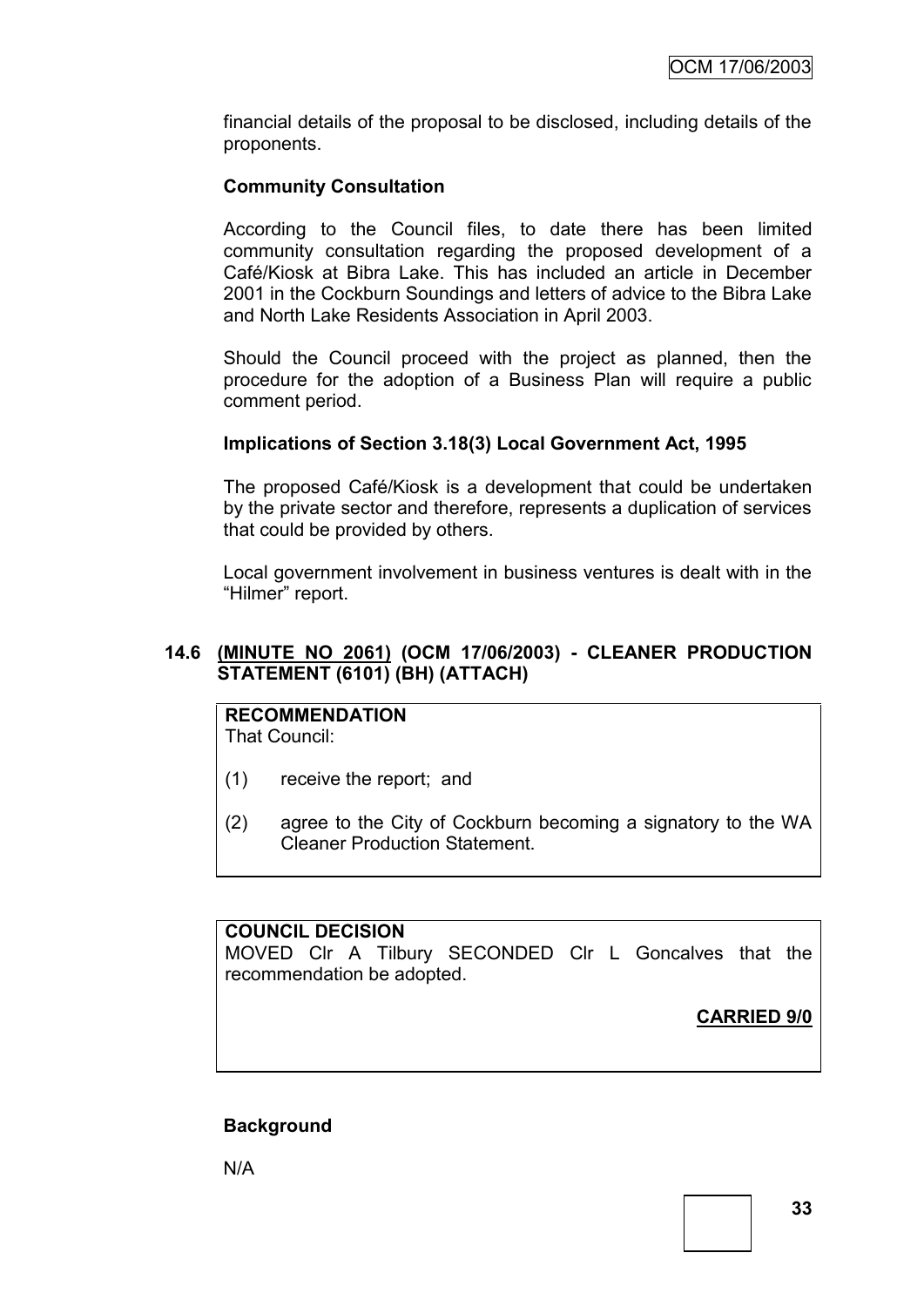#### **Submission**

The City of Cockburn has been invited to become a signatory to the Cleaner Production Statement that is promoted through the Centre for Excellence in Cleaner Production based at Curtin University. A draft copy of the WA Cleaner Production Statement is attached.

The goal of Cleaner Production is to increase resource efficiency and to minimise and/or prevent wastes and emissions being generated in the production, distribution and use of goods and services. This improves environmental performance and potentially reduces costs to producers.

As a signatory the City commits to adopting and promoting Cleaner Production principles as part of policies, programs and activities undertaken by Cockburn.

#### **Report**

The Western Australian Sustainable Industry Group (WA SIG) is facilitated in Western Australia by the Centre for Excellence in Cleaner Production. WA SIG is a member of the Regional Network of the World Business Council for Sustainable Development and a signatory to the International Declaration on Cleaner Production which is administered through the United Nations Environment Programme.

If the City of Cockburn should choose to become a signatory to the Cleaner Production Statement (the MoU), there are a number of responsibilities the City and WA SIG commit to. These responsibilities can be seen in the attached draft copy of the MoU. They include the production of an Action Plan by Cockburn addressing how the City will promote Cleaner Production and Eco-Efficiency within 6 months and annual reporting to WA SIG through a questionnaire that is provided. The resourcing of these requirements can be met through the existing budget of Environmental Services. The signatory period is two years and can be extended at the end of this period. The agreement can be terminated by either party or for non-performance against agreed objectives.

The Signing Ceremony for the new round of signatories (held twice per year) is scheduled for 20 June 2003. The City of Cockburn is currently pencilled in to the signing ceremony, subject to confirmation by Council.

The Cleaner Production Statement is complimentary to the Cities for Climate Protection program that Cockburn has adopted (currently progressing towards Milestone 5) by reducing greenhouse gas production and more efficient energy use.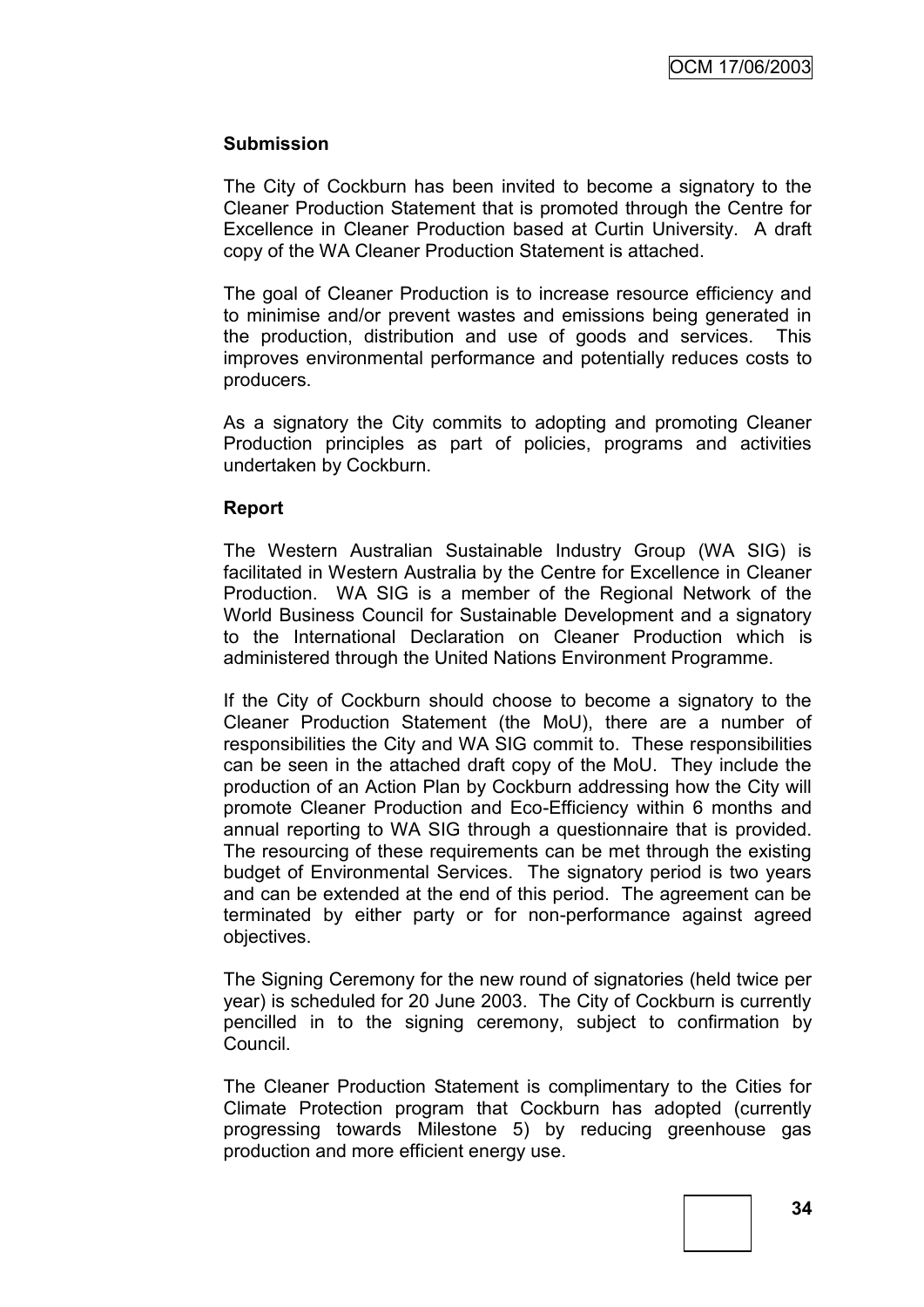### **Strategic Plan/Policy Implications**

The Corporate Strategic Plan Key Result Areas which apply to this item are:-

- 3. Conserving and Improving Your Environment
	- *"To manage the City's waste stream in an environmentally acceptable manner."*

### **Budget/Financial Implications**

N/A

### **Legal Implications**

There are no legal obligations associated with becoming a signatory.

### **Community Consultation**

N/A

### **Implications of Section 3.18(3) Local Government Act, 1995**

Nil.

### **14.7 (MINUTE NO 2062) (OCM 17/06/2003) - PROPOSED STRUCTURE PLAN - SOLOMON ROAD/CUTLER ROAD, JANDAKOT - OWNER: VARIOUS - APPLICANT: KOLTASZ SMITH (9329) (JW) (ATTACH)**

# **RECOMMENDATION**

That Council:

- (1) receive the report and note the Schedule of Submissions contained in the Agenda attachments;
- (2) adopt and implement the Vehicle Access Policy Plan prepared for Council by ERM Mitchell McCotter, subject to it being modified to show the access arrangements for Lot 500 Armadale Road in accordance with the Development Approval dated 20/3/03 and Council receiving written agreement from the Western Australian Planning Commission, that notwithstanding the normal requirements of Planning Bulletin PB 18, that land owners within the Structure Plan Area will be required to construct both carriageways of North Lake Road at the time of either subdivision or development of the land;
- (3) advise Koltasz Smith that;
	- 1. Council is not prepared to adopt the proposed Structure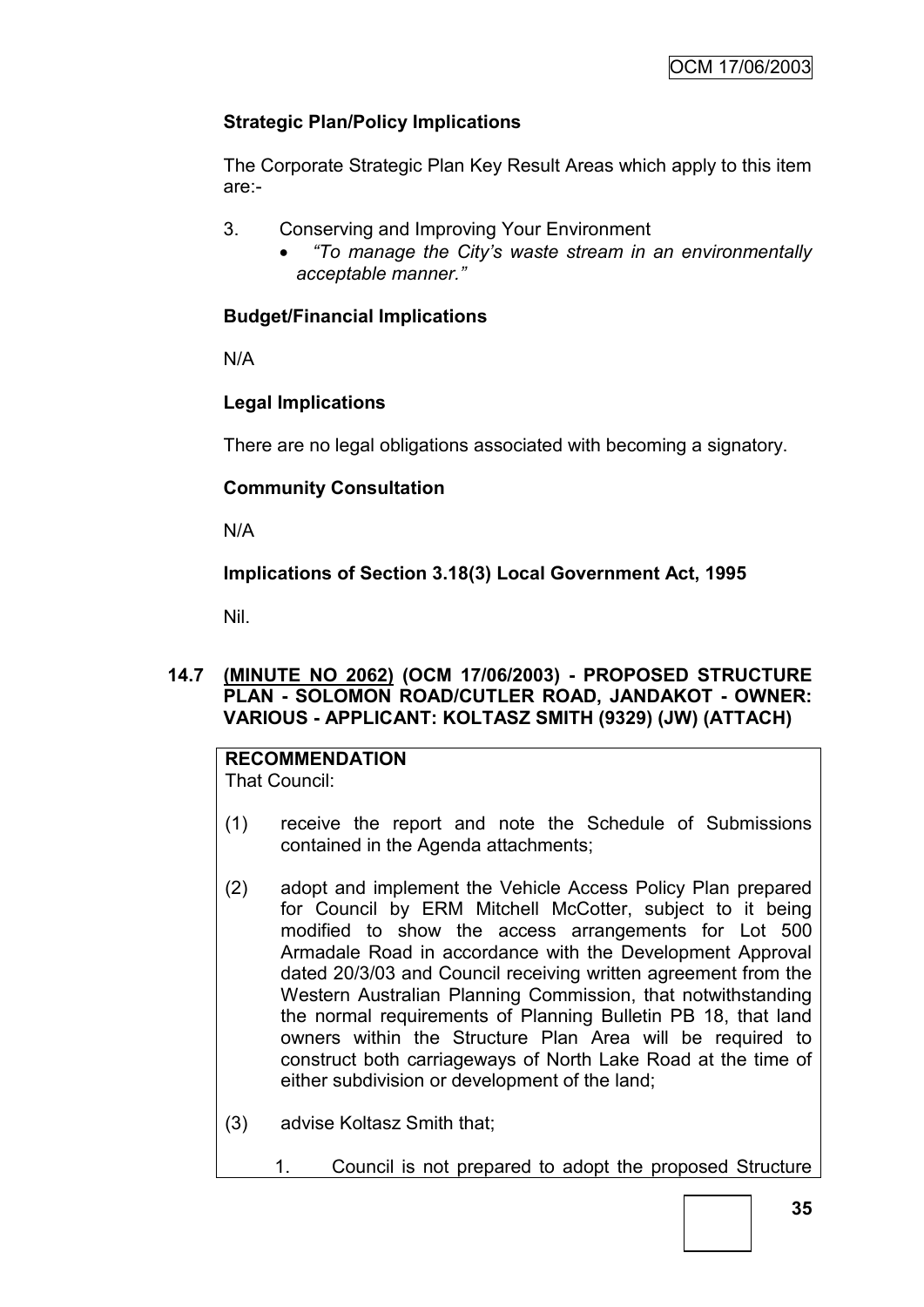Plan for Solomon Road/Cutler Road Jandakot until the Council has prepared a Drainage Management Plan for the area.

- 2. The Structure Plan will need to be reviewed and appropriately modified following the adoption of a Drainage Management Plan by Council and Waters and Rivers Commission.
- 3. The Structure Plan report will need to be modified to address environmental issues relating to the portion of the Structure Plan area east of Solomon Road including the wellhead protection buffer zone and Aboriginal Heritage site and to reflect Council"s requirements in respect to the construction of the dual carriageway for North Lake Road if road access is approved in accordance with the Vehicle Access Policy Plan.
- (4) advise Mr B. Blakeburn that the proposal to modify the structure plan in respect to the northern portion of Lot 2 Knock Place, located between Cutler Road and North Lake Road as detailed in Submission No 9, is supported and that the proposed development will need to comply with the requirements of Town Planning Scheme No 3 and the Design Guidelines for the East Jandakot Industrial Area and North Lake Road Frontage – Berrigan Drive to the Freeway (APD 38);
- (5) advise the owners of Lot 500 Armadale Road that;
	- 1. The Vehicle Access Policy Plan and Structure Plan will be modified to reflect the approved access arrangements for Lot 500 Armadale Road.
	- 2. It is considered that a link should be provided for between Lot 500 and Knock place to enable access to and from the east which is not currently accommodated in the approved access arrangements and that this be the subject of further discussions between the owners and Council Planning Officers to determine an acceptable solution.
- (6) refer the Structure Plan to the Cockburn Central Steering Committee for consideration of the land use matters raised by Landcorp in Submission No 4;
- (7) until the matters outlined above are addressed and Council considers a modified Structure Plan as required by (3)1. above, adopt an interim land use Structure Plan for the Solomon Road Development Area (DA 20) which incorporates the following;

```
1. The Vehicle Access Policy Plan prepared by ERM
```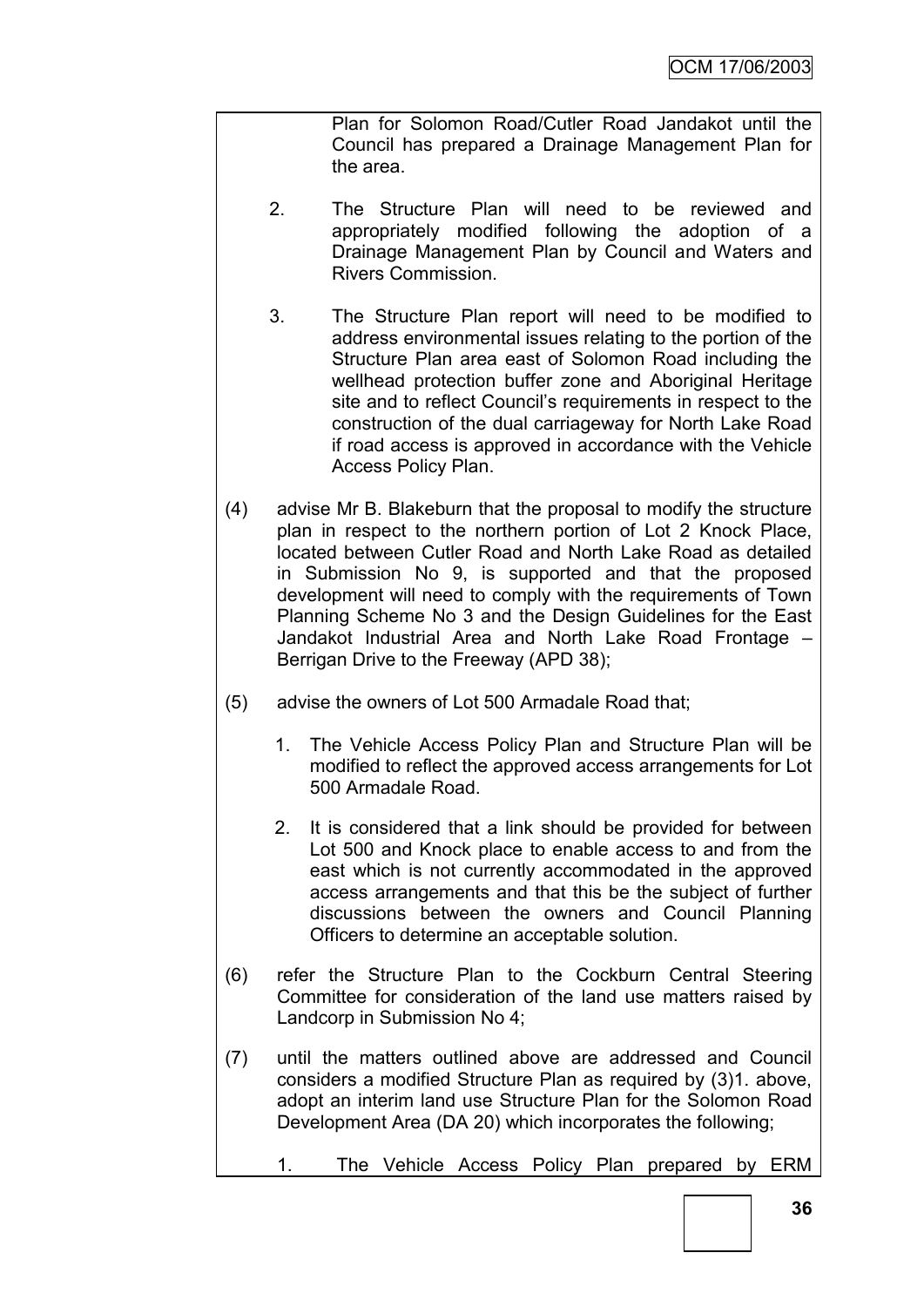Mitchell McCotter for Council together with the modifications referred to in (2) and (5)1. above.

- 2. Precincts 1, 2 and 3 Mixed Business zone as shown on the advertised draft Structure Plan.
- 3. The proposed railway station car park being in accordance with plans prepared by Perth Urban Rail.
- 4. Areas of public open space, conservation and possible regional sports to be shown in accordance with the advertised draft Structure Plan.
- 5. The proposed extension of Princep Road to North Lake Road to be shown in accordance with the advertised draft Structure Plan.
- 6. The balance area being depicted as light and service industry in accordance with Schedule 11 (DA 20) contained in Town Planning Scheme No 3.
- 7. Reference being made to the Design Guidelines for the East Jandakot Industrial Area and North Lake Road Frontage – Berrigan Drive to the Freeway (APD 38) as shown on the advertised draft Structure Plan.
- (8) advise the Western Australian Planning Commission and those persons who made a submission of Council"s decision.

### **COUNCIL DECISION**

MOVED Clr A Tilbury SECONDED Clr L Goncalves that the recommendation be adopted.

# **CARRIED 9/0**

### **Background**

| ZONING:           | MRS: | Industrial                                              |
|-------------------|------|---------------------------------------------------------|
|                   | DZS: | DA 20: Solomon Road Development Zone,<br>and Industrial |
| <b>LAND USE:</b>  |      | Partly developed                                        |
| LOT SIZE:         | N/A  |                                                         |
| AREA:             |      | 63 ha (approximately)                                   |
| <b>USE CLASS:</b> | N/A  |                                                         |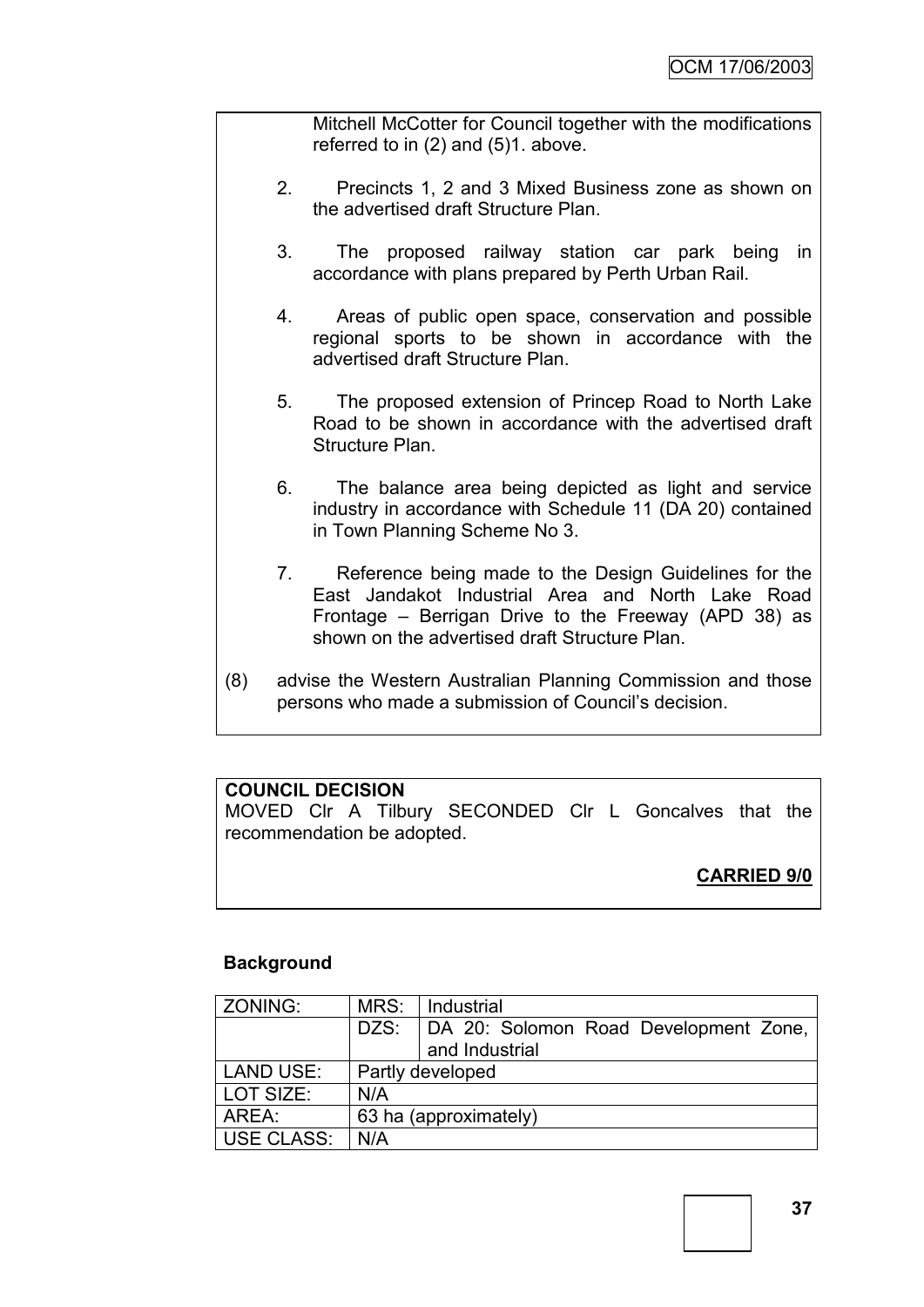### **Submission**

This report concerns a proposed structure plan prepared by Koltasz Smith on behalf of landowners within the Solomon/Cutler Road Development Area (DA 20), in order to provide a framework for the future development of Mixed Business, Light Industrial and Service Industrial uses in the area (See Agenda attachments for proposal location details).

The Structure Plan was submitted in July 2002 for consideration. Following discussions with the City and relevant agencies including Main Roads WA and Perth Urban Rail Development (PURD) and consultants to the landowners, the updated Structure Plan and report were submitted to Council on 15 April 2003 for formal approval. Council officers, acting under the delegated authority of Council (APD 42), determined that the revised plan was suitable to be advertised for public comment.

### **Report**

The submitted Structure Plan was prepared for Solomon Road Development Zone (DA20) Jandakot. The Structure Plan provides for an extension of North Lake Road (Verde Drive) through the site joining with Armadale Road in accordance with approved MRS Amendments No.1038/33 – Thomsons Lake Regional Centre.

The Plan area covers approximately 63ha and includes 13 lots or portions of lots, some of which have been partially or fully developed. Existing residential areas are located south of Armadale Road in Atwell. Perth Urban Rail Development proposes a major transfer station to be constructed to service the Thomsons Lake area immediately north of Armadale Road and adjacent to the site. Industrial subdivision is presently being undertaken to the east of Solomon Road abutting the northern boundary of the eastern portion of the Structure Plan area.

The Structure Plan proposes the development of Mixed Business, Light Industrial and Service Industrial uses. As part of the Mixed Business uses, the allocation of precincts has been used to guide the development based on the property location within the Structure Plan area and the role they can be expected to play from a land use/service viewpoint. It also proposes a Regional Sportsground and a Public Open Space (also for drainage purposes) at the north-western portion of the Plan area, which are currently under review (see Agenda attachments).

The structure plan proposal was advertised for public comment for a period of 31 days, with the comment period concluding on 23 May 2003. Owners of property near and within the subject Structure Plan area and relevant agencies and servicing authorities were invited to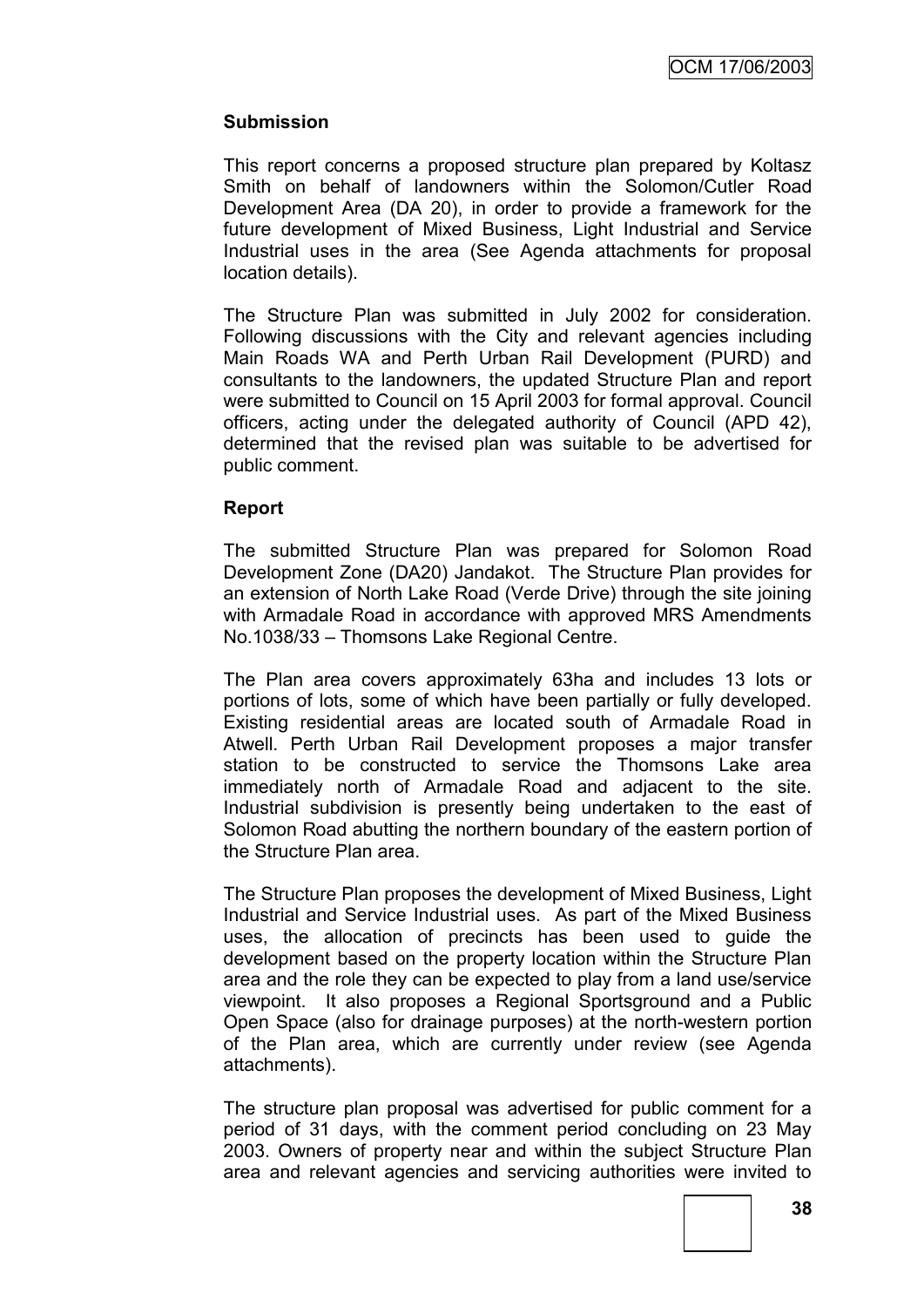comment by letter. The local newspapers circulating in the locality carried advertisements of the proposal. A total of ten submissions were received including comments from W&RC, DPI, MRWA, Alinta Gas, Water Corporation and adjoining owners. A schedule of submissions is included in the Agenda attachments.

The proposed Structure Plan is generally acceptable to the agencies consulted and there are some matters of detail to be resolved in respect to several properties.

There are two issues that require further detailed discussion over and above the response contained in the Schedule of Submissions included in the Agenda attachments. These are as follows:

#### Construction requirements for North Lake Road

The Structure Plan provides for the extension of North Lake Road (Verde Drive) Other Regional Road through the site. Under WAPC Planning Bulletin 18 – Developer Contributions for Infrastructure, land owners are required to provide the land needed for the road free of cost, undertake full earthworks and construct a single carriageway, dual use path and drainage. This is reflected in the requirements included in the Structure Plan report.

Under normal circumstances, lots are not permitted to have direct access to a road of this status and access would therefore be either via a service road or an internal subdivision road. However, in accordance with the principles of Liveable Neighbourhoods, it has been agreed to treat North Lake Road as an integrator with limited but controlled access. Consistent with this approach, Council appointed ERM Mitchell M<sup>c</sup>Cotter to prepare a Vehicle Access Policy Plan for North Lake and Armadale Roads (see Attachments). The brief was to develop access plans for Armadale and North Lake Roads which, in conjunction with the internal road system, provide comprehensive and safe access within the East Jandakot industrial area.

The requirements of the Vehicle Access Policy Plan were included on the draft Structure Plan. What was not made clear in the report or on the Structure Plan, is that to safely allow access to North Lake Road, it needs to be constructed as a dual carriage way with any required deceleration lanes or turning pockets at the time of undertaking the subdivision. It is considered that the additional construction requirement of the second carriageway within North Lake Road by the landowners at the time of undertaking development and/or subdivision of their land, is essential if the proposal is to be safely implemented and is fair and equitable to the landowners for the following reasons:

 The cost of the additional carriageway in North Lake Road is less than the alternatives of constructing a service road or lots having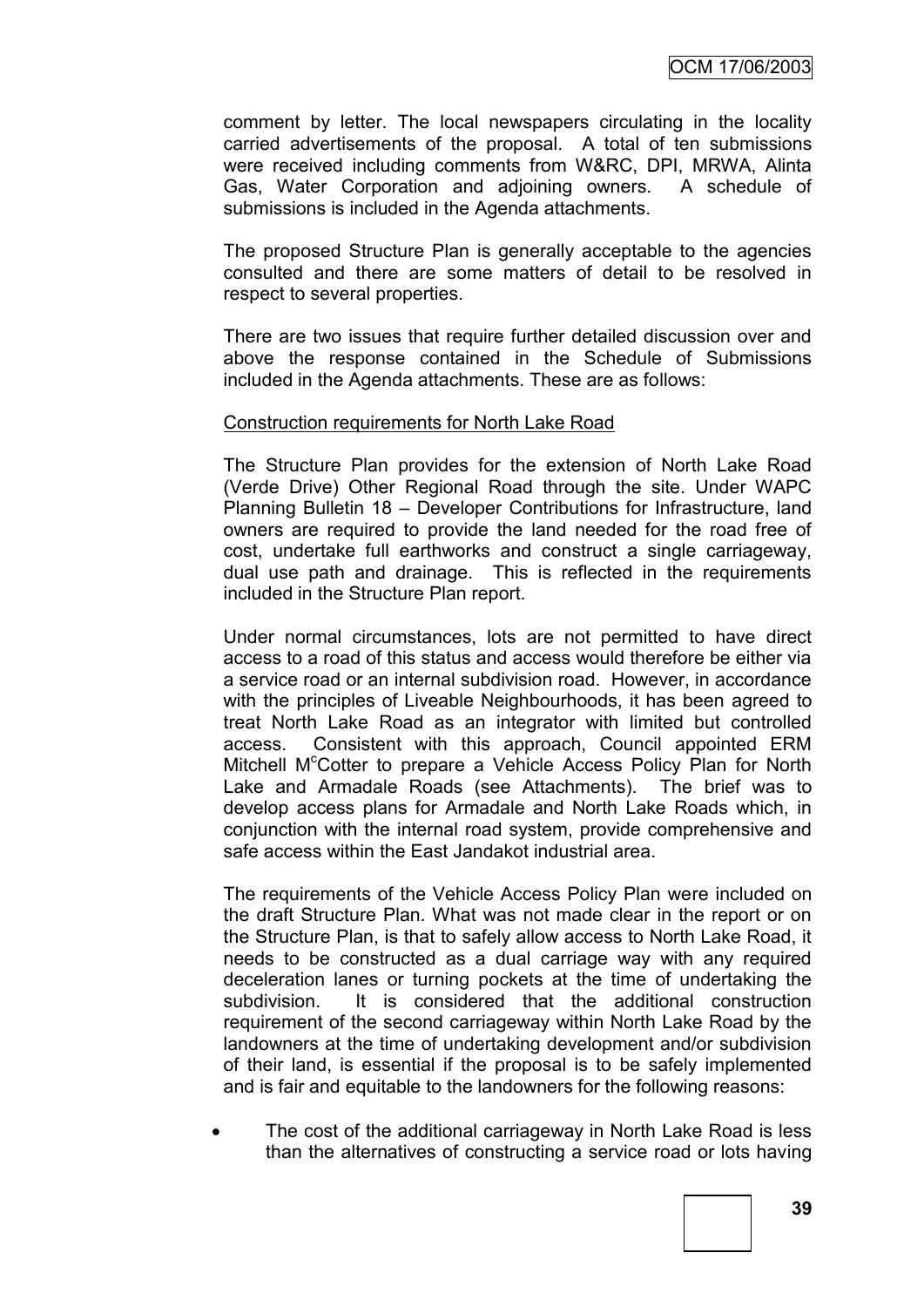access to an internal road and control fencing for lots backing onto North Lake Road.

- Having access off North Lake Road enhances the accessibility and hence value of the lots abutting the Road.
- It is imperative that the road be constructed to its ultimate dual carriageway standard at the outset to achieve safe turning and crossing movements.

The above is the basis of recent agreements made between Council and some landowners in the area. It is important that the report be modified to reflect the above and that the Vehicle Access Policy Plan be agreed to and implemented on the basis of the full construction of North Lake Road by the land owners at the time of subdivision or development, as opposed to the normal requirements set out in Planning Bulletin PB 18. This will need to be agreed to by the Western Australian Planning Commission.

#### Drainage requirements

The Structure Plan area is within the South Jandakot Drainage Catchment Area and under that plan, it was intended that drainage from this area would have an outlet to Yangebup Lake.

Advice received from the Water Corporation (Submission No 8) states that stormwater drainage will not be connected to the Corporation"s main drainage system and is to be disposed of on site. Water & Rivers Commission (Submission No 6) states that all stormwater is to be retained and maximised on site.

As this area is a confined catchment with no natural outflow, careful consideration needs to be given to the drainage solutions. If the discharge of stormwater is no longer permitted to Yangebup Lake as indicated in the submissions by Water Corporation and Water & Rivers, there could be major implications in respect to the land required to be set aside for drainage purposes within the Structure Plan area. Until this matter is resolved, it is considered that the structure plan for the area and in particular the area between the Freeway and Solomon Road cannot be finalised.

It is recommended that Council takes a lead role in resolving the drainage solution for the area and appoints a suitably qualified and experienced engineer to undertake the work given that Council does not have the required expertise in-house.

#### **Summary**

There is a pressing need to progress the planning of this area and in particular, land use (zoning) controls and the Vehicle Access Policy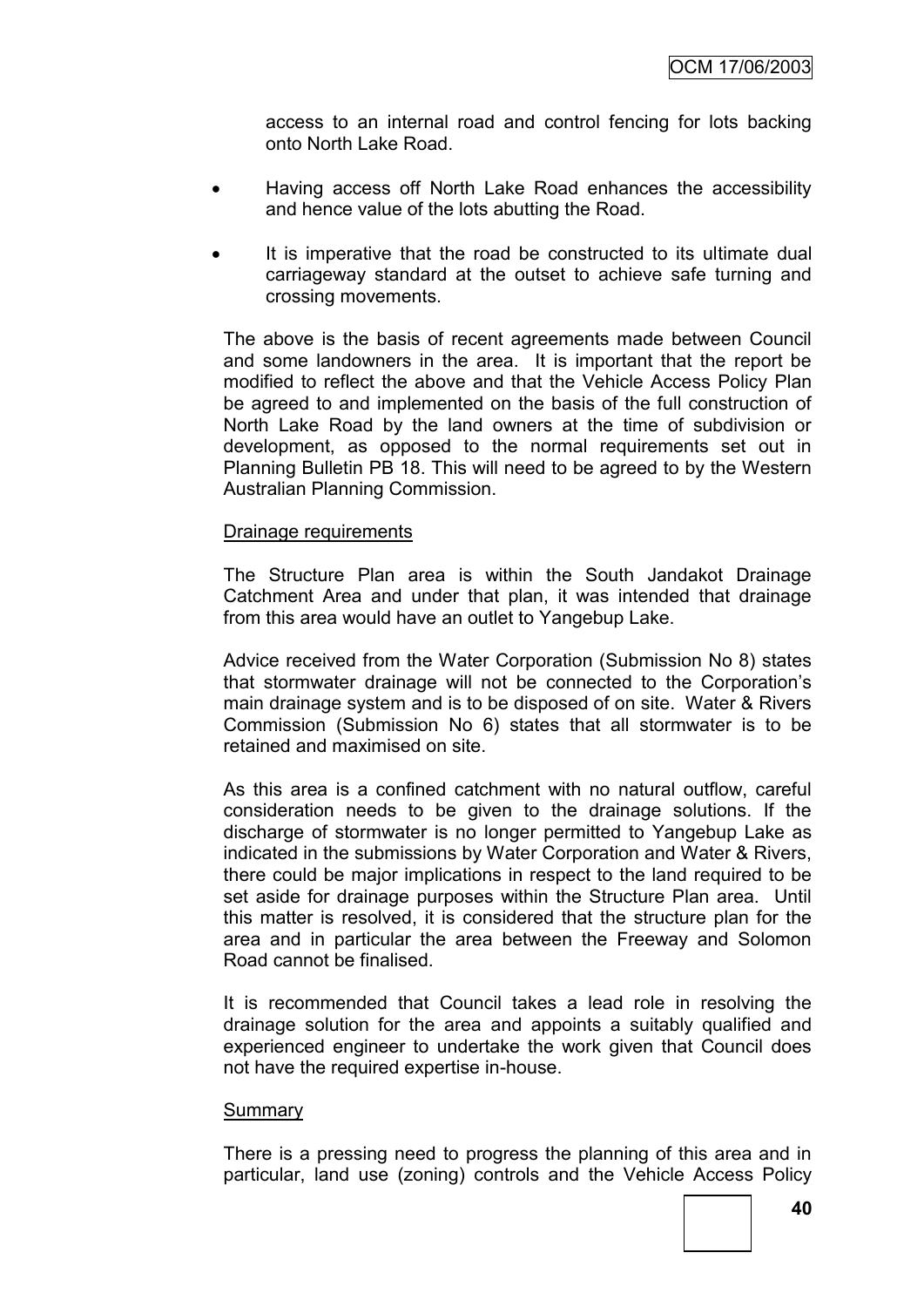Plan, given that there are proposals already in the system or are about to be lodged. However as noted above, drainage is a major issue that needs to be resolved and its determination could have a significant impact on the lot and road configuration, particularly for the area between the Freeway and Solomon Road, if major land areas are required for drainage purposes.

In view of the above, it is considered that Council should deal with the land use (zoning) issues now and defer consideration of the road and lot layout until such time as the drainage strategy has been adopted.

Accordingly it is recommended that Council give favourable consideration to adopting an interim Land Use Structure Plan which would control land use activities until a detailed structure plan which also deals with the road and lot layout can be prepared and adopted. The general precinct land use proposals on the advertised Structure Plan and appropriate notations should be used as the basis of the interim plan together with recommended modifications noted in the Schedule of Submissions.

### **Strategic Plan/Policy Implications**

The Corporate Strategic Plan Key Result Areas which apply to this item are:-

- 2. Planning Your City
	- *"To ensure that the planning of the City is based on an approach which has the potential to achieve high levels of convenience for its citizens."*
	- *"To ensure that the development will enhance the levels of amenity currently enjoyed by the community."*
- 3. Conserving and Improving Your Environment
	- *"To conserve the quality, extent and uniqueness of the natural environment that exists within the district."*
- 5. Maintaining Your Community Facilities
	- *"To construct and maintain roads, which are the responsibility of the Council, in accordance with recognised standards, and are convenient and safe for use by vehicles, cyclists and pedestrians."*

The Planning Policies which apply to this item are:-

- SPD1 Bushland Conservation Policy
- SPD3 Native Fauna Protection Policy
- SPD5 Wetland Conservation Policy
- APD2 Industrial Subdivision Policy
- APD26 Control Measures for Protecting Water Resources in Receiving Environments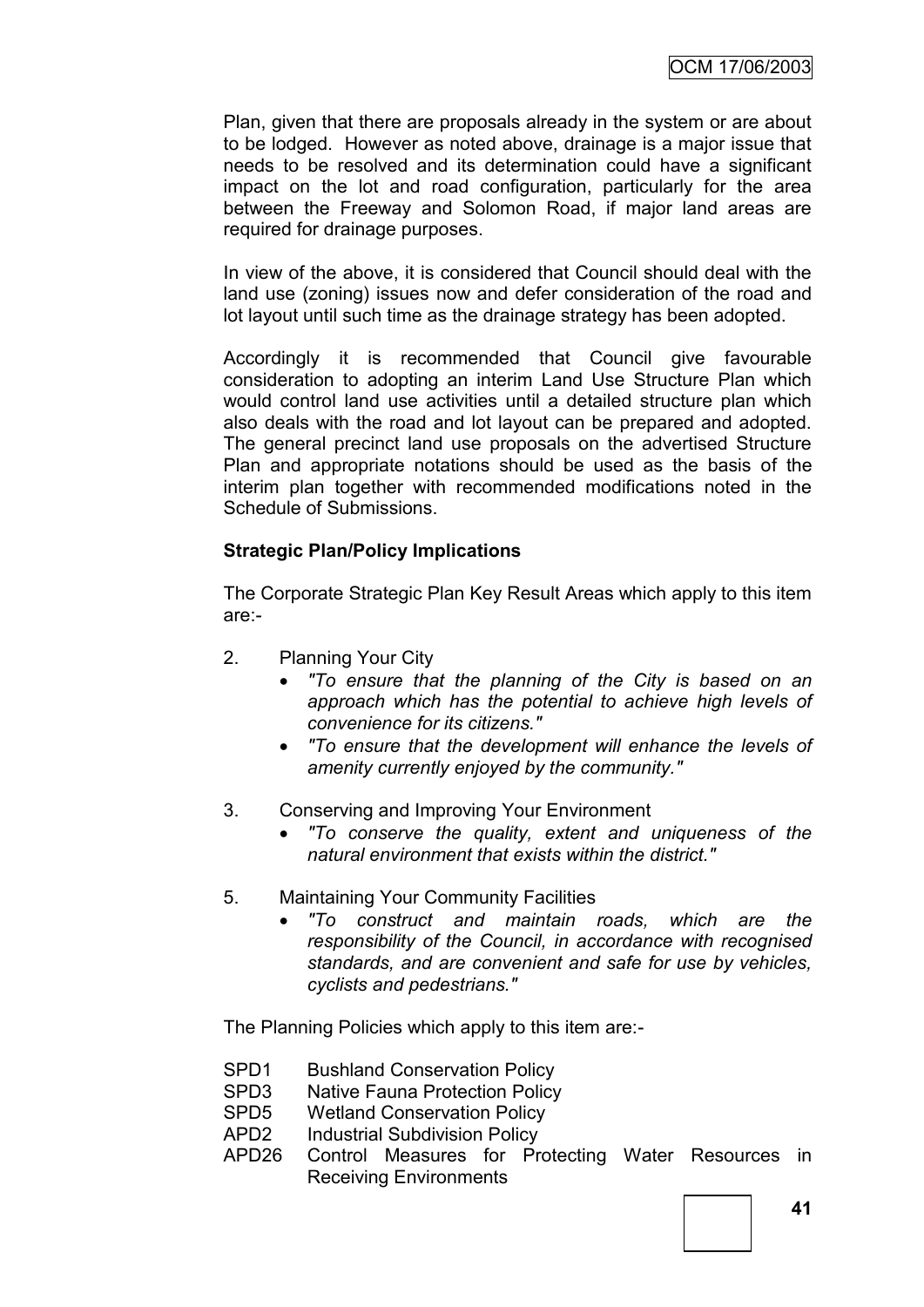APD 38 Design Guidelines for the East Jandakot Industrial Area and North Lake Road Frontage – Berrigan Drive to The Freeway

### **Budget/Financial Implications**

Funds for the Drainage Study are to be drawn from the Engineering Division"s Consultancy budget.

### **Legal Implications**

Nil

### **Community Consultation**

Advertised for public comments from 22/04/2003 to 23/05/2003 in local papers and adjoining owners and relevant authorities were sent letters advising the proposal.

### **Implications of Section 3.18(3) Local Government Act, 1995**

Nil.

### **14.8 (MINUTE NO 2063) (OCM 17/06/2003) - PROPOSED STRUCTURE PLAN - LOT 8 HAMMOND ROAD, SUCCESS - OWNER: MAINPLAN INVESTMENTS - APPLICANT: KOLTASZ SMITH (9656) (JW) (ATTACH)**

#### **RECOMMENDATION** That Council:

- (1) adopt the proposed Structure Plan for Lot 8 Hammond Road, Success dated 15 April 2003 subject to the following:
	- 1. Modification of the plan to indicate a 20m by 20m truncation being taken on the bend immediately north of the proposed intersection with Hammond Road.
	- 2. The required 10% POS provision schedule being updated and accurately reflected in the Structure Plan.
	- 3. The Structure Plan and report being amended to reflect the above requirements.
	- 4. The Structure Plan and report being amended to reflect the modifications made to the wetland & buffer boundary and the associated amendments on the adjacent development layout.
- (2) advise the applicant that the following requirements will need to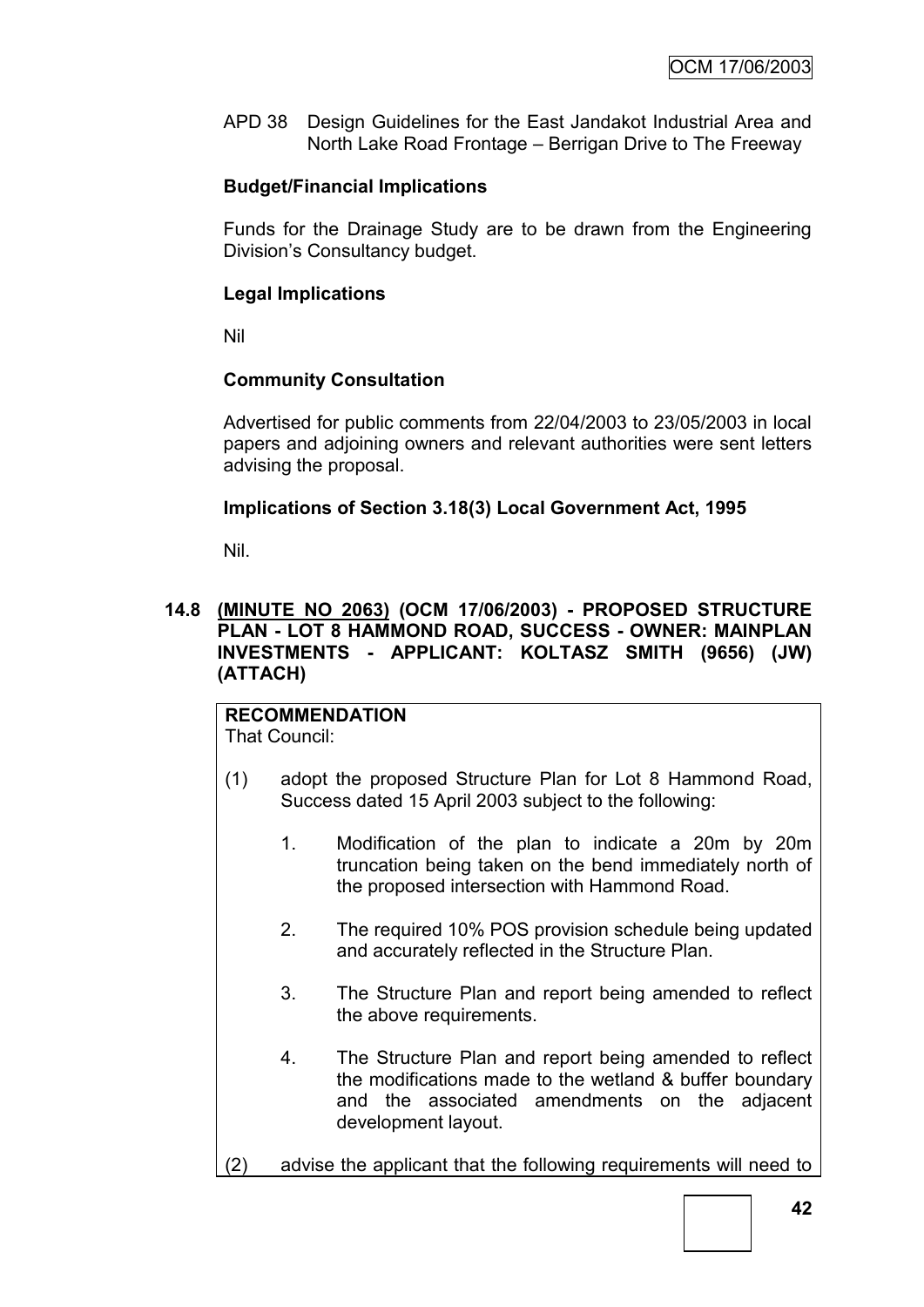be addressed through the subdivision process:

- 1. The subdivider shall prepare and implement a Drainage and Nutrient Management Plan for the subdivision, which shall be consistent with the South Jandakot Drainage Management Plan and the Environmental Management Programme for the South Jandakot Drainage Scheme.
- 2. The subdivider shall prepare an Environmental Management Plan addressing the potential impacts of subdivision on the adjoining wetland and Beeliar Regional Park. A Revegetation and Landscape Program shall be provided to ensure that all revegetation in the POS area and the wetland buffer zone shall be locally endemic species and be consistent with Beeliar Regional Park.
- 3. The subdivider shall prepare a Public Open Space Development and Management Plan, which needs to provide landscaping, earth works, drainage and public amenity facilities. The proponent should ensure that flora species known to be invasive or environmentally damaging are not used in any landscaping projects to protect the Beeliar Regional Park.
- 4. The subdivider shall prepare a fire management plan to demonstrate that the subdivision is in compliance with the relevant fire management requirements.
- 5. Groundwater availability in this region may be limited and it is suggested the applicant liaise with the Water and Rivers Commission in this regard.
- 6. The road reserves and pavements widths to be designed in accordance with Council policy APD30 –Road Reserve and Pavement Standards.
- 7. Subdivision proposals for the subject land will attract conditions requiring contributions towards the widening and upgrading of Hammond Road in accordance with Development Contribution Plan 1 (Success North).
- 8. The proposed intersection with Hammond Road will be left in and left out only when the widening and upgrading of Hammond Road is completed.
- 9. The 20m by 20m truncation taken on the bend immediately north of the intersection with Hammond Road being transferred to the Crown free of cost and to be shown on the first Plan or Diagram of Survey.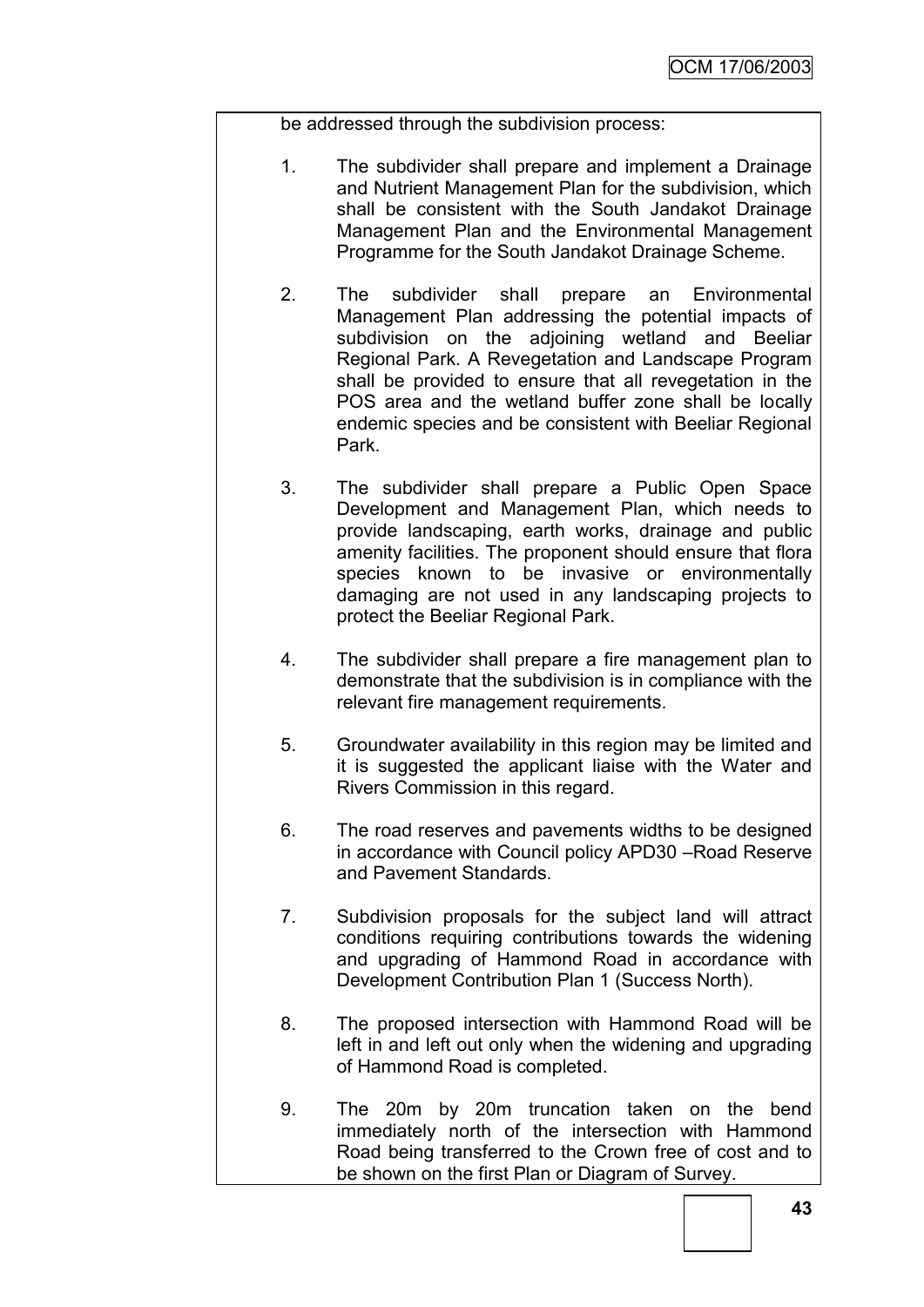- 10. Detailed area plans are required to be prepared for all lots abutting the POS area.
- (3) adopt the Schedule of Submission as contained in the Agenda attachment;
- (4) advise the Western Australian Planning Commission and those persons who made a submission of Council"s decision; and
- (5) request the Western Australian Planning Commission to lift the Urban Deferred in the Metropolitan Region Scheme to facilitate the residential development of Hammond Road Development Zone (TPS3: DA 13).

### **COUNCIL DECISION**

MOVED Clr A Tilbury SECONDED Clr L Goncalves that the recommendation be adopted.

**CARRIED 9/0**

### **Background**

| ZONING:    | MRS:     | Urban Deferred                       |
|------------|----------|--------------------------------------|
|            | DZS:     | Development Zone and falls within    |
|            |          | Development Area 13, and Development |
|            |          | Contribution Area 1.                 |
| LAND USE:  | vacant   |                                      |
| LOT SIZE:  | 3.965 ha |                                      |
| AREA:      |          |                                      |
| USE CLASS: | N/A      |                                      |

This report concerns a proposed structure plan prepared by Koltasz Smith on behalf of Mainplan Investments for land located within the Hammond Road Development Area -DA13 (See Agenda attachment A for proposal location details).

The Structure Plan was submitted in February 2003 for consideration and was subsequently amended following discussions with Council officers to reflect the City"s requirement in regard to wetland and buffer boundary as well as the entry road location from Hammond Road. Council officers, acting under the delegated authority of Council (APD 42), determined that the revised plan dated 15 April 2003 was suitable to be advertised for public comment.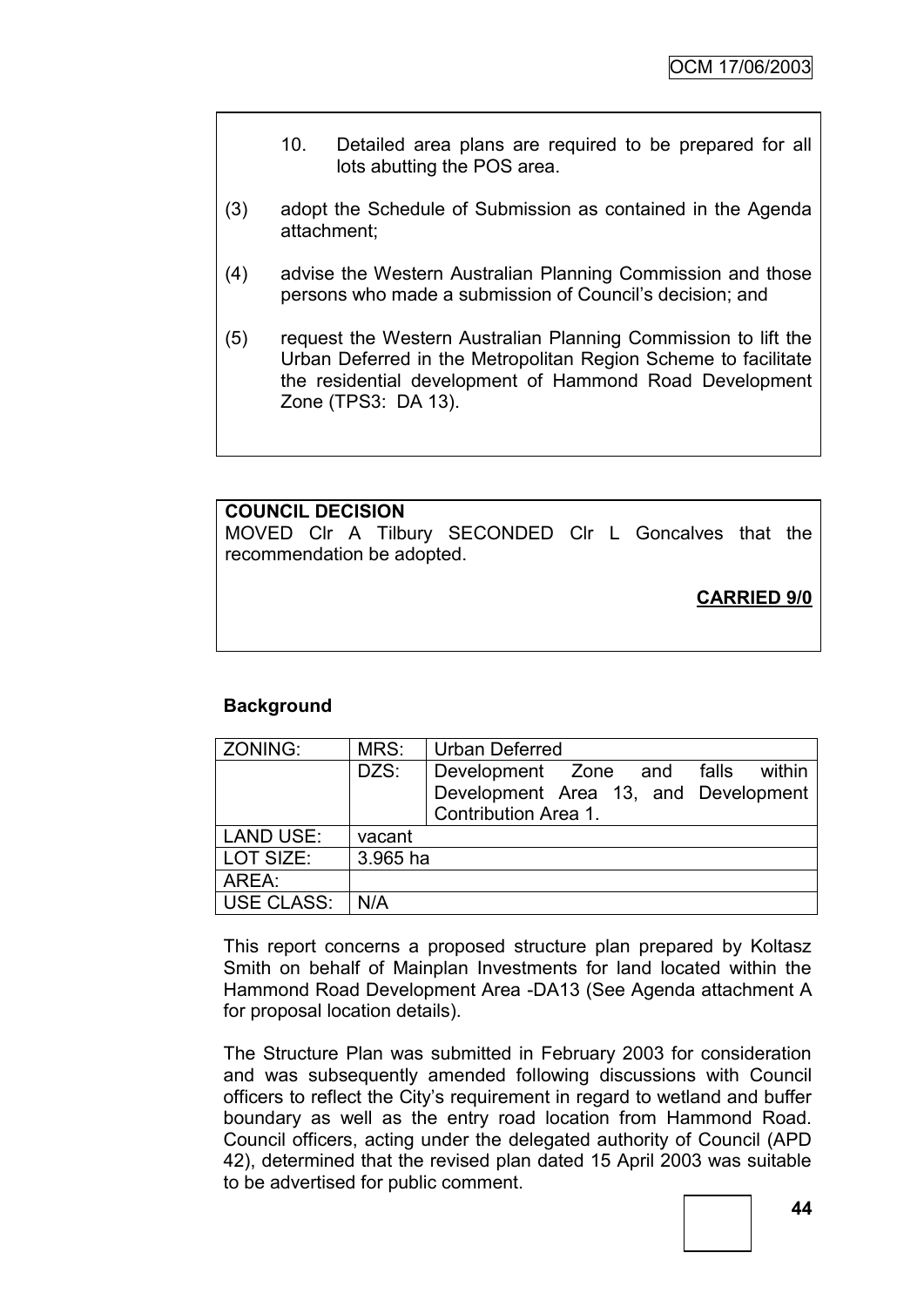### **Submission**

The submitted Structure Plan was prepared for Lot 8 Hammond Road Success, which is one of several landholdings backing onto the Beeliar Regional Park. It proposes the development of a residential estate designated R20 on approximately 4 hectares of land. Public Open Space is provided at the western portion of the land adjoining with a Resource Enhancement wetland area and associated 50 metre buffer. An indicative layout is also shown on the Structure Plan for Lots 6, 7, & 9 Hammond Road for the purpose of coordinating adjoining future subdivisions (see Agenda attachment B).

### **Report**

The structure plan proposal was advertised for public comment for a period of 26 days, with the comment period concluding on 23 May 2003. Owners of property near the subject land and relevant agencies and servicing authorities were invited to comment by letter. The local newspapers circulating in the locality carried advertisements of the proposal. A total of ten submissions were received including comments from W&RC, Alinta Gas, DCLM and adjoining owners. A schedule of submissions and the recommended responses is included in the Agenda attachments.

The proposed Structure Plan is generally acceptable to the agencies consulted subject to appropriate requirements being addressed through the Structure Plan approval and subdivision process.

Objections raised in the submissions from five adjoining landowners for various concerns, including:

- The Wetland & Buffer boundaries shown on Lots 6&7:
- The linkage with the adjoining landholdings,
- The road network, including the proposed intersection with Hammond Road;

These issues are contained in the schedule of submissions in detail. However, they are not considered as significant issues, which would result in the Structure Plan being rejected given the following reasons:

### The Wetland & Buffer boundaries shown on Lots 6&7

A new Wetland & Buffer boundary was drawn by Council"s Environmental Officer after a site inspection, which is different from the original one mapped by an environmental consultant - Landform Research appointed by the proponent. W&RC officers support in principle, the Council boundaries.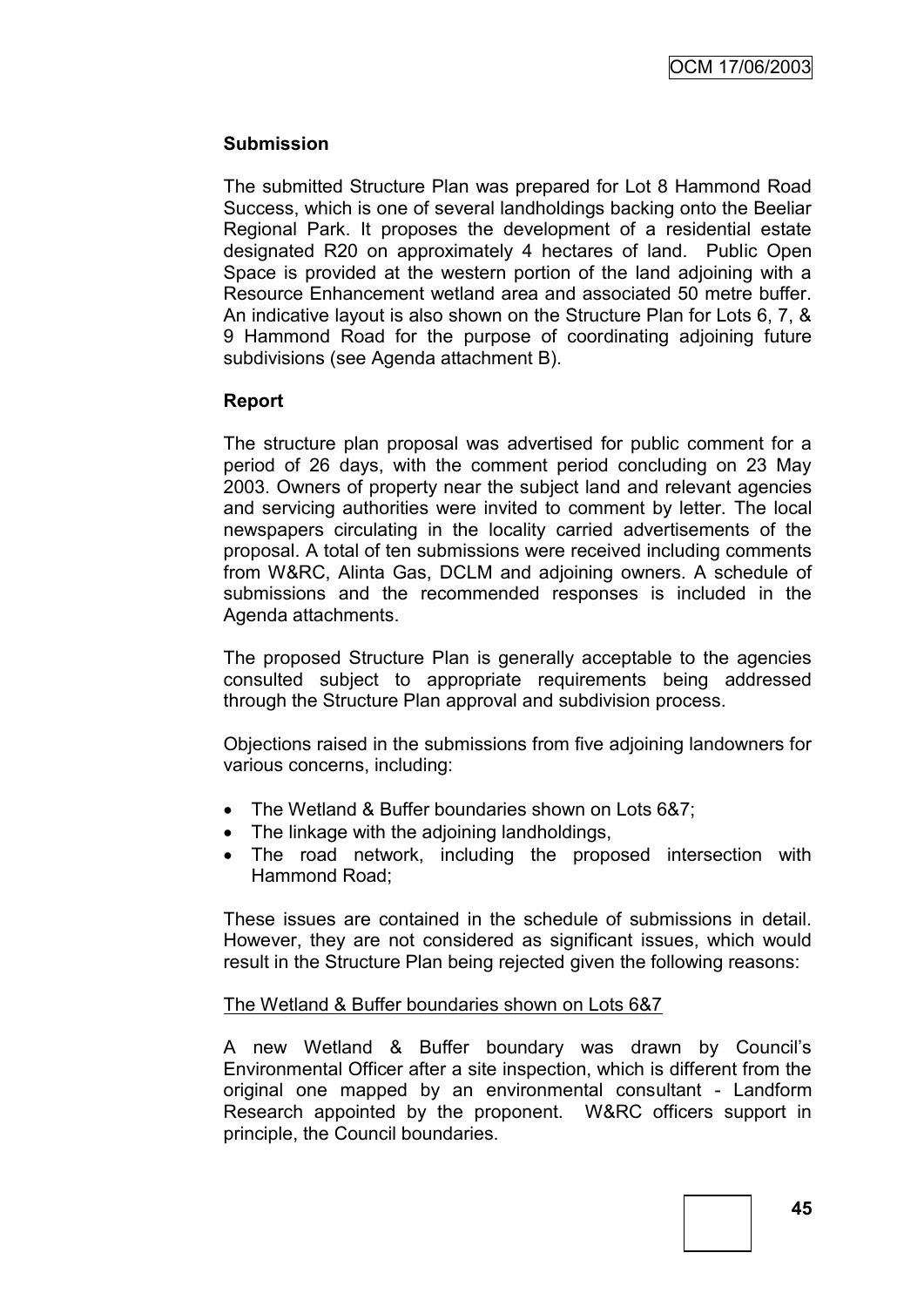In respect to adjoining lots (Lots 6&7), the Wetland boundary drawn by Landform Research is based on visual assessment rather than field mapping. A more detailed and scientific assessment will be required and agreement reached with WRC, DEP and Council if the owners of Lots 6 & 7 decide to subdivide their properties.

### The linkage with the adjoining landholdings

The Structure Plan is focused on Lot 8 only and the development layouts shown on adjoining properties are not committed. The City has required that the Structure Plan be prepared in such a way that it will provide guidance for the subsequent planning for surrounding areas. If the adjoining land owners decide to develop their land, a detailed Local Structure Plan would be required and assessed in accordance with the TPS3 provisions and in conjunction with the subject Structure Plan.

#### The road network, including the proposed intersection with Hammond Road

The road network for this area and the safety issues of the proposed intersection with Hammond Road has been extensively discussed between the City and the proponent, and the Structure Plan has been amened accordingly to reflect the City"s requirements on these issues. The intersection with Hammond Road shown on the map complies with the safety design requirements subject to complying with the Council Engineering Officer"s conditions.

### Transferring the land from Urban Deferred to Urban in the MRS

The Lot 8 and its surrounding area (Northern portion of Hammond Road Development Zone) is currently zoned Urban Deferred in the Metropolitan Region Scheme. Approval from the Western Australian Planning Commission for Lifting the Urban Deferment in the MRS will be necessary to facilitate the residential development of this area.

Servicing infrastructure is available in the area and it is considered that subject to the preparation of local structure plan for the area, there is no impediment to the development of this area or lifting of the deferment.

#### **Summary**

The Structure Plan meets most planning criteria for a proposal of this type. It is recommended that Council resolve to adopt the Structure Plan for Lot 8 Hammond Road subject to the modifications detailed above and other changes and advice notes listed in the recommendation.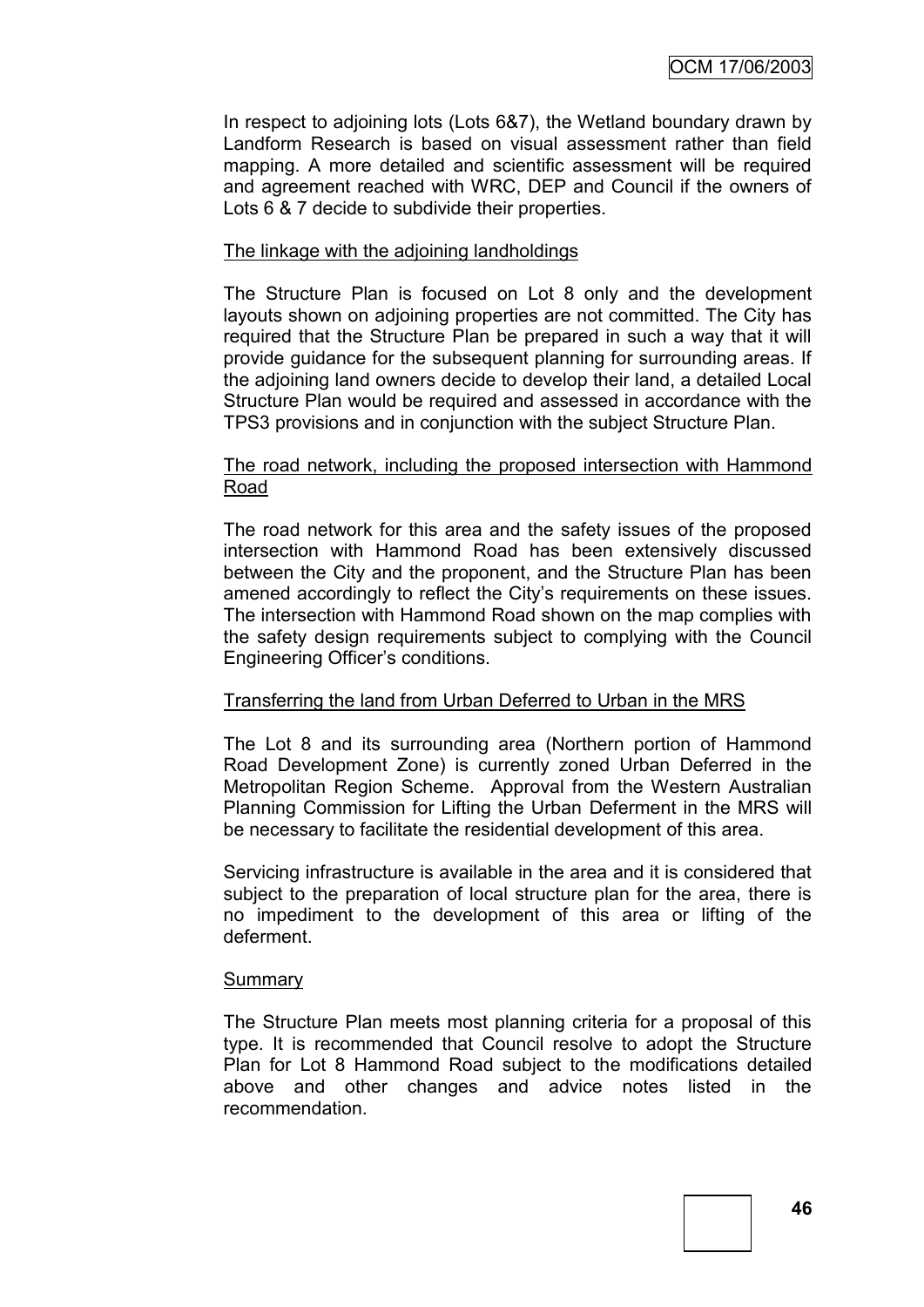### **Strategic Plan/Policy Implications**

The Corporate Strategic Plan Key Result Areas which apply to this item are:-

- 2. Planning Your City
	- *"To ensure that the planning of the City is based on an approach which has the potential to achieve high levels of convenience for its citizens."*
	- *"To ensure that the development will enhance the levels of amenity currently enjoyed by the community."*
	- *"To foster a sense of community within the district generally and neighbourhoods in particular."*
- 3. Conserving and Improving Your Environment
	- *"To conserve the quality, extent and uniqueness of the natural environment that exists within the district."*
	- *"To ensure that the development of the district is undertaken in such a way that the balance between the natural and human environment is maintained."*
- 4. Facilitating the needs of Your Community
	- *"To facilitate and provide an optimum range of community services."*
	- *"To determine by best practice, the most appropriate range of sporting facilities and natural recreation areas to be provided within the district to meet the needs of all age groups within the community."*
- 5. Maintaining Your Community Facilities
	- *"To construct and maintain roads, which are the responsibility of the Council, in accordance with recognised standards, and are convenient and safe for use by vehicles, cyclists and pedestrians."*
	- *"To construct and maintain parks which are owned or vested in the Council, in accordance with recognised standards and are convenient and safe for public use."*

The Planning Policies which apply to this item are:-

- SPD1 Bushland conservation Policy
- SPD3 Native Fauna Protection
- SPD5 Wetland Conservation Policy
- APD4 Public Open Space
- APD20 Design Principles for Incorporating Natural Management Areas Including Wetlands and Bushlands in Open Space and / or Drainage Areas
- APD26 Control Measures for Protecting Water Resources in Receiving Environments
- APD28 Public Open Space Credit Calculations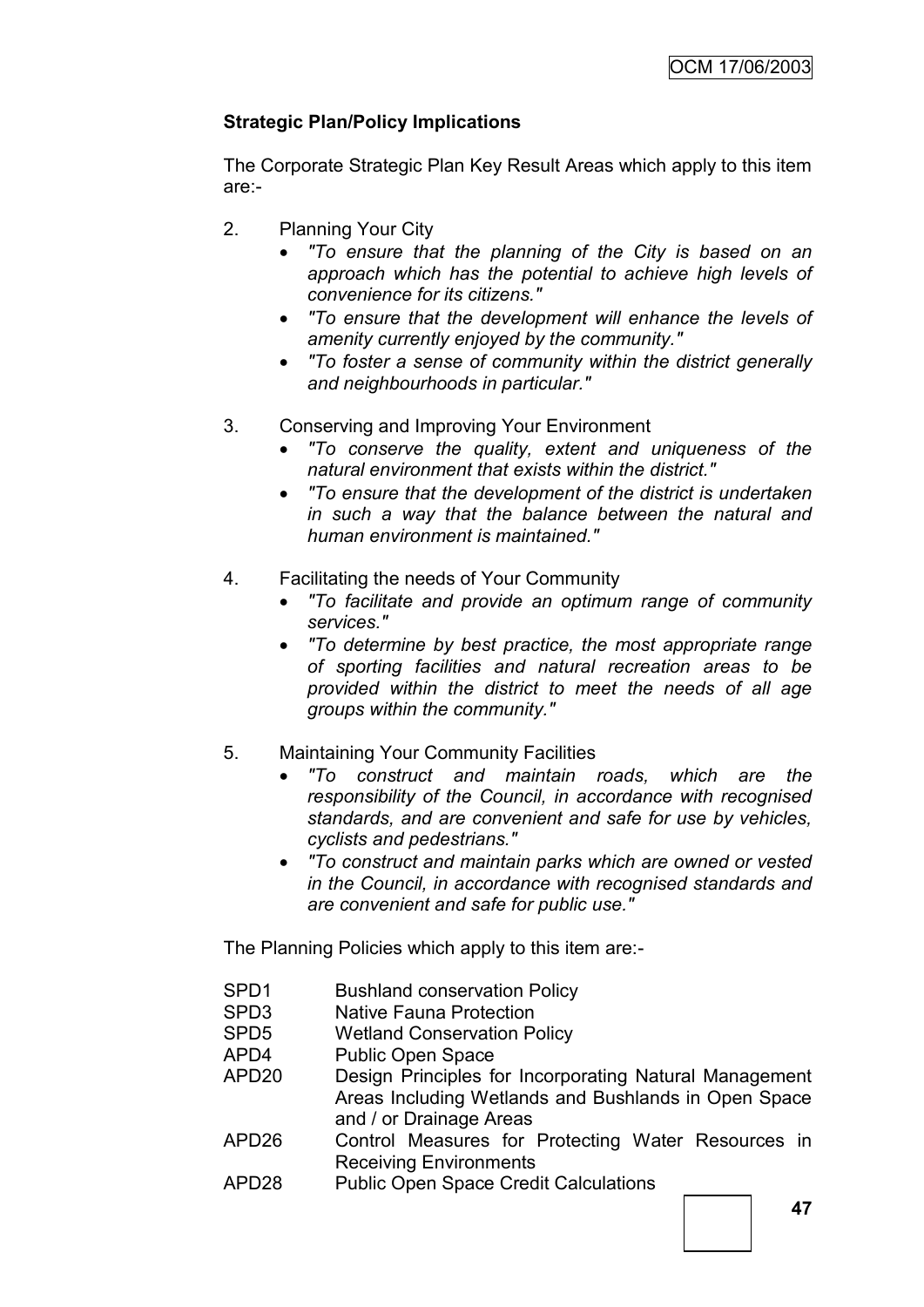APD30 Road Reserve and Pavement Standards APD31 Detailed Area Plans

### **Budget/Financial Implications**

N/A

### **Legal Implications**

Nil

### **Community Consultation**

Advertised for public comments from 28/04/2003 to 23/05/2003 in local papers and adjoining owners and relevant authorities were sent letters advising the proposal.

### **Implications of Section 3.18(3) Local Government Act, 1995**

Nil.

### **15. FINANCE AND CORPORATE SERVICES DIVISION ISSUES**

### **15.1 (MINUTE NO 2064) (OCM 17/06/2003) - LIST OF CREDITORS PAID (5605) (KL) (ATTACH)**

### **RECOMMENDATION**

That Council receive the List of Creditors Paid for May 2003, as attached to the Agenda.

### **COUNCIL DECISION**

MOVED Clr A Tilbury SECONDED Clr L Goncalves that the recommendation be adopted.

**CARRIED 9/0**

### **Background**

It is a requirement of the Local Government (Financial Management) Regulations 1996, that List of Creditors be compiled each month and provided to Council.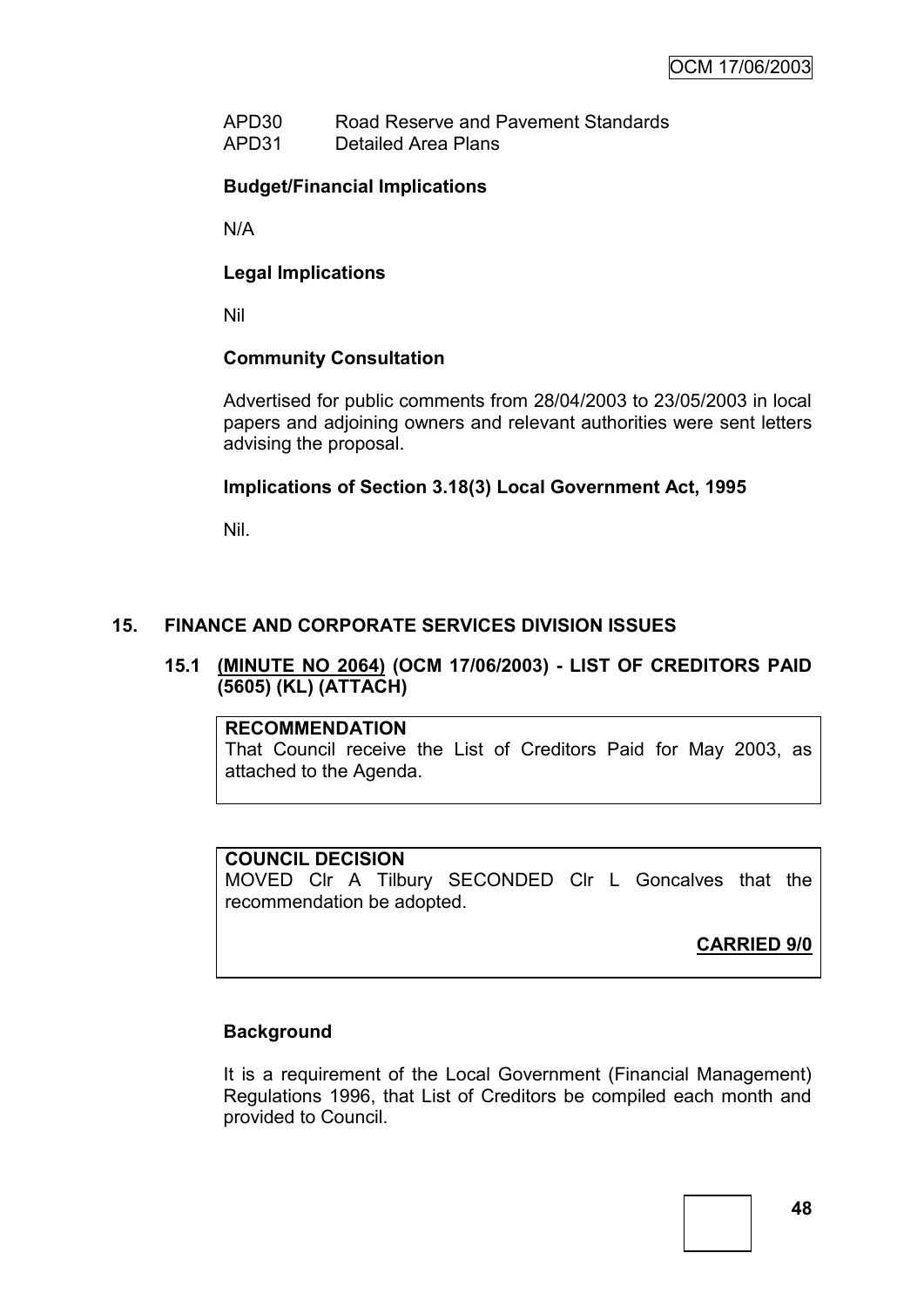### **Submission**

N/A

**Report**

N/A

**Strategic Plan/Policy Implications**

N/A

**Budget/Financial Implications**

N/A

**Legal Implications**

N/A

**Community Consultation**

N/A

**Implications of Section 3.18(3) Local Government Act, 1995**

Nil.

### **15.2 (MINUTE NO 2065) (OCM 17/06/2003) - FREMANTLE HOUSING ASSOCIATION INC. - OBJECTION AGAINST REFUSAL TO ALLOW RATES EXEMPTION (8628) (KL)**

### **RECOMMENDATION**

That Council advise the Fremantle Housing Association Inc.(FHA) that:

(1) as from 1 July 2002, it is prepared to grant Rates exemption on the properties listed below:

| Ass. No. | <b>Property Address</b>             | Category   | Owner     |
|----------|-------------------------------------|------------|-----------|
| 2213592  | 1/23 Glendower Way, Spearwood       | <b>ILP</b> | Homeswest |
| 5517579  | 2/6 Impson Gardens, South Lake      | <b>ILP</b> | Homeswest |
| 2200085  | 3/32 Stratton Street, Hamilton Hill | <b>ILP</b> | Homeswest |
| 2206544  | 2 Watterton Street, Hamilton Hill   | IL P       | Homeswest |
| 3319075  | 2/445 Rockingham Road, Spearwood    | <b>ILP</b> | Homeswest |
| 5519816  | 113A Elderberry Drive, South Lake   | <b>ILP</b> | Homeswest |
| 2205312  | 87A Winfield Street, Hamilton Hill  | IL P       | Homeswest |
| 5517281  | 80 Brenchley Drive, Atwell          | IL P       | Homeswest |
| 2206557  | 10 Bickford Place, Hamilton Hill    | <b>ILP</b> | Homeswest |
| 3411908  | 26 Colova Way, Wattleup             | IL P       | Homeswest |
| 2211415  | 15 Helena Place, Hamilton Hill      | IL P       | Homeswest |
| 2201057  | 6/14 Helena Place, Hamilton Hill    | ILP        | Homeswest |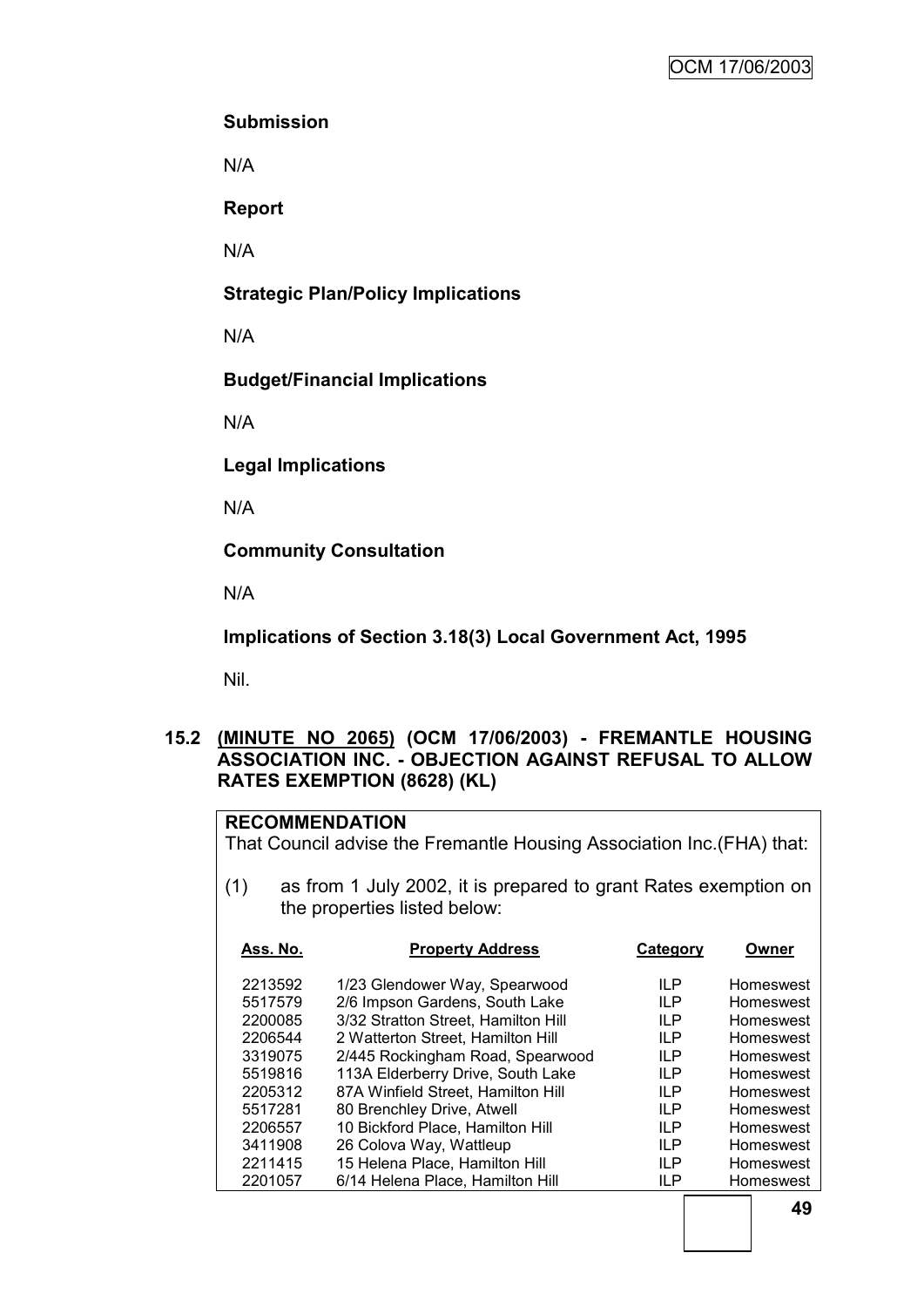| 3207250 | 4 Sparrow Way, Spearwood              | II P        | Homeswest |
|---------|---------------------------------------|-------------|-----------|
| 2200184 | 17 Stratton Street, Hamilton Hill     | II P        | Homeswest |
| 2213664 | 3/58 Stratton Street, Hamilton Hill   | II P        | Homeswest |
| 2213424 | 4/14 Carter Street, Hamilton Hill     | II P        | Homeswest |
| 2205772 | 16/19 Blackwood Avenue, Hamilton Hill | <b>CDHP</b> | Homeswest |
|         |                                       |             |           |

(2) it will not grant exemptions on the following properties:

| Ass. No. | <b>Property Address</b>                | Category   | Owner      |
|----------|----------------------------------------|------------|------------|
| 3209904  | 22 Lintott Way, Spearwood              | JV.        | Homeswest  |
| 2205663  | 98 Hamilton Road, Spearwood            | JV.        | Homeswest  |
| 2204515  | 24 Hillier Crescent, Hamilton Hill     | <b>CHP</b> | <b>FHA</b> |
| 2210524  | 4 Ivermey Road, Hamilton Hill          | <b>CHP</b> | <b>FHA</b> |
| 1101027  | 44 Malvolio Road, Coolbellup           | <b>CHP</b> | FHA        |
| 1101875  | 18 Units, 28 Waverley Road, Coolbellup | <b>CHP</b> | Homeswest  |

### **COUNCIL DECISION**

MOVED Clr A Tilbury SECONDED Clr L Goncalves that the recommendation be adopted.

**CARRIED 9/0**

### **Background**

Council at its meeting held on 20 May 2003, resolved that the Chief Executive Officer instigate negotiations with Fremantle Housing Association (Inc.) in regards to their claim for rates exemption and report back to Council, the results of discussions held.

### **Submission**

Correspondence was received from the FHA in August 2002, lodging an objection pursuant to Section 6.77 of the Local Government Act against the rates record with respect to twenty-three(23) properties which the Association manages.

Fremantle Housing Association Inc. states:

- 1. Each parcel of land is used exclusively for charitable purposes in consequence of which the land is not rateable by the operation of s.6.26(2)(g) of the Act.
- 2. Fremantle Housing Association is a charitable institution endorsed by the ATO and the provision of the service is carried out in line with the charitable objects in the Constitution.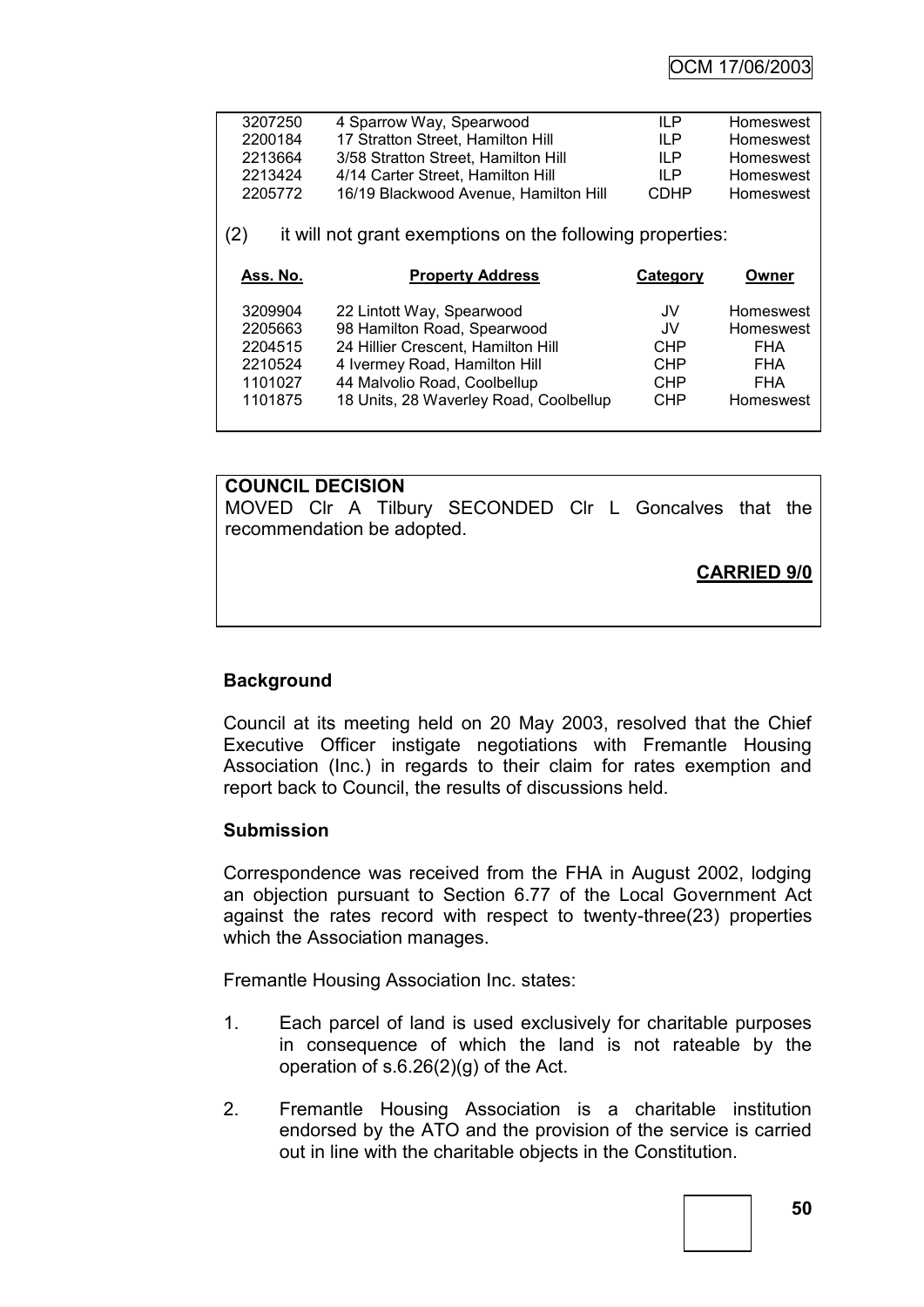- 3. The land is used to provide secure, affordable and appropriate accommodation for people in financial need.
- 4. Residents receive a community based landlord service that is responsive to residents needs.
- 5. The provision of community housing accommodation directly relieves housing related poverty and is a public benefit.

### **Report**

A confidential report was presented to the May Council meeting in regards to the current position with the Fremantle Housing Association (Inc.). Based upon the points raised in that report, Council authorised the Chief Executive Officer to initiate discussions with the Fremantle Housing Association (Inc.) regarding its application for rates exemption on a number of properties.

The current position of the properties under the control of Fremantle Housing Association (Inc.) is as follows:

| Ass. No. | <b>Property Address</b>                | <b>Category</b> | Owner      |  |
|----------|----------------------------------------|-----------------|------------|--|
|          |                                        |                 |            |  |
|          | Rates exemptions not granted:          |                 |            |  |
| 3209904  | 22 Lintott Way, Spearwood              | JV              | Homeswest  |  |
| 2205663  | 98 Hamilton Road, Spearwood            | JV.             | Homeswest  |  |
| 1101875  | 18 Units, 28 Waverley Road, Coolbellup | <b>CHP</b>      | Homeswest  |  |
| 2213592  | 1/23 Glendower Way, Spearwood          | IL P            | Homeswest  |  |
| 5517579  | 2/6 Impson Gardens, South Lake         | IL P            | Homeswest  |  |
| 2200085  | 3/32 Stratton Street, Hamilton Hill    | IL P            | Homeswest  |  |
| 2206544  | 2 Watterton Street, Hamilton Hill      | IL P            | Homeswest  |  |
| 3319075  | 2/445 Rockingham Road, Spearwood       | IL P            | Homeswest  |  |
| 5519816  | 113A Elderberry Drive, South Lake      | IL P            | Homeswest  |  |
| 2205312  | 87A Winfield Street, Hamilton Hill     | IL P            | Homeswest  |  |
| 5517281  | 80 Brenchley Drive, Atwell             | <b>ILP</b>      | Homeswest  |  |
| 2206557  | 10 Bickford Place, Hamilton Hill       | IL P            | Homeswest  |  |
| 3411908  | 26 Colova Way, Wattleup                | IL P            | Homeswest  |  |
| 2211415  | 15 Helena Place, Hamilton Hill         | <b>ILP</b>      | Homeswest  |  |
| 2201057  | 6/14 Helena Place, Hamilton Hill       | IL P            | Homeswest  |  |
| 3207250  | 4 Sparrow Way, Spearwood               | IL P            | Homeswest  |  |
| 2200184  | 17 Stratton Street, Hamilton Hill      | IL P            | Homeswest  |  |
| 2213644  | 3/58 Stratton Street, Hamilton Hill    | IL <sub>P</sub> | Homeswest  |  |
|          |                                        |                 |            |  |
|          | Rates exemptions granted:              |                 |            |  |
| 2205772  | 16/19 Blackwood Avenue, Hamilton Hill  | <b>CDHP</b>     | Homeswest  |  |
| 2204515  | 24 Hillier Crescent, Hamilton Hill     | <b>CHP</b>      | <b>FHA</b> |  |
| 2210524  | 4 Ivermey Road, Hamilton Hill          | <b>CHP</b>      | <b>FHA</b> |  |
| 1101027  | 44 Malvolio Road, Coolbellup           | <b>CHP</b>      | <b>FHA</b> |  |
| 2213424  | 4/14 Carter Street, Hamilton Hill      | IL P            | Homeswest  |  |
|          |                                        |                 |            |  |

Category:

| CDHP: | Community Disability Housing Program                              |
|-------|-------------------------------------------------------------------|
| CHP:  | Community Housing Program                                         |
|       | (Women, large families, single women, single men over 40)         |
| ILP:  | Independent Living Program for people with psychiatric disability |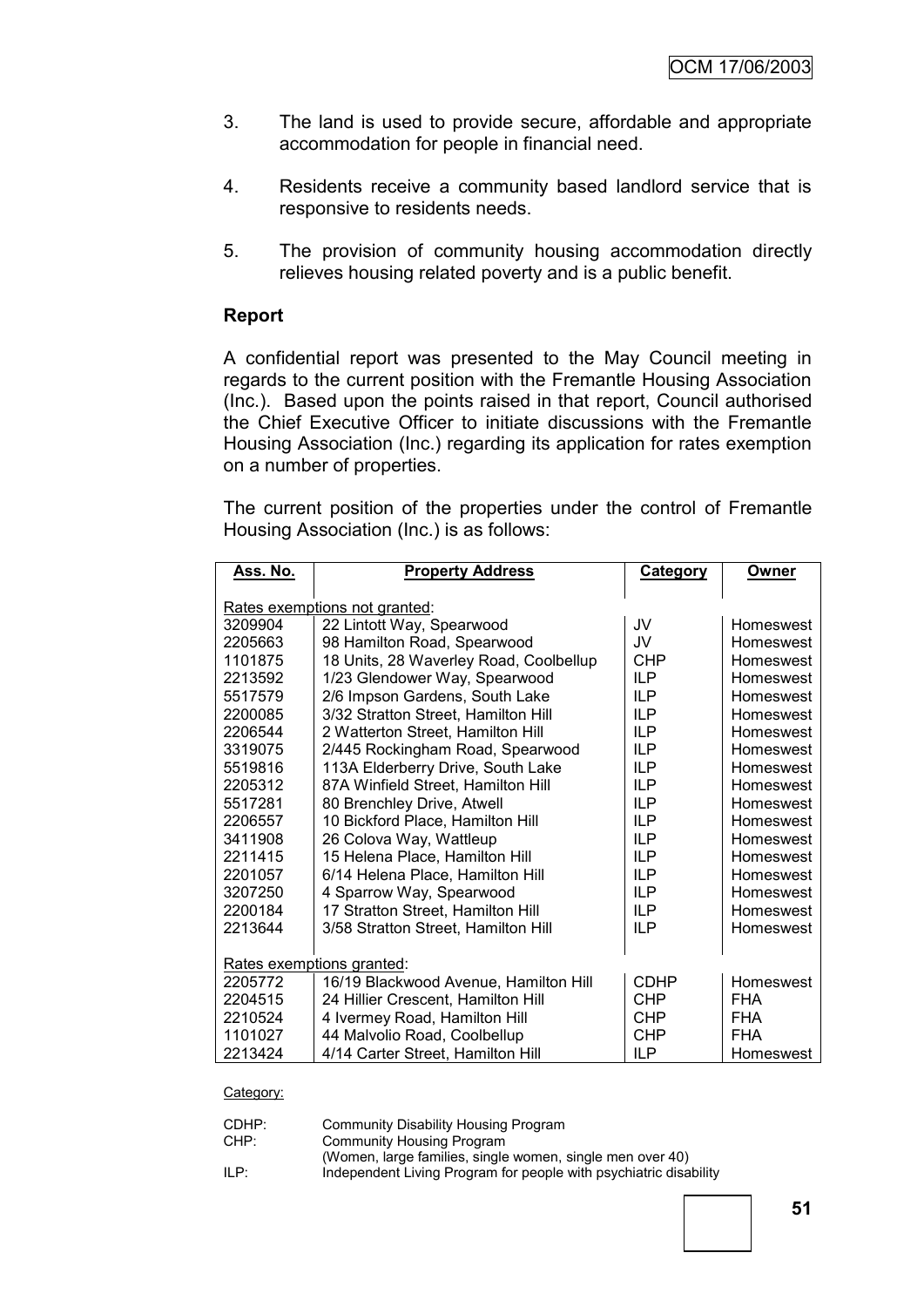JV: Joint Venture

A meeting was convened between the City's Officers and FHA's Officers to determine if the FHA would be willing to consider an alternative situation which could be negotiated, the aim being to eliminate a Land Valuation Tribunal hearing.

The proposition which was presented to the FHA was based upon reassessment of the properties which would be given rates exemption. This assessment was based on the category of housing, ie. the use of the land. Those properties which were occupied by tenants who had disabilities and are in financial need were deemed to warrant a rates exemption. These tenants have (according to FHA) severe, chronic and persistent psychiatric disabilities, need support to live independently in the community and are financially disadvantaged. These tenants are in the category of programs "CDHP - Community Disability Housing Program" and "ILP - Independent Living Program".

The other two categories which the FHA operate, being "CHP - Community Housing Program" and "JV - Joint Venture" were deemed to be rateable.

The Board of Management of the FHA has agreed to accept the offer as presented, which is summarised as follows:

| Ass. No.                                | <b>Property Address</b>                            | <b>Category</b> | Owner      |  |
|-----------------------------------------|----------------------------------------------------|-----------------|------------|--|
| Exemptions granted on these properties: |                                                    |                 |            |  |
| 2213592                                 | 1/23 Glendower Way, Spearwood                      | <b>ILP</b>      | Homeswest  |  |
| 5517579                                 | 2/6 Impson Gardens, South Lake                     | <b>ILP</b>      | Homeswest  |  |
| 2200085                                 | 3/32 Stratton Street, Hamilton Hill                | <b>ILP</b>      | Homeswest  |  |
| 2206544                                 | 2 Watterton Street, Hamilton Hill                  | <b>ILP</b>      | Homeswest  |  |
| 3319075                                 | 2/445 Rockingham Road, Spearwood                   | <b>ILP</b>      | Homeswest  |  |
| 5519816                                 | 113A Elderberry Drive, South Lake                  | <b>ILP</b>      | Homeswest  |  |
| 2205312                                 | 87A Winfield Street, Hamilton Hill                 | <b>ILP</b>      | Homeswest  |  |
| 5517281                                 | 80 Brenchley Drive, Atwell                         | <b>ILP</b>      | Homeswest  |  |
| 2206557                                 | 10 Bickford Place, Hamilton Hill                   | <b>ILP</b>      | Homeswest  |  |
| 3411908                                 | 26 Colova Way, Wattleup                            | <b>ILP</b>      | Homeswest  |  |
| 2211415                                 | 15 Helena Place, Hamilton Hill                     | <b>ILP</b>      | Homeswest  |  |
| 2201057                                 | 6/14 Helena Place, Hamilton Hill                   | ILP             | Homeswest  |  |
| 3207250                                 | 4 Sparrow Way, Spearwood                           | <b>ILP</b>      | Homeswest  |  |
| 2200184                                 | 17 Stratton Street, Hamilton Hill                  | ILP             | Homeswest  |  |
| 2213664                                 | 3/58 Stratton Street, Hamilton Hill                | <b>ILP</b>      | Homeswest  |  |
| 2213424                                 | 4/14 Carter Street, Hamilton Hill                  | <b>ILP</b>      | Homeswest  |  |
| 2205772                                 | 16/19 Blackwood Avenue, Hamilton Hill              | CDHP            | Homeswest  |  |
|                                         |                                                    |                 |            |  |
|                                         | <b>Exemptions not granted on these properties:</b> |                 |            |  |
| 3209904                                 | 22 Lintott Way, Spearwood                          | JV              | Homeswest  |  |
| 2205663                                 | 98 Hamilton Road, Spearwood                        | JV              | Homeswest  |  |
| 2204515                                 | 24 Hillier Crescent, Hamilton Hill                 | <b>CHP</b>      | <b>FHA</b> |  |
| 2210524                                 | 4 Ivermey Road, Hamilton Hill                      | <b>CHP</b>      | <b>FHA</b> |  |
| 1101027                                 | 44 Malvolio Road, Coolbellup                       | <b>CHP</b>      | <b>FHA</b> |  |
| 1101875                                 | 18 Units, 28 Waverley Road, Coolbellup             | CHP             | Homeswest  |  |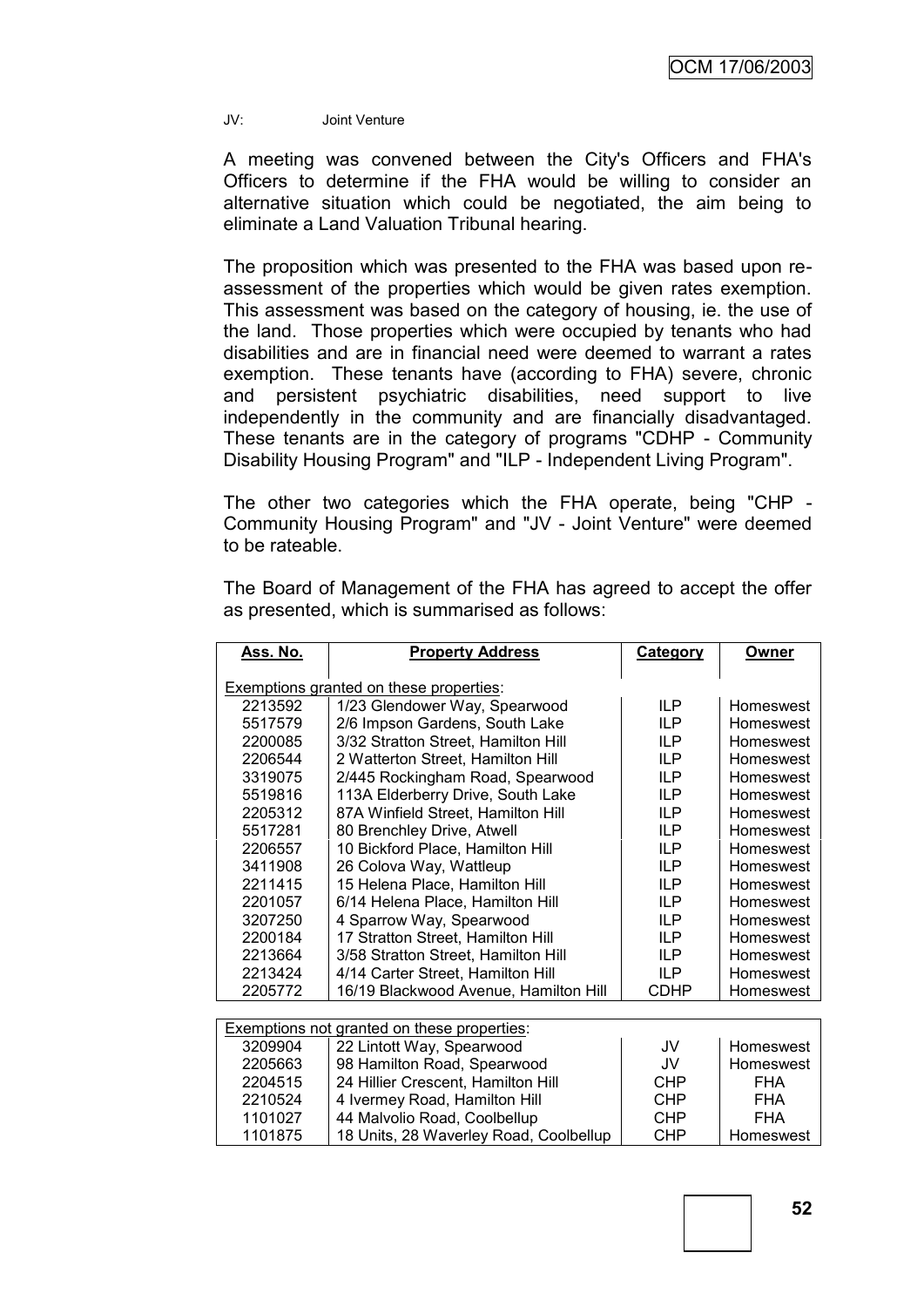### **Strategic Plan/Policy Implications**

"Managing your City" refers.

### **Budget/Financial Implications**

Based on Council endorsing that the property categories as listed in the report, the net loss in Revenue will be \$3,700.00.

### **Legal Implications**

N/A

### **Community Consultation**

N/A

**Implications of Section 3.18(3) Local Government Act, 1995**

Nil.

### **16. ENGINEERING AND WORKS DIVISION ISSUES**

### **16.1 (MINUTE NO 2066) (OCM 17/06/2003) - TENDER NO. 21/2003 - HIRE OF DOZER OR TRACKLOADER AT HENDERSON WASTE DISPOSAL SITE (4900) (BKG) (ATTACH)**

#### **RECOMMENDATION** That Council:

- (1) accept the offer to hire a Trackloader from Source Equipment Pty Ltd for Tender No. 21/2003 – Hire of Dozer or Trackloader at Henderson Waste Disposal Site, for the period 1 July 2003 to 30 June 2004, at an hourly rate of \$128 inclusive of all fuel, labour, repairs, servicing in accordance with the contract documents and GST; and
- (2) accept the offer to extend the term of this contract for a further 12 months, subject to satisfactory performance on the initial contract.

### **COUNCIL DECISION**

MOVED Clr A Tilbury SECONDED Clr L Goncalves that the recommendation be adopted.

**CARRIED 9/0**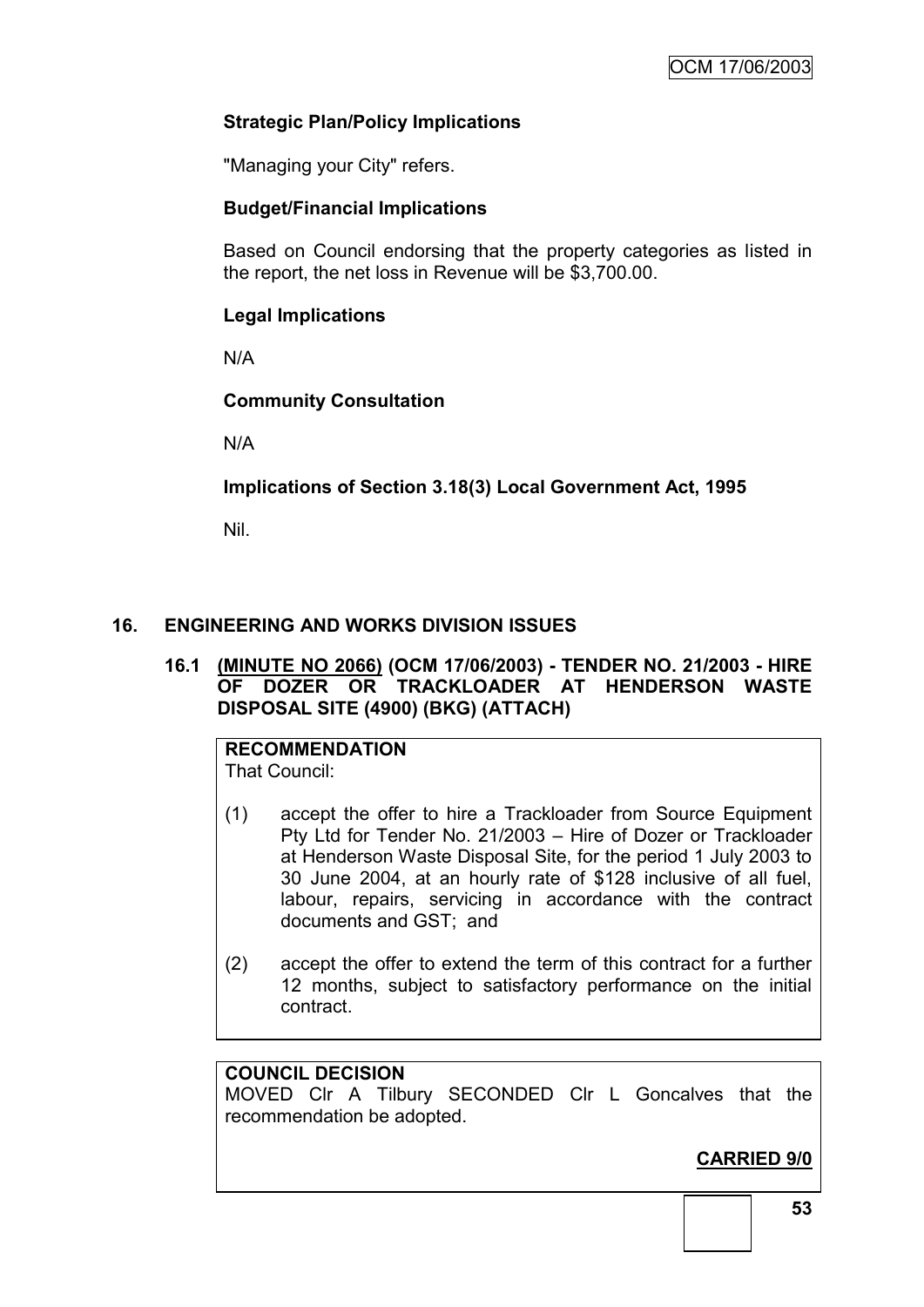### **Background**

Tenders were called and closed on 3 June 2003, for the hire of a dozer or trackloader at the Henderson Waste Disposal Site for the period 1 July 2003 to 30 June 2004.

For the past 2 years, Waste Services have operated the landfill site with Contract plant provided and operated by Source Equipment. Prior to this, Council owned and operated plant was utilised to compact and cover the waste.

The plant costs/tonne (of waste disposed) are comparable over the past 3 years allowing for an average 3% inflation rate.

Waste Services have been extremely satisfied with the performance and level of cooperation provided by the private contractor Source Equipment, in their management of waste disposal operations over the past 18 months and believe this is the most efficient and cost effective way to proceed.

Consequently, tenders have been called for a 12 months hire of a traxcavator with operator, with the option to extend for an additional 12 months, subject to satisfactory performance.

### **Submission**

Four(4) tenders were received for Tender No. 21/2003 - Hire of Dozer or Traxcavator at Henderson Waste Disposal Site, a summary of which is attached to the Agenda.

### **Report**

Analysis of the complying tenders submitted, resulted in the following scores:

| Source Equipment Pty Ltd | 84 |
|--------------------------|----|
| Force Equipment          | 70 |
| Mayday Earthmoving       | 62 |

One non-complying tender was received from B & C Sorgiovanni.

Scores are derived from the criteria specified in the tender documents that were to be used to assess the tenders.

These criteria were:

| Price                        | 60% |
|------------------------------|-----|
| <b>Technical Conformance</b> | 15% |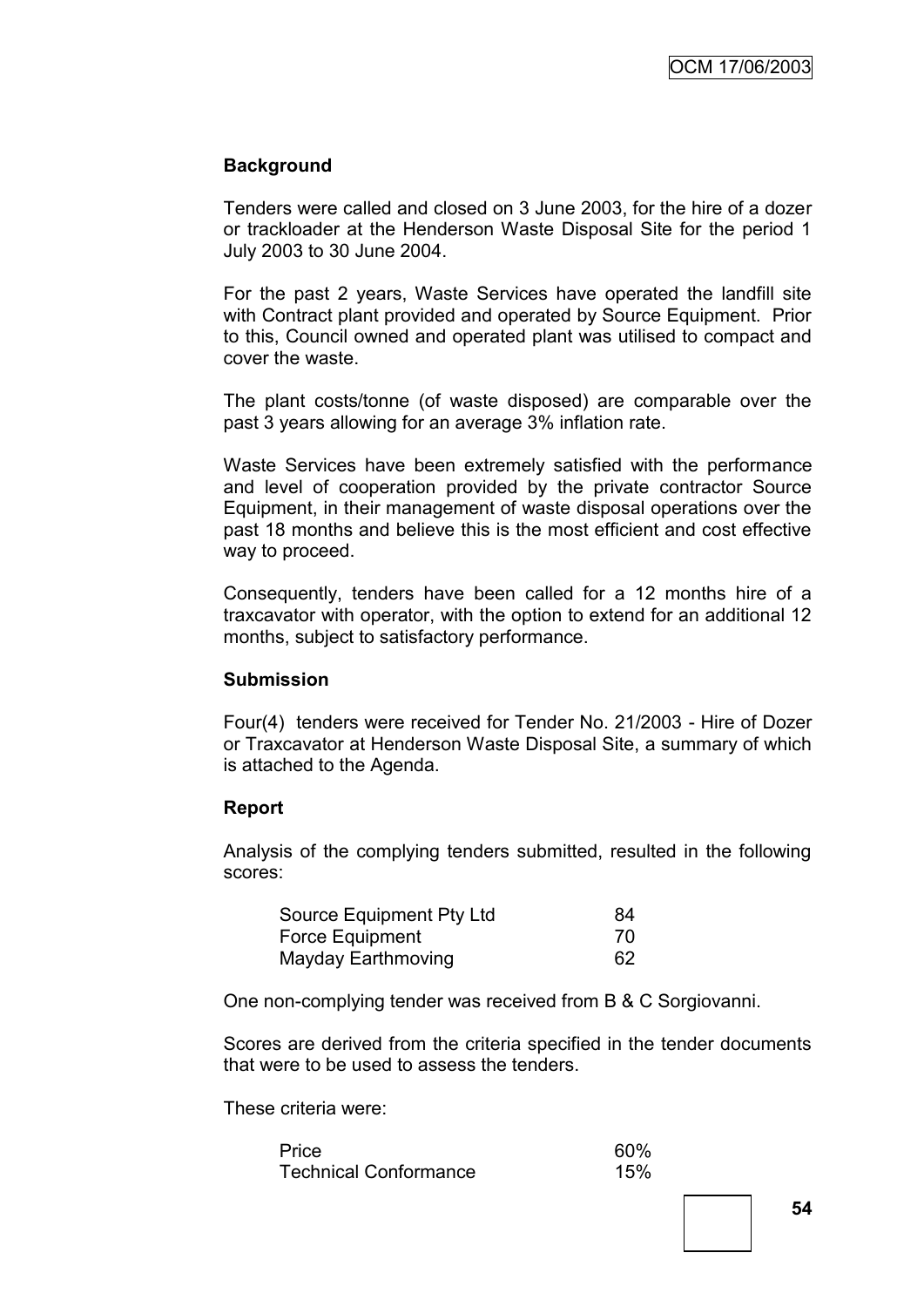| Demonstrated Safety Management | 5%  |
|--------------------------------|-----|
| <b>Relevant Experience</b>     | 15% |
| References & QA                | .5% |

It is recommended that the offer from Source Equipment be accepted.

This company has successfully completed the previous two year contract and is also committed to providing a landfill compactor on this site until August 2005.

There have been significant benefits to Council in having the one contractor providing both items of waste handling plant, not the least of which is the reduction in daily co-ordination required to manage this site.

Source Equipment have also managed a substantial increase in waste volume (70%) over the past 18 months with a minimal increase in plant hours and no down time. This has been achieved through the provision and maintenance of excellent plant, with permanent on site backup equipment.

#### **Strategic Plan/Policy Implications**

In the Corporate Plan, one of the objectives is to "maximise revenue from alternative sources". The Henderson Landfill Site is a major contributor to revenue.

### **Budget/Financial Implications**

The cost of hiring the tendered machine for the next year is estimated at \$410,000 and for the 2 year potential contract period, will be \$750,000 (Exclusive of GST). Sufficient funds have been budgeted for to cover the operation of this plant next financial year.

#### **Legal Implications**

Nil.

#### **Community Consultation**

N/A.

### **Implications of Section 3.18(3) Local Government Act, 1995**

This recommendation is to hire plant from a private company for use at the Henderson Landfill Site.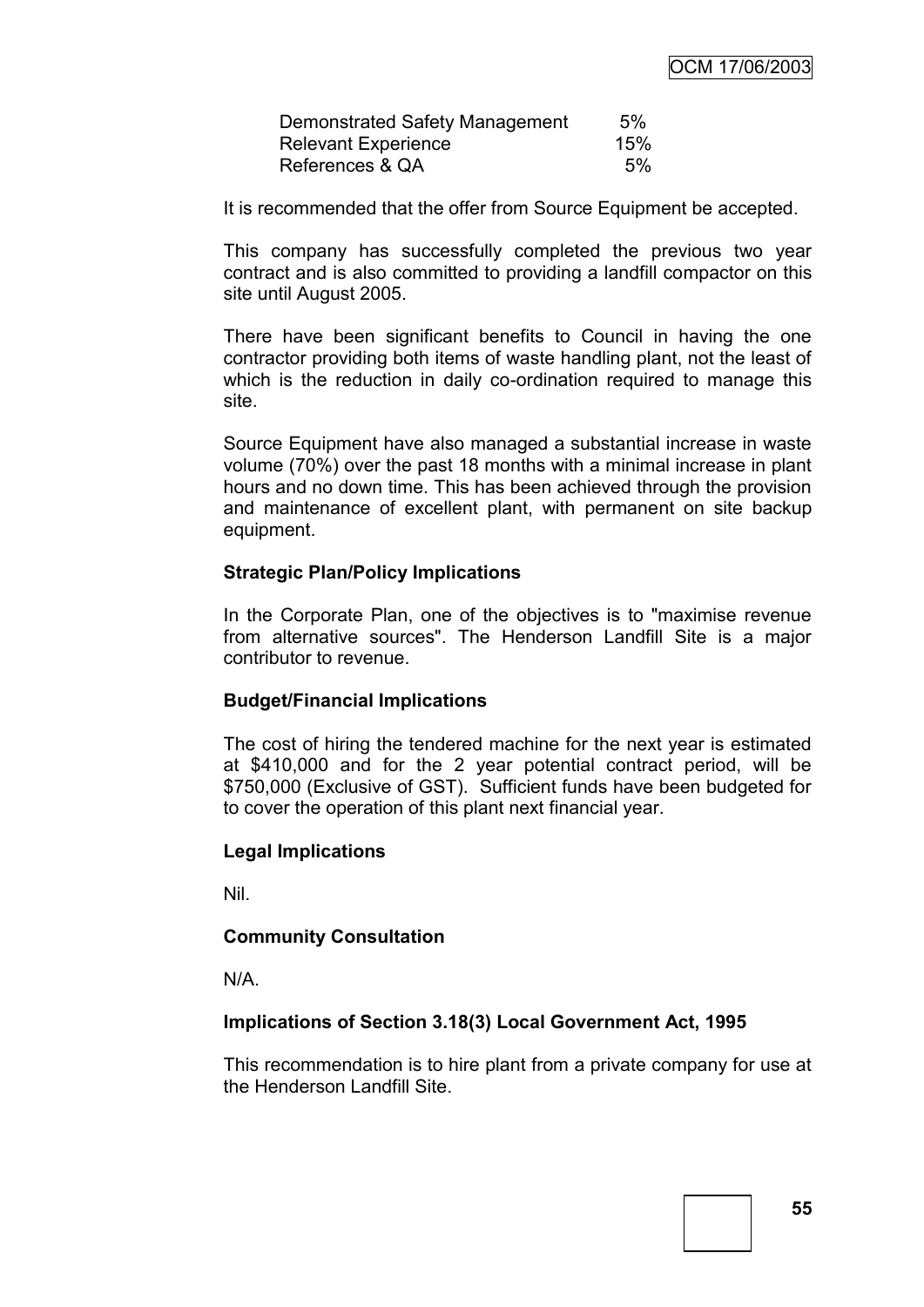### **17. COMMUNITY SERVICES DIVISION ISSUES**

### **17.1 (MINUTE NO 2067) (OCM 17/06/2003) - RESEARCH - SAFETY AND SECURITY IN COCKBURN (8957) (DMG) (ATTACH)**

### **RECOMMENDATION**

That Council:-

- (1) based on the findings of the research into security and safety issues in Cockburn, support the concept of providing a security service in the form of either;
	- (i) a district wide mobile security/surveillance patrol; or
	- (ii) an on call response to incidents service

to operate on a full time (i.e. 24 hours/7 days per week) basis;

- (2) require the preparation of a Business Plan to include amongst other matters, costs associated with establishing an "in house" patrol service comprising of staff and equipment recruited/ acquired by the City of Cockburn to undertake the functions described in (1) above; and
- (3) upon completion of the investigation undertaken in (2) above, report the resultant information back to Council for further consideration.

### **COUNCIL DECISION**

MOVED Mayor S Lee SECONDED Clr V Oliver that Council:

- (1) based on the findings of the research into security and safety issues in Cockburn, support the concept of providing a security service in the form of a district wide mobile security/surveillance patrol to operate on a full time (i.e. 24 hours/7 days per week) basis;
- (2) require the preparation of a Business Plan to include amongst other matters, costs associated with establishing an "in house" patrol service comprising of staff and equipment recruited/acquired by the City of Cockburn to undertake the functions described in (1) above; and
- (3) upon completion of the investigation undertaken in (2) above, report the resultant information back to Council for further consideration.

### **CARRIED 8/1**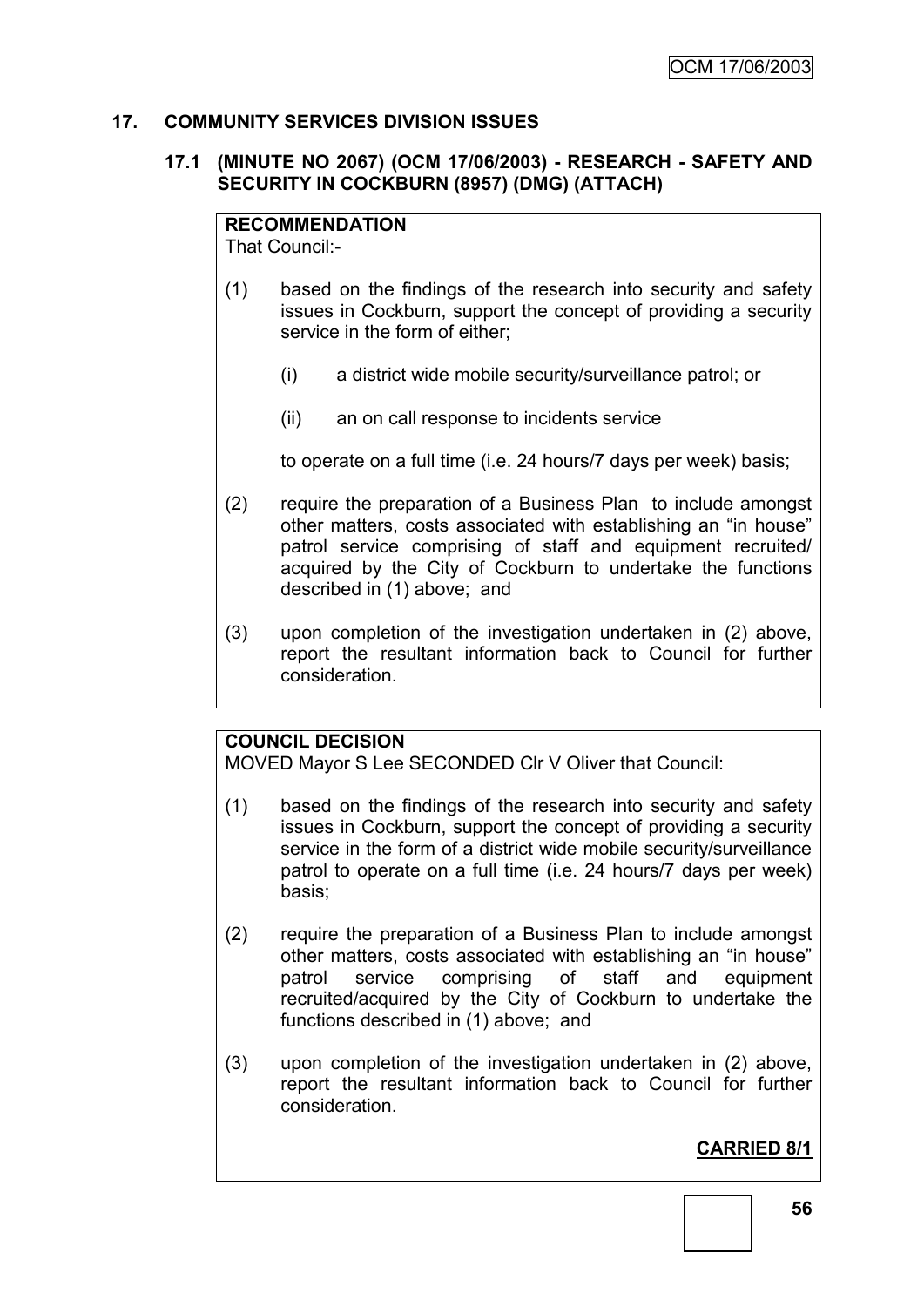### **Explanation**

The Community Needs Survey in 2000 showed that the residents want Council to concentrate on a security service. The recent survey results in both the Soundings and through the Market Research Company, has shown that the people want Cockburn to establish a comprehensive 24 hour service. As all owners will be required to pay for the service, they all should have access to the benefits of the service.

### **Background**

Over the past 12 months, Council has been investigating the issues related to safety and security in Cockburn and in particular, whether district wide initiatives such as mobile surveillance patrols and property identification schemes would be supported by the community. To achieve this, Council has undertaken research in the community in the form of a professional consultancy, in addition to a "self assessment" questionnaire in the "Cockburn Soundings".

### **Submission**

N/A

### **Report**

The major findings of the in-depth consultation process and the "Cockburn Soundings" self completion survey came to some similar conclusions and can be considered as being reasonably representative of more widespread opinion.

That being the case, it is still somewhat inconclusive as far as clear-cut support for the introduction of a district wide patrol service is concerned. Although the majority opinion supports this initiative, the actual figures in favour of patrols (around 60%), is not overwhelming, especially when considering that less than half of the self completion survey indicated they would be prepared to pay for the service.

Of major interest in both survey findings is that the type of issues being raised in the community as concerns, are those which are perceived to receive only low priority from the police service.

It would appear that many people feel the police service has inadequate resources to deal with issues at a local level to the same extent as has been the case in the past.

While this is a debateable point, it appears the community feels more vulnerable than ever before when it comes to security of their personal property. Crimes of opportunity such as breaking and entering, burglary and stealing are highly rated as concerns of residents,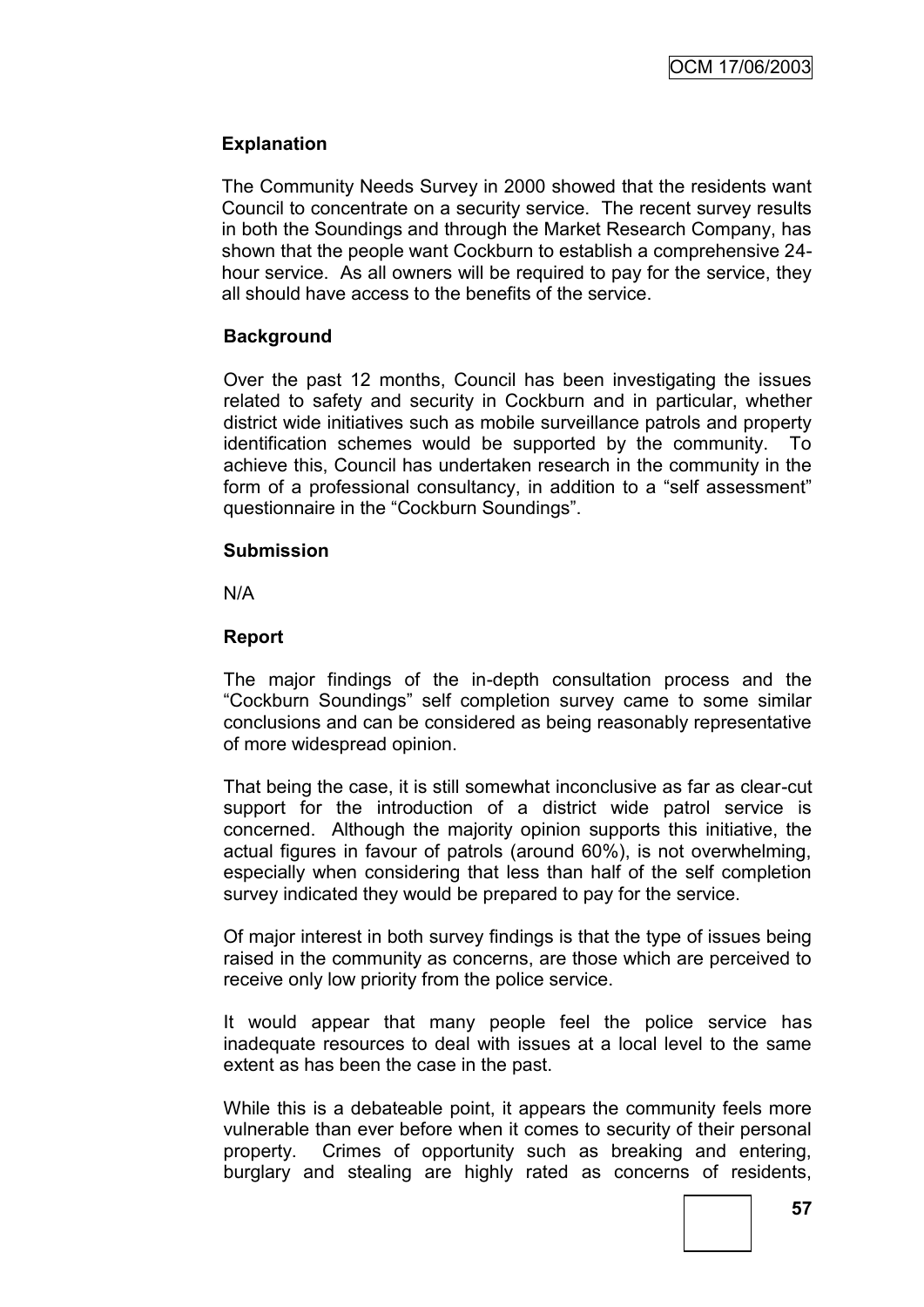although they appear to be of less priority when a response is sought from the police.

Other concerns which rated highly amongst respondents which are perceived to command little attention in a law enforcement sense, are reckless vehicle driving (particularly "burn outs") in residential areas and other instances of anti social behaviour, primarily associated with young people gathering in public places.

Because of the difficulty in identifying the actual nexus between community perception and hard factual data, a cautious approach to the question of whether surveillance patrols would be an effective response needs to be taken.

While it appears that the majority of the community favours Council involvement in local safety and security issues, it does not necessarily follow that security patrols would or could address these concerns.

Council"s Safer City and Ranger Services personnel can attest that local police offer excellent assistance when required or requested. Similarly, Council staff are keen to cooperate with and support the police service in areas of mutual interest. In research carried out relating to "community attitudes towards safety and security in Cockburn", there was concern expressed on the need to ensure security patrol personnel were accountable and of good character. A service run by the City would provide clear lines of accountability and control.

It is with this in mind, that it may be worth investigating the opportunity for Council to establish its own in-house unit to deal with such matters, in order to more accurately calculate a likely unit cost which could be attributed to the service.

There are two broad options available. The first is for a number of vehicles to patrol throughout the City with the intent that the vehicles be sighted regularly throughout the district. The second option is to have a base number of vehicles which are primarily "on call" via a telephone hot line.

At that stage, it will be more apparent whether the likely service charge will be within an acceptable range, thus allowing Council to consider whether it should commit to the concept or not and if so, enable a decision to be made on whether Council provides the service "in-house" or whether a formal tender process should be followed and external providers be invited to formally bid for the service. On the receipt of the Business Plan Report, Council can give consideration as to whether it wishes to proceed to public tender for the preferred service model or operate this service in-house. It would be of value to Council prior to a final decision on the proposed model of service delivery, to seek public comment.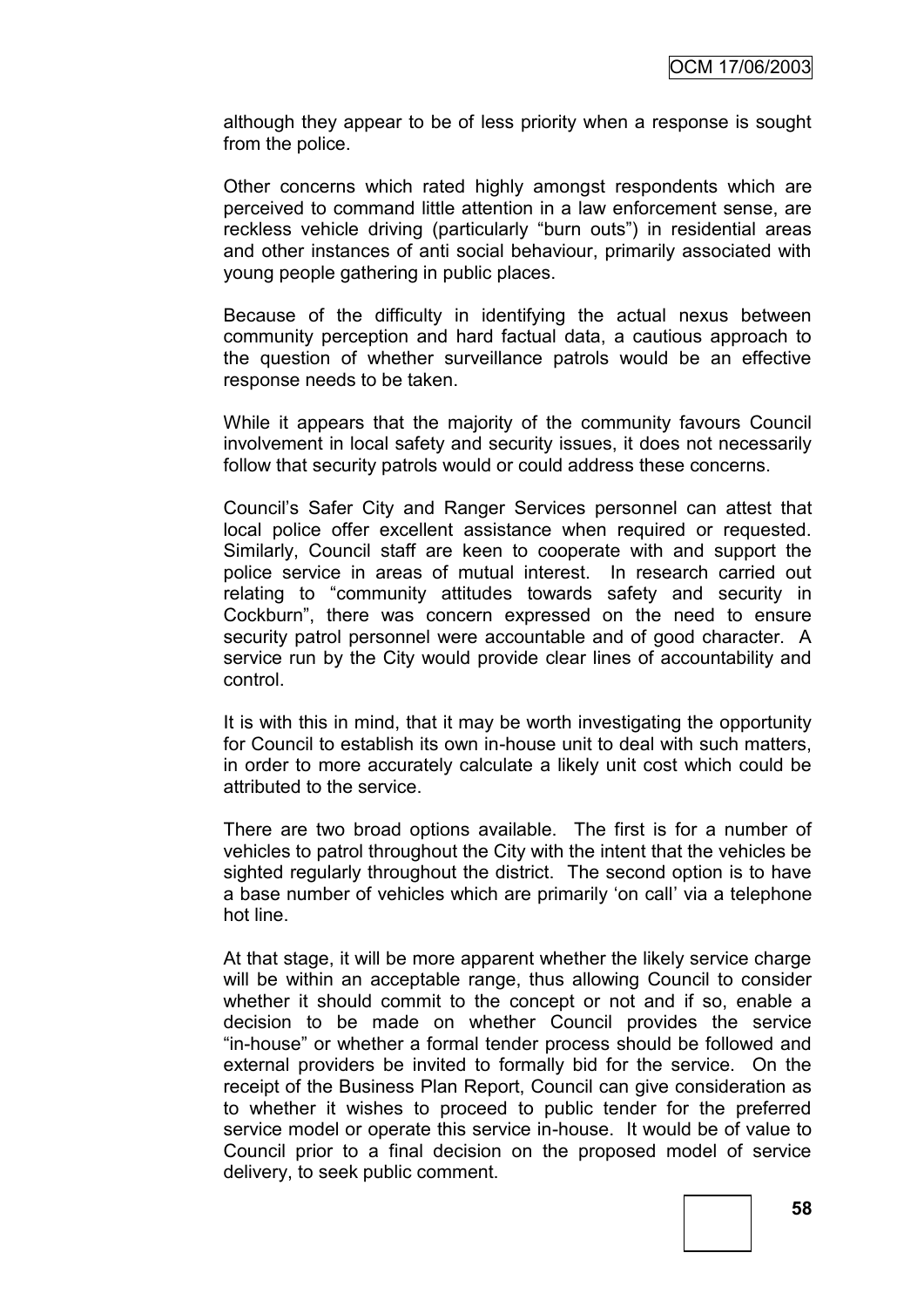The development of a comprehensive Business Plan on the proposed models giving detail on all aspects of service delivery would be required to provide the necessary information for Council to arrive at an informed decision. To ensure proprietary in the Business Plan, it is proposed that in the first instance, the necessary professional advice on the development of the Business Plan would be sought. On completion of the draft plan, a due diligence review would be conducted by an independent body. It is expected that the Business Plan will be available for consideration at the November 2003 meeting of Council.

Although this process may not be as timely as immediately calling for Tenders for the service, it is recommended that a more cautious approach be taken at this stage to validate the likely costs of the service, prior to reconsideration of the matter as a whole.

The attached documents, which need to be read in conjunction with this Report, are:-

- (i) Extract from "Community Attitudes Towards Safety and Security in Cockburn" – Research Solutions – March, 2003.
- (ii) Report on Results of Community Survey Safety and Security Issues in Cockburn – Director – Community Services, April 2003.
- (iii) Extract from "Community Satisfaction Survey" Australian Market Intelligence – May 2003.

### **Strategic Plan/Policy Implications**

Key Result Area "Facilitating the Needs of Your Community" refers.

#### **Budget/Financial Implications**

Security patrols are able to be funded by a separately costed Service Charge (levy), or may be absorbed into general rates.

#### **Legal Implications**

Local Government (Financial Management) Amendment Regulations 1999 refer (Reg. 54)

### **Community Consultation**

Extensive community opinion has been sought.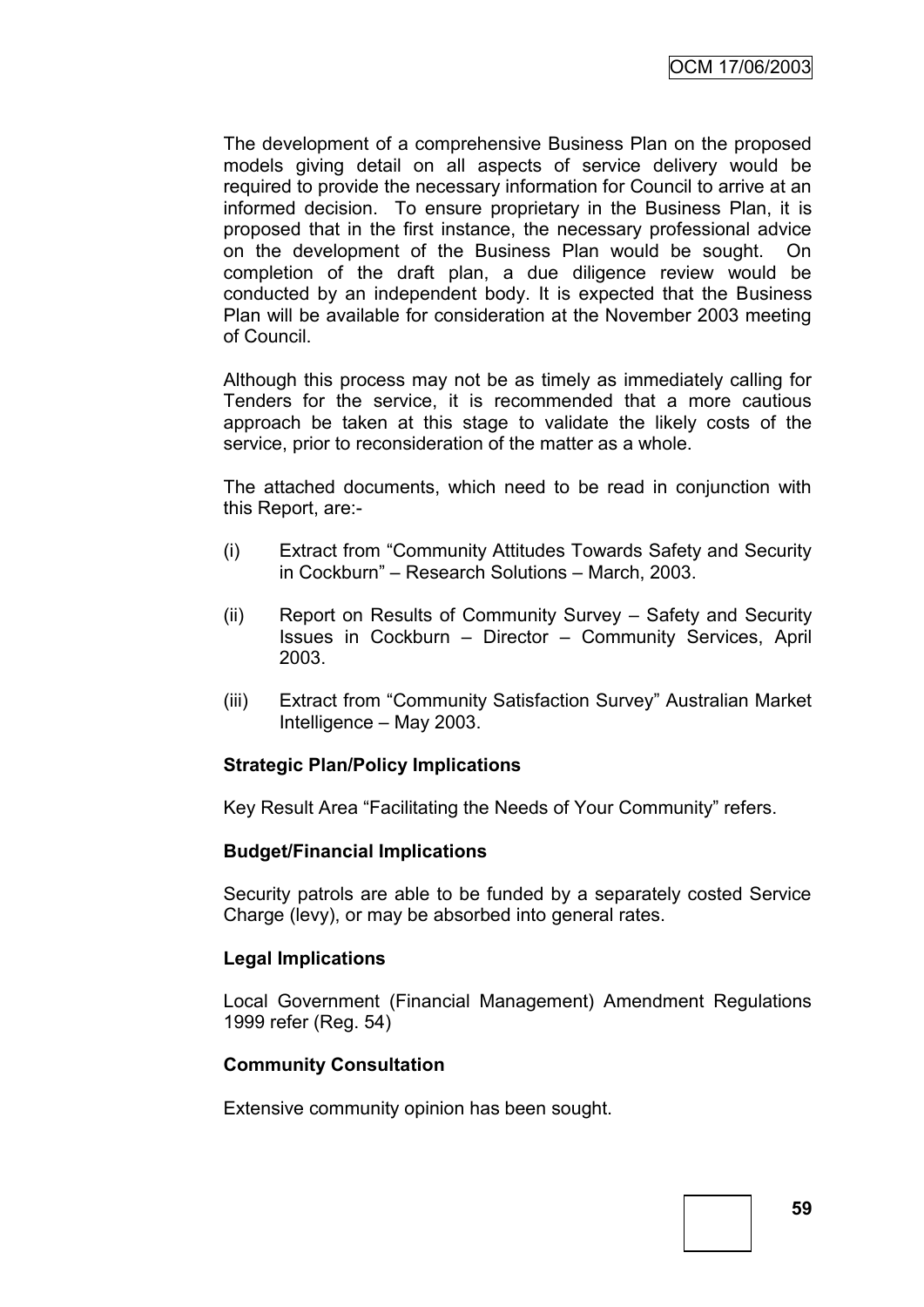### **Implications of Section 3.18(3) Local Government Act, 1995**

Private security patrols are hired by individual businesses in the District to undertake after-hours patrols. Any district-wide programme could incur an additional service charge on all properties within Cockburn identified as being recipients of the service.

### **17.2 (MINUTE NO 2068) (OCM 17/06/2003) - PROPOSED DENTAL HEALTH CLINIC - CIVIC CENTRE SITE (2201726) (RA)**

### **RECOMMENDATION**

That Council approve the sale of  $1264m^2$  of the Civic Centre site for the establishment of a Dental Health Clinic on the previously agreed site on the corner of Rockingham Road and Coleville Crescent Spearwood, at the sale price of \$294,933 provided that the conditions of offer previously agreed by Council are met.

### **TO BE CARRIED BY ABSOLUTE MAJORITY OF COUNCIL**

#### **COUNCIL DECISION**

MOVED Clr S Limbert SECONDED Clr V Oliver that the recommendation be adopted.

### **CARRIED BY ABSOLUTE MAJORITY OF COUNCIL 9/0**

### **Background**

At its meeting of 17 September 2002, Council resolved as follows:

- "(1) approve the sale of 1200 $m^2$  of the Civic Centre site for the establishment of a Dental Health Clinic as per the attached plan at the sale price of \$280,000 provided that the conditions of offer are met;
- (2) advise Health West that, in accordance with District Planning Zoning Scheme 2, Council planning approval is required prior to construction of the Dental Health Clinic proceeding;
- (3) transfer income from the sale of the land for the Dental Health Clinic less the costs of servicing the site, costs associated with the creation of the lot and incidental costs associated with the sale of the site to the Land Development Reserve Fund; and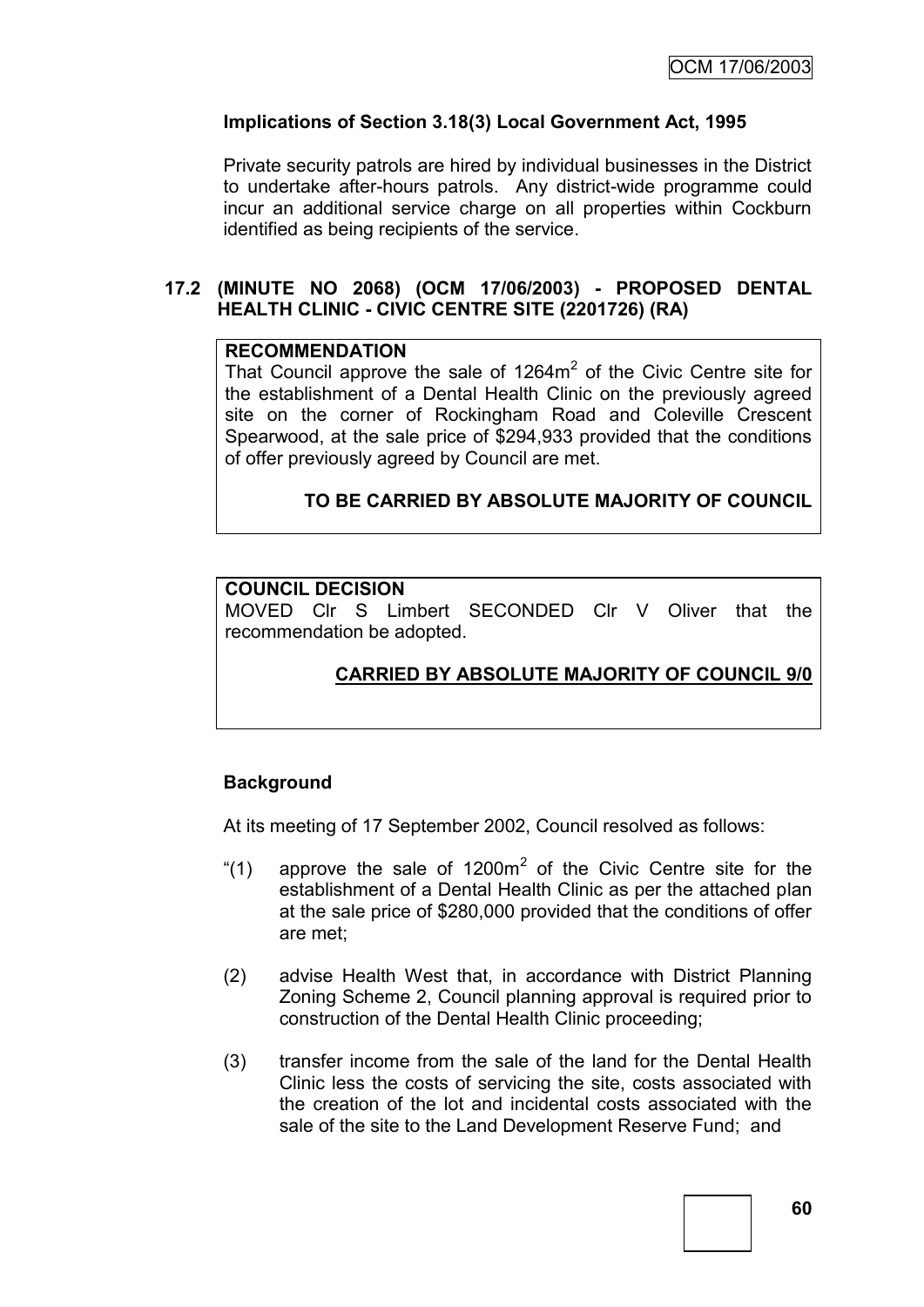(4) delegate authority to the Chief Executive Officer to approve the sale of the land subject to agreement being reached on the conditions of offer contained in this report. "

There is a need to increase the amount of land to be sold for the Dental Health Clinic by a minor amount to accommodate the Council and Clinics requirements.

### **Submission**

N/A

### **Report**

The Health Department has contracted an Architect to oversee the development of the Dental Health Clinic. The design of the building to allow for adequate parking and the preservation of significant trees on the site requires a site of  $1264m^2$ , that is an increase in area of 64m<sup>2</sup>.

### **Strategic Plan/Policy Implications**

As Council was previously advised at its meeting of the  $17<sup>th</sup>$  of September 2002.

### **Budget/Financial Implications**

There will be an additional sum of \$14,933 from the sale of the land due to the increase in the area required. The cost to the City to service the site is estimated to be \$70,000 although the final cost will not be known until the tenders are submitted. It is understood that the intent of Council is to proceed with the project if tender prices are higher than anticipated due to the Clinic being a community service.

### **Legal Implications**

Nil.

### **Community Consultation**

As Council was previously advised at its meeting of 17 September 2002.

### **Implications of Section 3.18(3) Local Government Act, 1995**

As Council was previously advised at its meeting of 17 September 2002.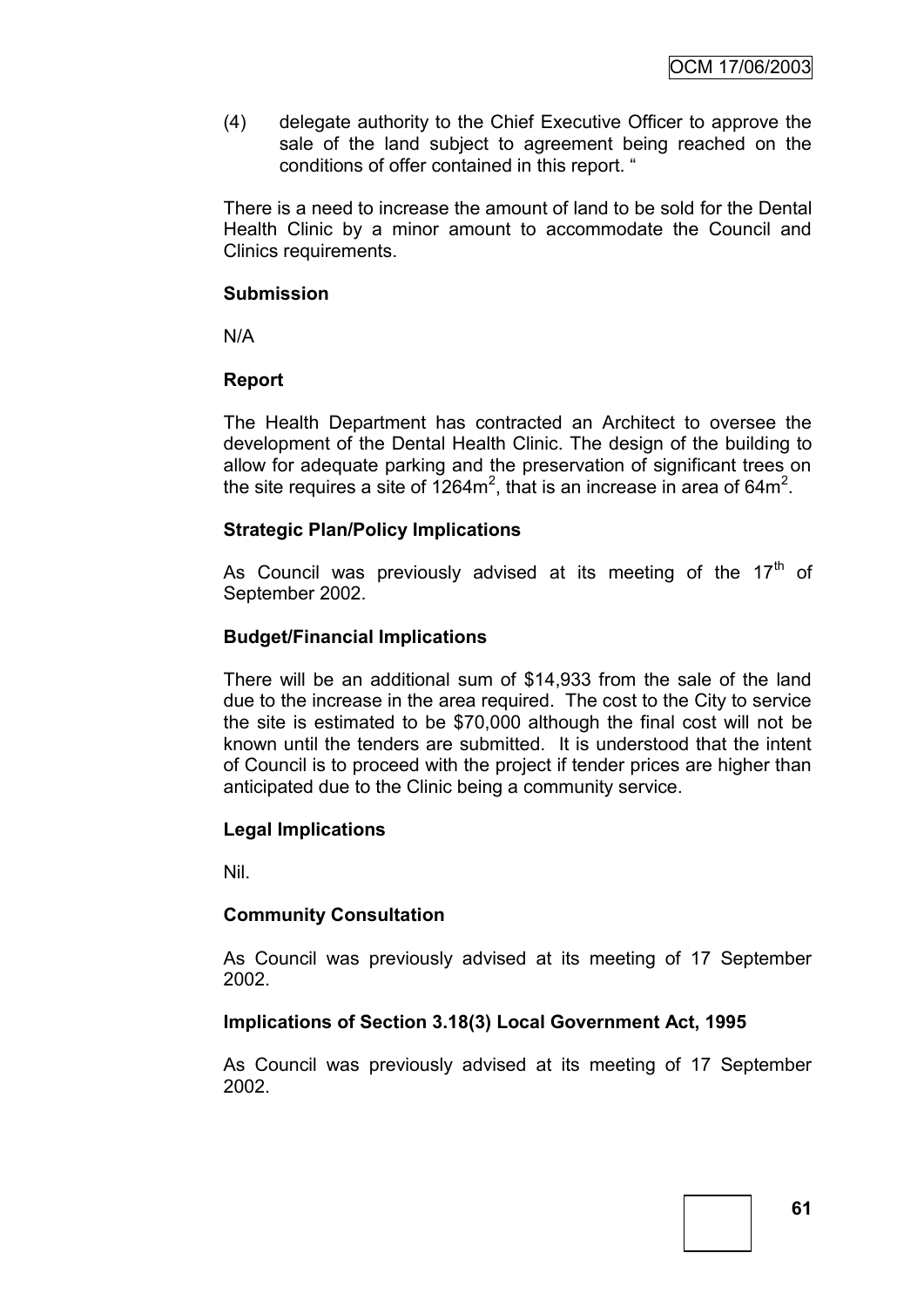### **17.3 (MINUTE NO 2069) (OCM 17/06/2003) - PROPOSED DONATION - KWINANA HERITAGE GROUP (1032) (DMG)**

### **RECOMMENDATION**

That Council approves of the proposal by the Historical Society of Cockburn to donate the diorama of the Kwinana BP Refinery and Oil Tanker to the Kwinana Heritage Group, in recognition of the  $50<sup>th</sup>$ Anniversary of the Town of Kwinana, subject to the Kwinana Heritage Group making arrangements for the relocation of the diorama of the Kwinana BP Refinery Oil Tanker.

### **COUNCIL DECISION**

MOVED Clr L Goncalves SECONDED Clr S Limbert that the matter be deferred to the July or August Ordinary Council Meeting until an article can be placed in the local newspapers seeking community feedback as to whether or not Council should donate the item.

**CARRIED 7/2**

### **Explanation**

Council should ascertain if the community is prepared to make such a donation.

#### **Background**

This matter was deferred from the May Council Meeting to enable Elected Members to view the diorama prior to making a decision on whether to agree with a request to gift the works to the Kwinana Heritage Group.

Around 1979, Council was presented with a diorama from BP depicting the Kwinana Oil Refinery and a tanker in recognition of its status as a City. The diorama was displayed at the Spearwood Library for some years, before being donated to the Cockburn Historical Society and relocated to the Azelia Ley Museum.

#### **Submission**

The Historical Society is keen to recognise the Kwinana Heritage Group, which will be opening a museum in 2004, to correspond with the Town of Kwinana 50<sup>th</sup> Anniversary.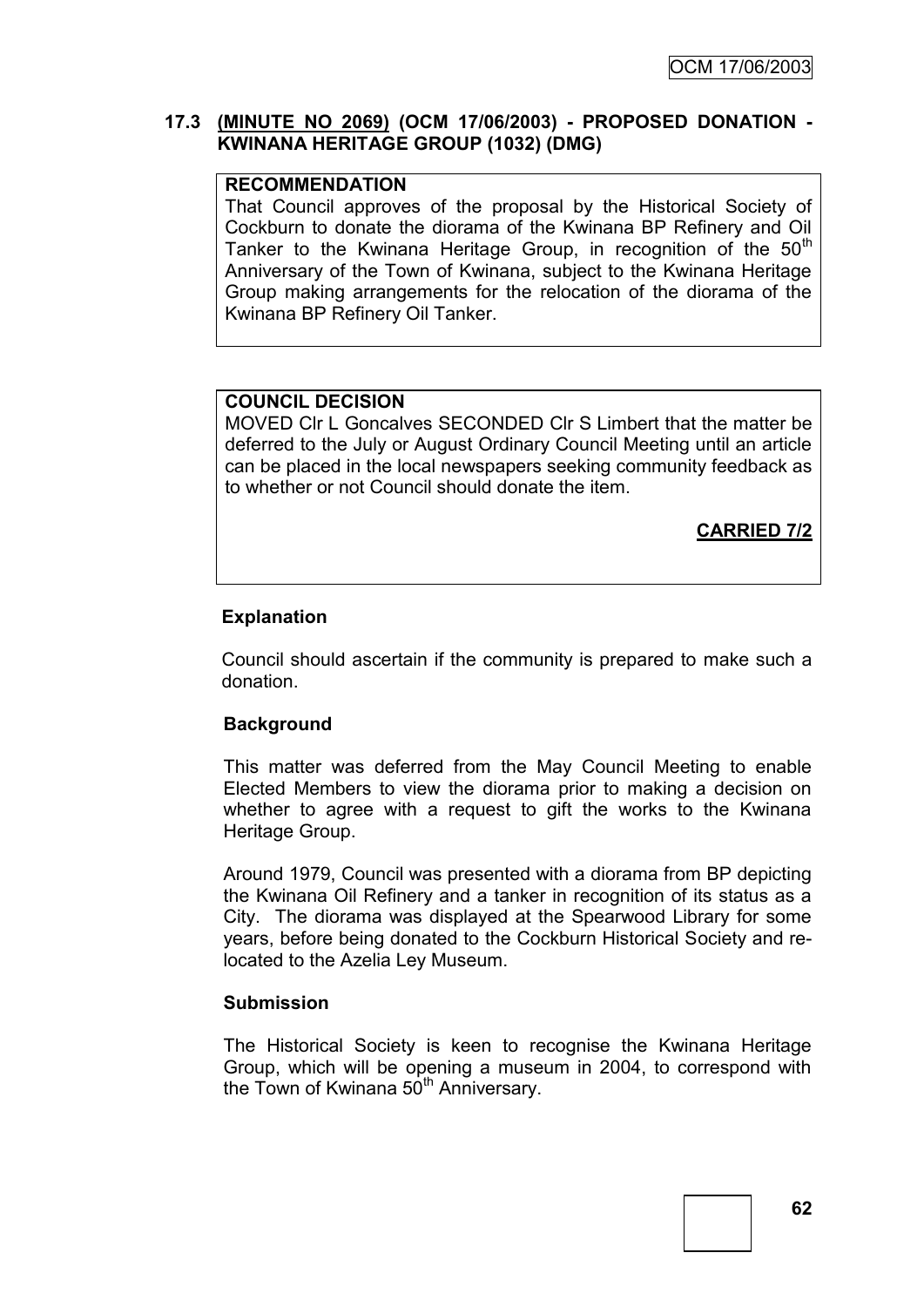### **Report**

The Historical Society of Cockburn, as custodians of the BP Diorama, see this as an appropriate gesture to recognise the Kwinana Heritage Group, by gifting it a memento of particular relevance to the history of Kwinana.

The piece has only slight significance to the history of the Cockburn district and was simply a deed of goodwill on behalf of a corporate neighbour at the time it was donated.

Accordingly, it is suggested that Council approves of the Historical Society of Cockburn presenting the diorama to the Kwinana Heritage Group to enable the works to be housed in a more relevant environment.

### **Strategic Plan/Policy Implications**

Key Result Area "Facilitating the Needs of Your Community" refers.

### **Budget/Financial Implications**

Nil.

### **Legal Implications**

N/A

### **Community Consultation**

N/A

### **Implications of Section 3.18(3) Local Government Act, 1995**

Nil.

### **17.4 (MINUTE NO 2070) (OCM 17/06/2003) - CULTURAL ADVISORY COMMITTEE MEMBERSHIP (8810) (CC)**

### **RECOMMENDATION**

That Council, in accordance with Section 5.1 of the Local Government Act 1995, approve the following individuals as members of the City of Cockburn Cultural Advisory Committee:

- Mr Bill Wallington
- Ms Christina McGuiness
- Ms Ruth Ellicott
- Ms Julie Baker
- Mr Richard Rakatau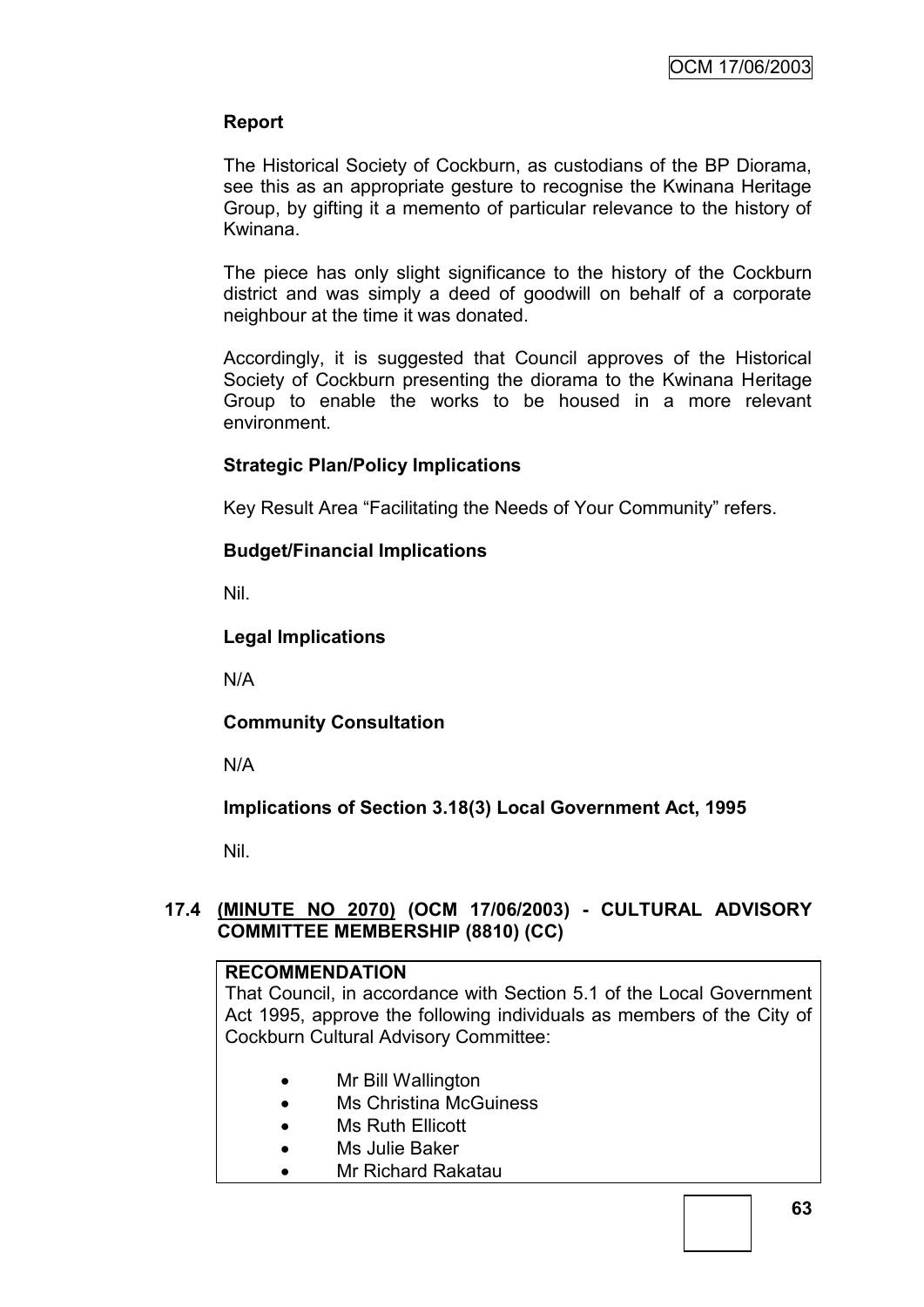- Mr Dean Williams
- Mrs Margaret Taylor
- Ms Annie Otness

### **TO BE CARRIED BY ABSOLUTE MAJORITY OF COUNCIL**

#### **COUNCIL DECISION**

MOVED Clr S Limbert SECONDED Clr L Goncalves that Council, in accordance with Section 5.1 of the Local Government Act 1995, appoint the following individuals as members of the City of Cockburn Cultural Advisory Committee:

- Mr Bill Wallington
- Ms Christina McGuiness
- Ms Ruth Ellicott
- Ms Julie Baker
- Mr Richard Rakatau
- Mr Dean Williams
- Mrs Margaret Taylor
- Ms Annie Otness

### **CARRIED BY ABSOLUTE MAJORITY OF COUNCIL 9/0**

### **Explanation**

The word 'approve' has been replaced with 'appoint' as section 5.10 of the Local Government Act (WA) requires Council to appoint members of committees.

### **Background**

Expressions of Interest were called for this committee through advertisements in the local papers (Herald and Gazette) calling for applicants to address a brief selection criteria outlining their experience in the Cultural field. Current members were invited to reapply. All applicants met the required criteria and are duly recommended for appointment by Council.

Council established the Cultural Advisory Committee in 2002. The terms of reference for this committee states that "a minimum of four and maximum of nine community members be appointed." This Council appointed committee promotes & supports cultural initiatives, services and facilities within the City.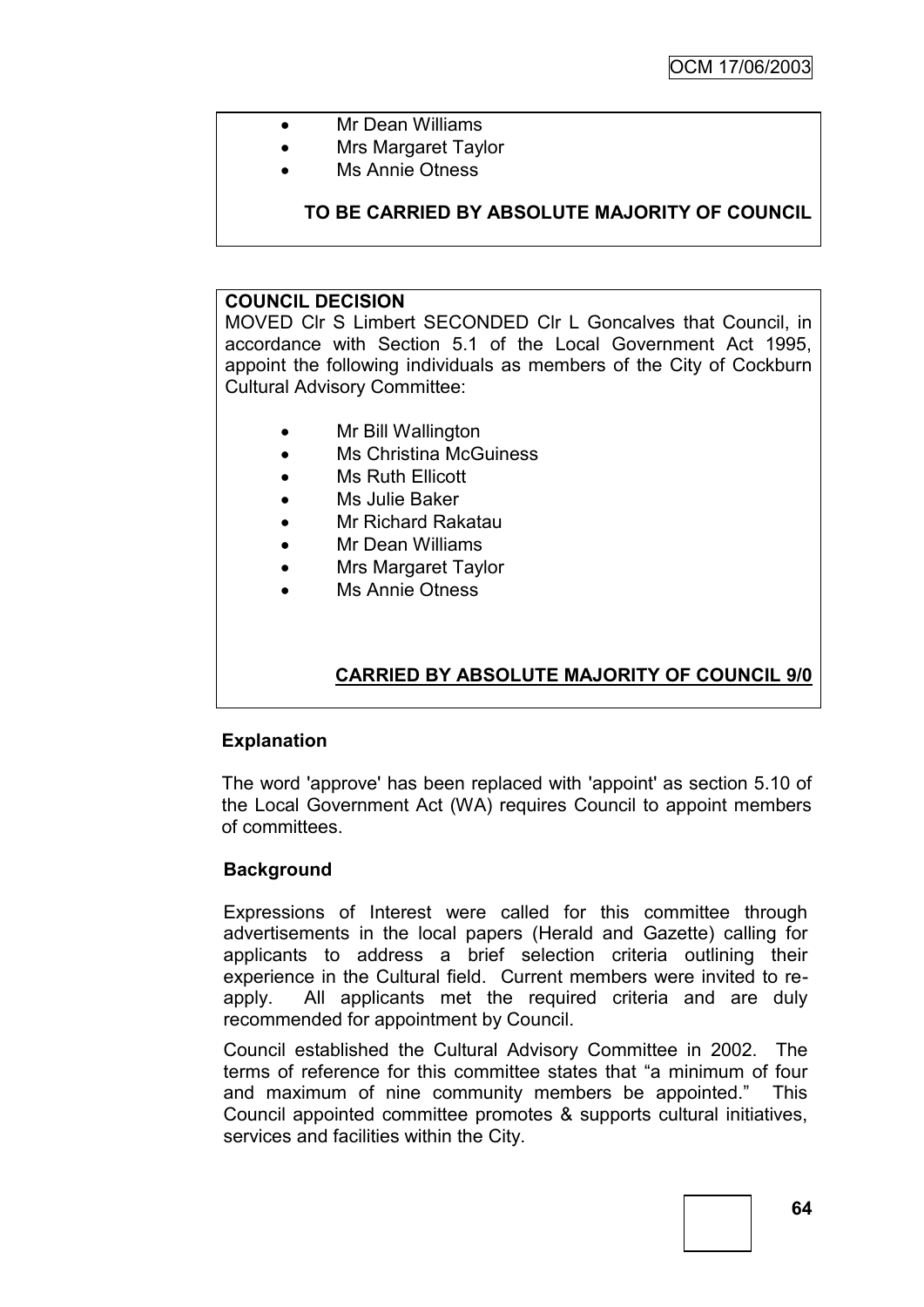The committee is involved in the development of Cultural policies with the ability to make recommendations to Council on a range of cultural related issues.

The Cultural Advisory Committee, in the past twelve months, has been actively involved in the Youth Art Scholarship programme, Pioneer Memorial Artwork and the Home-grown Festival that was held recently.

### **Submission**

N/A

### **Report**

The main aims of the committee are to:

- Promote, support and generate awareness of local community cultural initiatives, facilities and services in the Cockburn area.
- Provide guidance on the development of policy and programmes in cultural activities within the City of Cockburn.
- Be involved in the development and upgrade of cultural facilities within the Cockburn area.
- Develop guidelines for Youth Arts Travel & Youth Arts Further Study Scholarship programme.
- Allocate Youth Arts Scholarships assistance to City of Cockburn residents as per the aforementioned guidelines.
- Prioritise major cultural projects and investigate where and how to access additional funding.

Elected Members Clr Linda Goncalves and Clr Val Oliver were appointed delegates and the Cultural Development Coordinator, Cassandra Cooper, advisor to this committee at the Special Meeting of Council held on 6 May, 2003.

### **Strategic Plan/Policy Implications**

Key Result Areas "Facilitating the needs of your community" refer.

### **Budget/Financial Implications**

N/A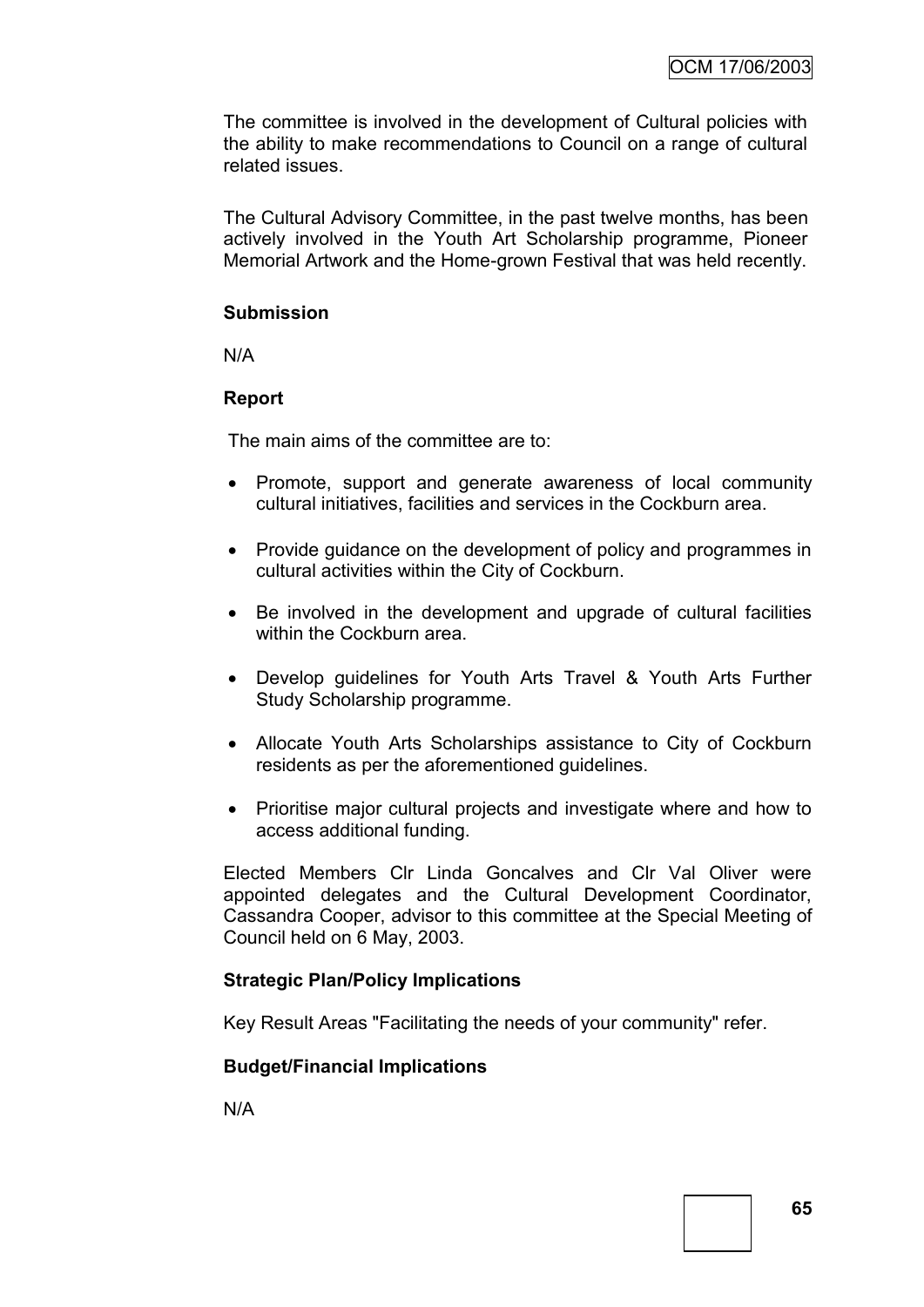### **Legal Implications**

N/A

### **Community Consultation**

The positions for the Cultural Advisory Committee were publicly advertised and open to all members of the public.

### **Implications of Section 3.18(3) Local Government Act, 1995**

Nil.

### **17.5 (MINUTE NO 2071) (OCM 17/06/2003) - COCKBURN YOUTH ADVISORY COUNCIL MEMBERSHIP (8304) (MA) (ATTACH)**

# **RECOMMENDATION**

That Council:-

- (1) in accordance with Section 5.10 of the Local Government Act 1995, approve the following individuals as members of the Youth Advisory Council:
	- Ryan Bulluss
- Jelena Benic
- Joel Baker
- Rebecca Gabrielson

• Emma Livesey

• Katherine Browne

- Fiona Morgan
- Kyogala Kitafuna-Nunez
- Lance Ward
- Russel Holliday
- Alia Glorie; and
- Anita Smith

Paul Bridle

(2) adopt the revised Youth Advisory Council"s "terms of reference" as attached to the Agenda.

### **TO BE CARRIED BY ABSOLUTE MAJORITY OF COUNCIL**

### **COUNCIL DECISION**

MOVED Clr S Limbert SECONDED Clr K Allen that Council:

(1) in accordance with Section 5.10 of the Local Government Act 1995, appoint the following individuals as members of the Youth Advisory Council: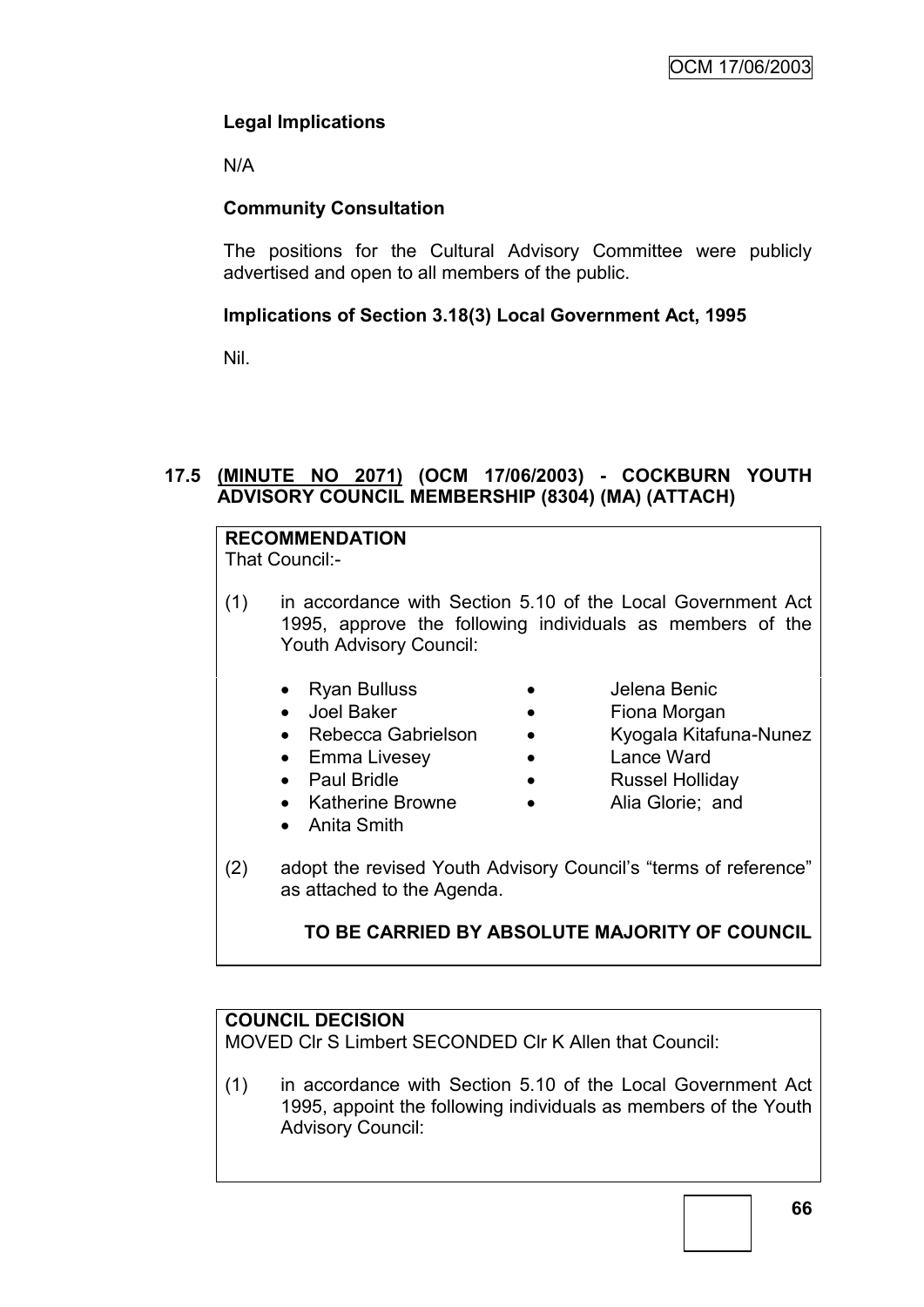|     | <b>Ryan Bulluss</b>                                                                           | Jelena Benic                                       |
|-----|-----------------------------------------------------------------------------------------------|----------------------------------------------------|
|     | Joel Baker                                                                                    | Fiona Morgan                                       |
|     | Rebecca Gabrielson                                                                            | Kyogala Kitafuna-Nunez                             |
|     | Emma Livesey                                                                                  | Lance Ward                                         |
|     | <b>Paul Bridle</b>                                                                            | <b>Russel Holliday</b>                             |
|     | <b>Katherine Browne</b>                                                                       | Alia Glorie; and                                   |
|     | Anita Smith                                                                                   |                                                    |
| (2) | adopt the revised Youth Advisory Council's "terms of reference"<br>as attached to the Agenda. |                                                    |
|     |                                                                                               | <b>CARRIED BY ABSOLUTE MAJORITY OF COUNCIL 9/0</b> |
|     |                                                                                               |                                                    |

### **Explanation**

The word 'approve' has been replaced with 'appoint' as section 5.10 of the Local Government Act (WA) requires Council to appoint members of committees.

### **Background**

The Cockburn Youth Advisory Council was established as a Junior Council in 1993 to provide advice to the City on youth issues. In 1997, the State Minister for Youth Affairs encouraged the establishment of Youth Advisory Councils. At this time the Cockburn City Council adopted the changeover of the Junior Council to Youth Advisory Council. Members of the Youth Advisory Council being between the ages of 12 and 21.

The Youth Advisory Council established a Charter in 1997 to outline the objectives and administrative processes for the Youth Advisory Council. In 2003, the Charter was revised and reformatted as the Youth Advisory Council Terms of Reference.

### **Submission**

N/A

### **Report**

As part of their annual review of the Charter, the Youth Advisory Council propose changes to the Terms of Reference (see attached).

At the Special Meeting of Council held on 6 May 2003, Deputy Mayor Richard Graham and Clr Alistair Edwards were appointed Council delegates to the Committee with Clr Goncalves as deputy. The Youth Services Coordinator, Mary Ashe, was appointed as an advisor to the Committee.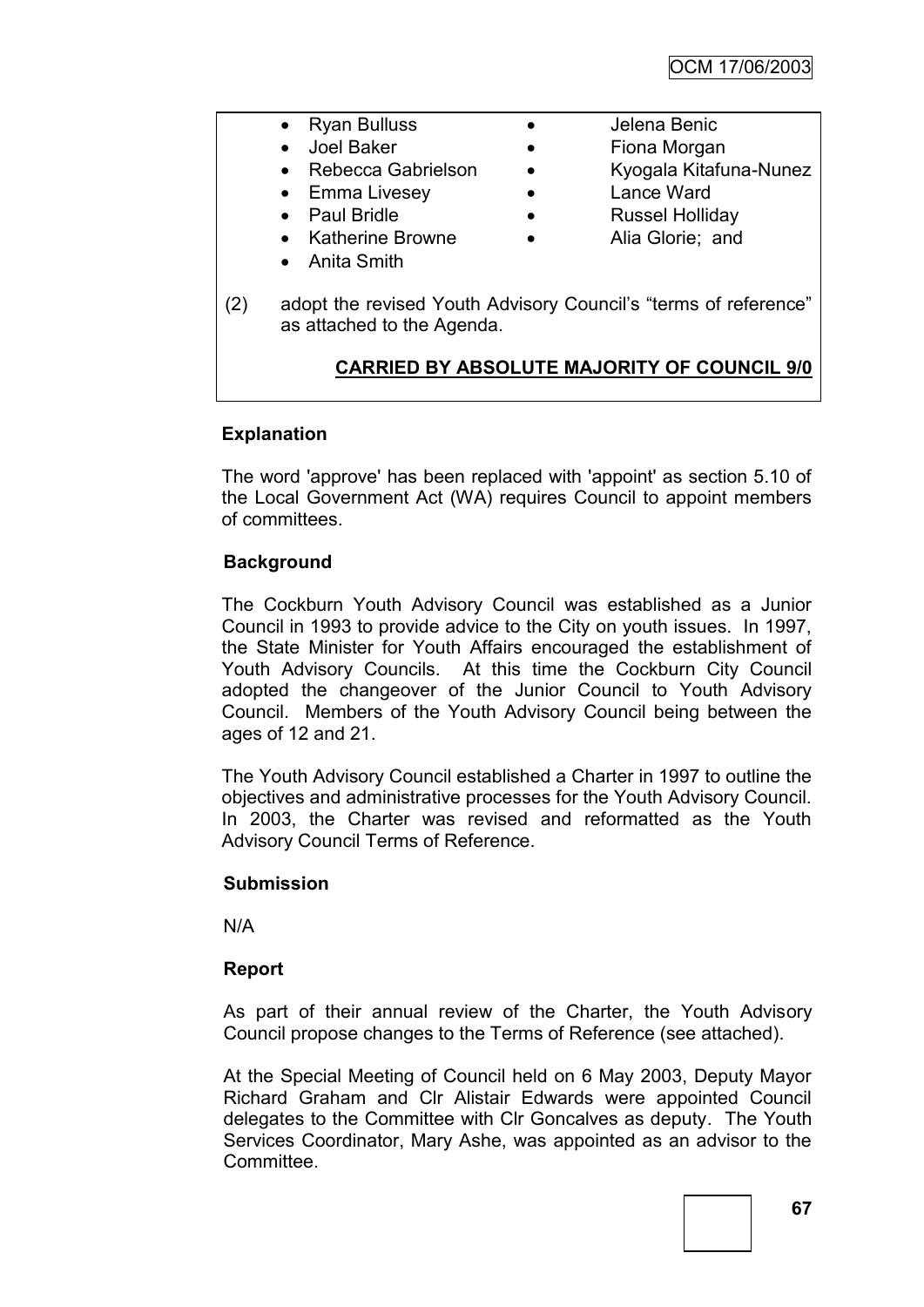The Junior Mayor, Deputy Junior Mayor and Youth Services Coordinator interviewed Youth Advisory Council applicants. The names put forward for consideration by Council are those considered most appropriate for the role of Youth Advisory Council Member.

### **Strategic Plan/Policy Implications**

To identify current community needs, aspirations, expectations and priorities of the services provided by the Council.

### **Budget/Financial Implications**

The Youth Advisory Council is allocated an annual budget of \$2000.

### **Legal Implications**

N/A

### **Community Consultation**

Seats on the Youth Advisory Council are advertised as they become vacant. Applications for vacant positions are publicised through posters, leaflets and public notices in local publications and through local networks, for example, the Cockburn Gazette, Cockburn City Herald, school newsletters and in notices to community and sporting groups.

### **Implications of Section 3.18(3) Local Government Act, 1995**

Nil

### **17.6 (MINUTE NO 2072) (OCM 17/06/2003) - SENIORS DROP IN CENTRE - CIVIC CENTRE LESSER HALL (2201726) (GB)**

# **RECOMMENDATION**

That Council:

- (1) donate the use of the Civic Centre Lesser Hall for one day per week between Monday and Thursday as of 1 August 2003, until such time as a six(6) monthly review of the service is considered by Council, for use as a drop in centre for seniors, on the basis that the volunteers are registered and a risk management plan is developed prior to commencement;
- (2) allocate in its 2003/04 budget, the sum of \$3,200 as a donation for the cost of the hire of the Civic Centre Lesser Hall for a Senior Citizens Drop in Centre;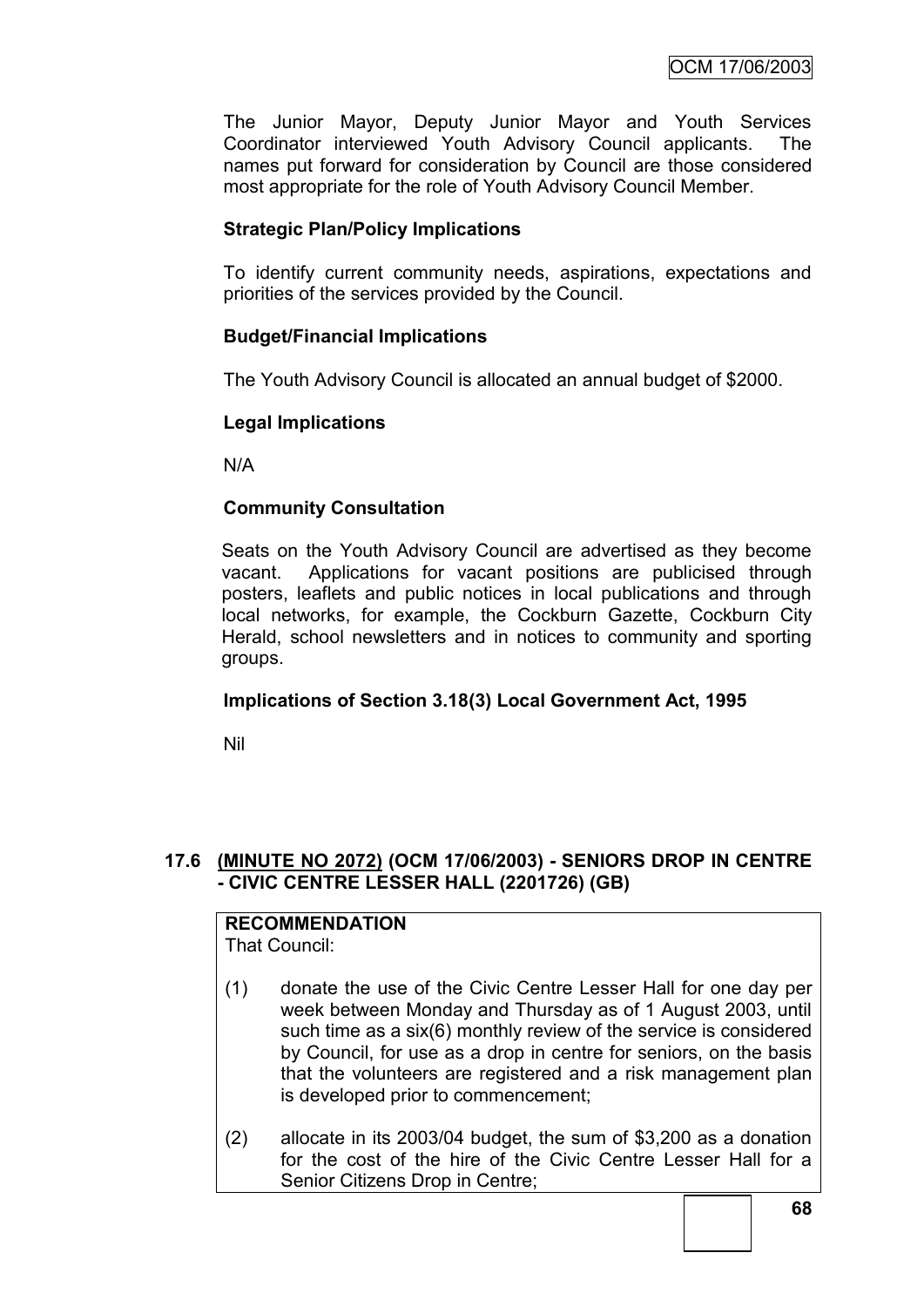- (3) allocate a budget amount of \$1200 for the 2003/2004 financial year for the provision of tea/coffee and biscuits; and
- (4) review the use of the Lesser Hall after a six-month trial period on the level and nature of usage in accordance with the criteria established in the report.

### **TO BE CARRIED BY ABSOLUTE MAJORITY OF COUNCIL**

### **COUNCIL DECISION**

MOVED Clr L Goncalves SECONDED Clr S Limbert that Council:

- (1) donate the use of the Civic Centre Lesser Hall for one day per week between Monday and Thursday as of 1 August 2003, until such time as a six(6) monthly review of the service is considered by Council, for use as a drop in centre for seniors, on the basis that the volunteers are registered with the City of Cockburn and a risk management plan is developed by the City prior to commencement;
- (2) allocate in its 2003/04 budget, the sum of \$3,200 as a donation for the cost of the hire of the Civic Centre Lesser Hall for a Senior Citizens Drop in Centre;
- (3) allocate a budget amount of \$1200 for the 2003/2004 financial year for the provision of tea/coffee and biscuits; and
- (4) review the use of the Lesser Hall after a six-month trial period on the level and nature of usage in accordance with the criteria established in the report.

### **CARRIED BY ABSOLUTE MAJORITY OF COUNCIL 9/0**

#### **Explanation**

The minor amendments to point (1) indicates where the registration is to be held and who is responsible for the creation of the risk management plan.

### **Background**

At the Council meeting conducted on 20 May 2003, it was resolved that a report be presented to the June 2003 meeting which provides for a drop in centre for senior citizens to achieve the following outcomes: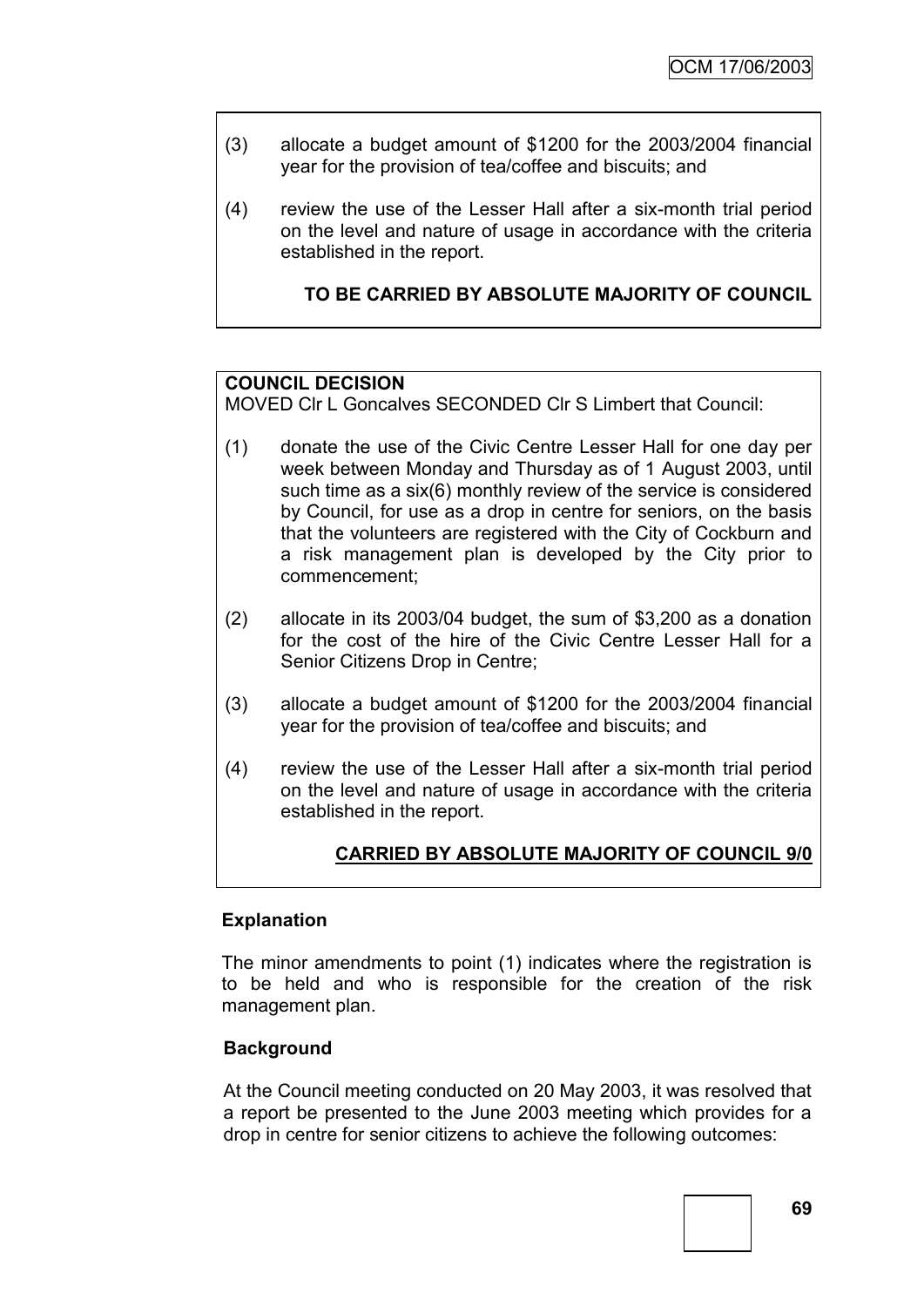- 1) donate the use of the Civic Centre lesser hall one day per week for a drop in centre for seniors:
- 2) provision of tea/coffee and biscuits with expenses being met by Council; and
- 3) review of the use of the lesser hall after a six-month trial period on the level and nature of usage.

Clr Oliver advises that there has been a number of seniors approach her on the need for a seniors drop in centre. A trial will allow the need for such a service to be assessed after a six-month period.

#### **Submission**

N/A

## **Report**

Clr Oliver has advised that there is a small group of residents who have volunteered to assist with the operation of the seniors drop in centre. It is understood that the Volunteers will undertake the entire day-to-day operation of the Seniors Drop in Centre. This includes set up and provision of the tea/ coffee service and the clean up and replacement of furniture, to a state ready for use by other customers.

It is understood that the drop in service will be free of charge and will operate a half-day on Tuesday of each week. However, Clr Oliver would like to keep the option open to change the time and day of the week if customers request this.

There is an option for the Drop in Centre to come under the auspice of an existing organisation and hence be covered by this organisation"s insurance and come under its management and accountability structure. There has been no organisation proposed by Clr Oliver to fulfil this role.

Should the Drop in Centre come under the auspice of the City"s public liability insurance, the senior's centre volunteers will need to be registered as official City of Cockburn Volunteers. However, due to the City"s public liability insurance requirements, a risk management plan will also need to be completed prior to commencement of the Seniors Drop in Centre.

The Civic Centre Lesser Hall has a regular event booking for Australia Day, the Foundation Day Event and the Art Expo. The Civic Centre is the only facility with a large function area and industrial kitchen so it is hired on a regular basis for weekend functions.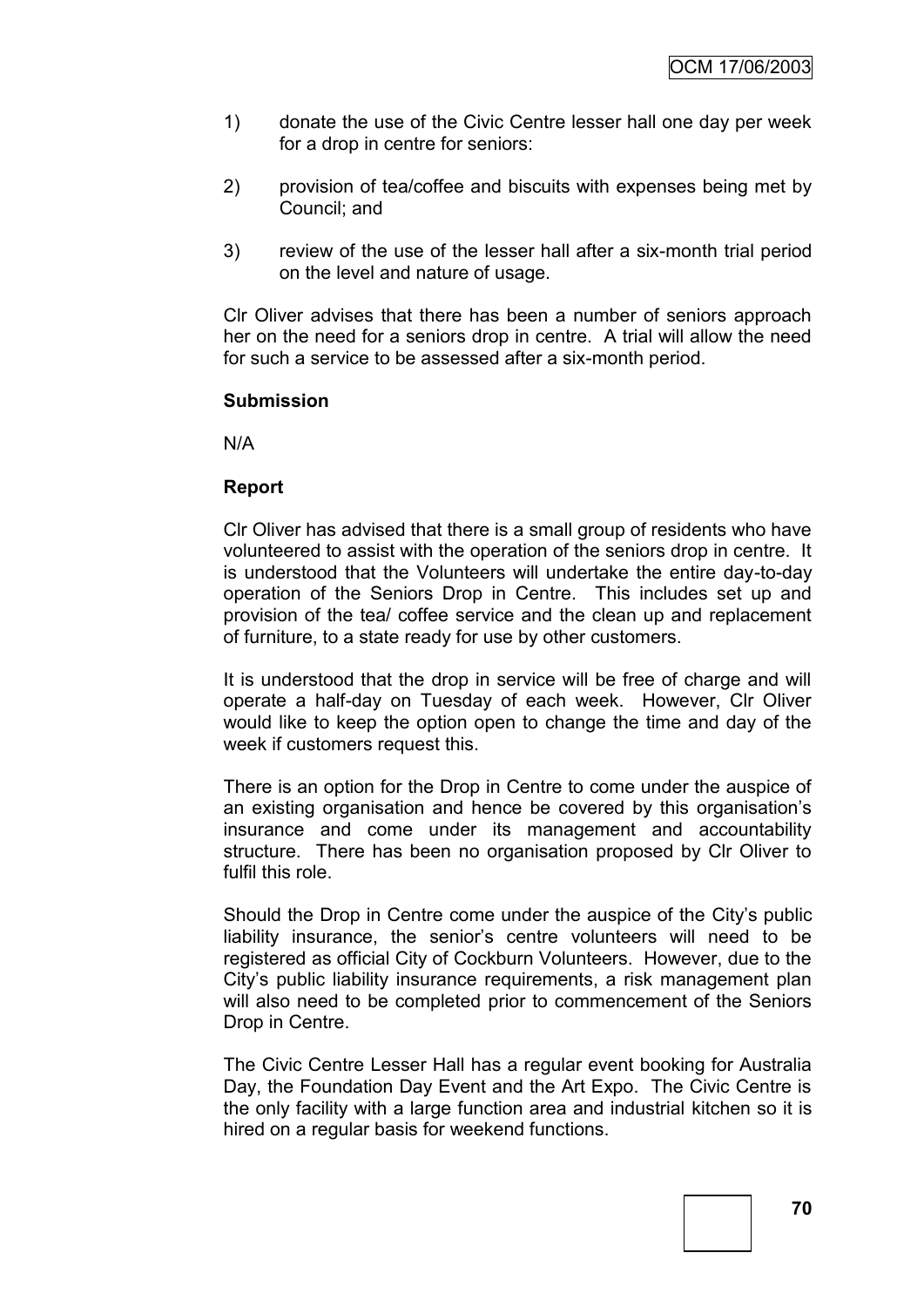Therefore the lesser hall is available from Monday to Thursday from 9.00 until 5.00 p.m. to select a day for use as a Senior"s drop in centre.

| Hourly Rate for | Number of      | Number of | <b>Total Donation for</b> |
|-----------------|----------------|-----------|---------------------------|
| lesser hall     | hours per week | weeks     | hall hire                 |
| \$13.20         |                | 30        | \$3178.40                 |

As the Civic Centre lesser hall has an hourly charge of \$13.20 per hour, the donation for the hall hire will equate to \$3,178.40 for the 6 month trial period plus a month for Council to determine its position.

The cost of tea /coffee and biscuits has only been estimated as there is no ability to determine the number of seniors who will attend the centre. The budget allocation has been based upon \$2.00 per person and an estimate of 20 people attending the centre each week over the 6-month trial period plus a month for Council to determine its position. This therefore amounts to \$1,200.00.

| Estimated number of | Cost per person for | Total cost for 30 |
|---------------------|---------------------|-------------------|
| seniors per week    | tea/coffee          | week period       |
| 20                  | \$2.00              | \$1200            |

The City proposes that the volunteers collect data regarding the nature and level of usage for the seniors drop in centre. The Evaluation Criteria to include at least the following matters to the satisfaction of the Director of Community Services:-

- The number of hours that the Seniors Drop in Centre is operational.
- A register of customers identifying individuals and the number of visits each make to the Centre.
- The cost per customer.
- The customer satisfaction level.

This data will assist in determining the level of community need and provide specific information regarding the nature and level of usage, so that the Seniors Drop in Centre can be reviewed at the end of the 6 month trial period. The actual cost of the service, including tea and coffee, can be determined at this time.

## **Strategic Plan/Policy Implications**

To facilitate and provide an optimum range of community services.

## **Budget/Financial Implications**

An estimated cost for the provision of basic tea and coffee facilities has been calculated and the cost for the hire of the facility comes to a total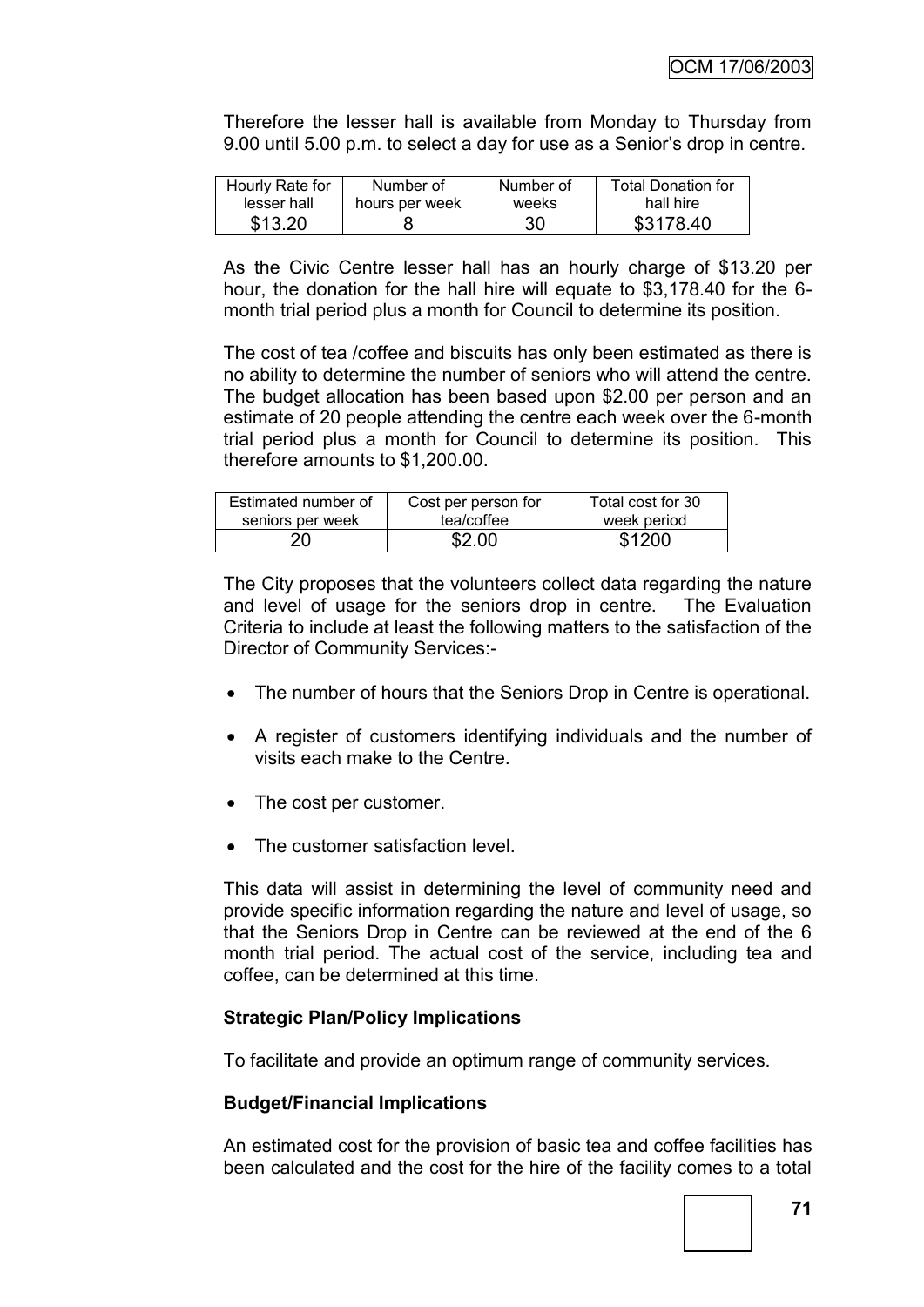cost implication of approximately \$4,400.00 for the 6 month trial period plus a month for Council to determine its position.

## **Legal Implications**

In order to satisfy Public Liability Insurance requirements, the volunteers who will be providing the drop in service to seniors will need to be registered as official City of Cockburn Volunteers and a risk management plan will need to be completed prior to commencement of the seniors drop in centre.

#### **Community Consultation**

Clr Oliver advises that the need for the service has been identified by people contacting her seeking a seniors drop in centre.

#### **Implications of Section 3.18(3) Local Government Act, 1995**

There are several other seniors centres and services operating in the area such as the Cockburn Senior Citizens, Young Place, Hamilton Hill, the Seniors Centre operating from St. Jerome's Church and the Pensioners League, Hamilton Hill.

## **18. EXECUTIVE DIVISION ISSUES**

Nil

## **19. MOTIONS OF WHICH PREVIOUS NOTICE HAS BEEN GIVEN**

Nil

#### **20. NOTICES OF MOTION GIVEN AT THE MEETING FOR CONSIDERATION AT NEXT MEETING**

Nil

## **21. NEW BUSINESS OF AN URGENT NATURE INTRODUCED BY DECISION OF MEETING BY COUNCILLORS OR OFFICERS**

Nil

#### **22. MATTERS TO BE NOTED FOR INVESTIGATION, WITHOUT DEBATE**

Nil